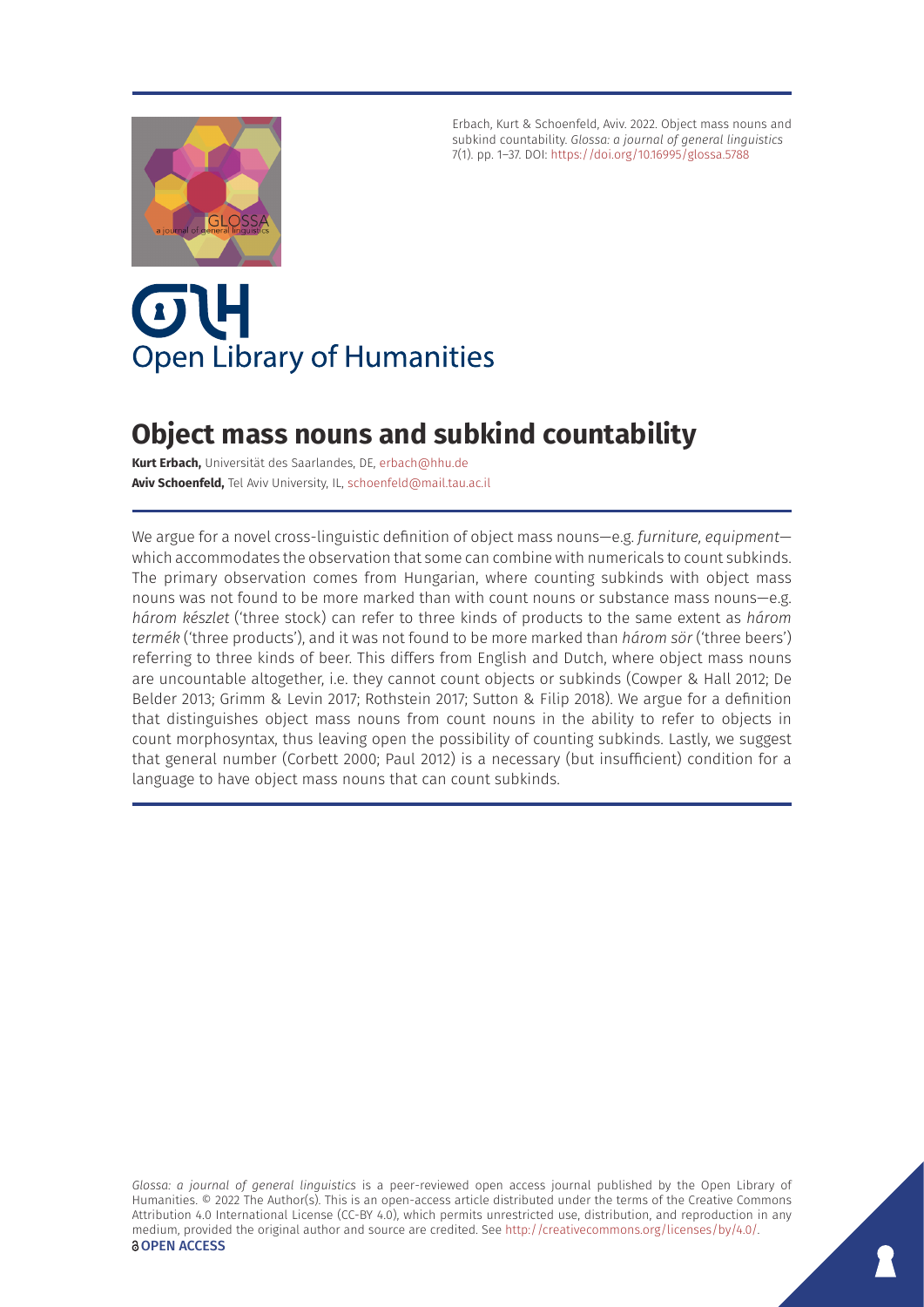# **1. Introduction**

To get to the heart of a linguistic category, its stable properties must be teased apart from its unstable ones. This paper is about the category of object mass nouns—e.g. *equipment, furniture* which Erbach (2020) identifies across languages via the properties that (i) they are mass nouns that (ii) range over to objects. That these nouns are mass is seen via a number of combinatorial properties, such as  $(1)$  not combining directly with numericals<sup>1</sup> to count discrete objects, and  $(2)$ not combining directly with *every* and *several* (Rothstein 2010).

(1) \*three furniture(s) [Intended: 'three pieces of furniture']

(2) \*{several, every} furniture(s)

That object mass nouns range over objects despite the infelicity in  $(1)$ – $(2)$  was empirically demonstrated by Barner & Snedeker (2005), who showed that they are judged according to the cardinality of discrete objects in quantity comparison tasks, while other mass nouns—e.g. *mustard, toothpaste*—are judged according to volume. While this identification of "objects" has been compared to the ability of pre-linguistic infants to distinguish solid objects from non-solid substances as in Soja et al. (1991), we take a theory-neutral stance to the characteristics of objecthood, though we assume that it can be distinguished via semantic tests like those of Barner & Snedeker (2005).

Studies like Erbach (2020) have used the aforementioned properties to identify object mass nouns in typologically distinct languages: Greek, Hungarian, and Japanese. However, a crucial omission of Erbach (2020) is that object mass nouns in English cannot combine directly with numericals to count subkinds (henceforth 'can(not) count subkinds'), but substance mass nouns can—e.g. *three juices: apple, orange, and grape*—(references in Section 2.3).2 A pertinent question is whether this property is stable. We give a negative answer with novel data from Hungarian, where nascent evidence suggests that, on average, object mass nouns can count subkinds to the same extent as count nouns and substance mass nouns. Thus, it seems that the inability to count subkinds is not a stable property of object mass nouns, and it can be maintained that their sole stable properties are (i) the inability to count objects which (ii) are nevertheless semantically accessible (e.g. in cardinality comparison).3

<sup>1</sup> We follow Filip and Sutton (2017, p. 351) in distinguishing *numericals* as linguistic expressions (*one, two,* etc.) from *numerals* as mathematical objects (1, 2, etc.).

<sup>2</sup> Additional nouns with a mass interpretation that can receive a subkind interpretation are *virtue* (Carlson 1980, §7.6.1), *emotion* (Gillon 1999) and *crime* (Grimm 2016).

<sup>&</sup>lt;sup>3</sup> See Section 4.4 for the suggestion that (i) should specify simplex (as opposed to composite) objects.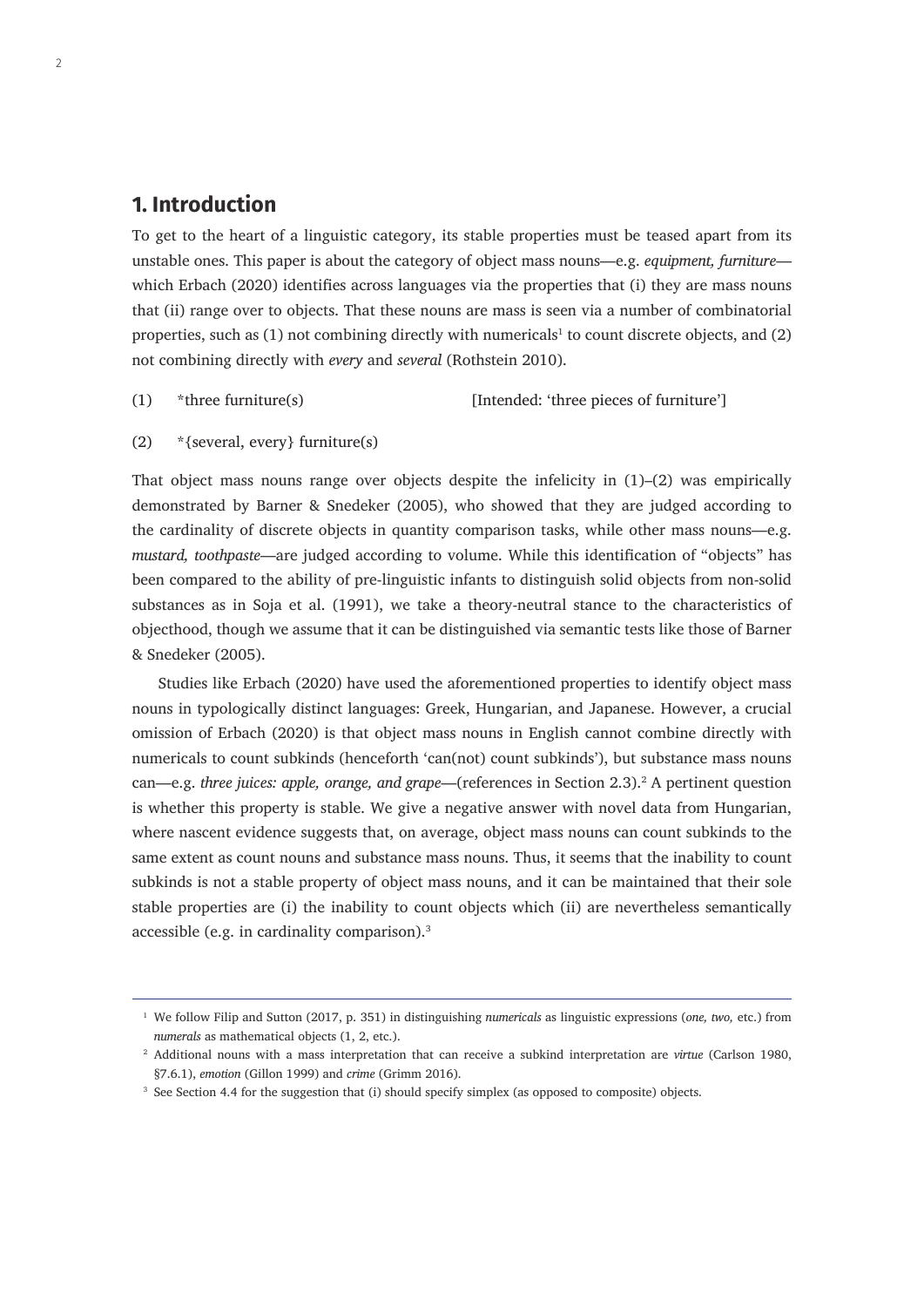This paper is organized as follows. Section 2 reviews object mass nouns in English and Hungarian, Section 3 presents novel data regarding the ability of object mass nouns in Hungarian to count subkinds, and Section 4 discusses the implications of these data on previous analyses of countability in Hungarian and subkind-countability of object mass nouns. Section 4 also suggests that the difference between Hungarian and English is correlated with the former having general number (Corbett 2000; Paul 2012), and a novel definition of object mass nouns is offered.

# **2. Background**

This section presents background regarding object mass nouns in English and Hungarian, the former being the language where this category has been most widely studied, and the latter being the source of novel data of subkind-countability. What will be seen in Section 2.1 is that the primary properties of these nouns are (i) grammatically mass behavior, and (ii) reference to discrete individuals (i.e. 'objects') in certain semantic tests. In Section 2.2, we will review the state of the art of research on object mass nouns in Hungarian. In Section 2.3, another property of object mass nouns in English will be discussed, namely lack of subkind-countability, thereby suggesting an additional way of distinguishing them from count nouns and substance mass nouns which we reject in the next sections, thus contributing to the consolidation of the category of object mass nouns.

#### **2.1 The primary properties of object mass nouns**

The class of object mass nouns is one of several notional classes that make the count–mass distinction challenging to capture formally (Chierchia 1998; 2010; Rothstein 2010; Landman 2011; 2020; Sutton & Filip 2016). Substance mass nouns like *mud, juice,* and *water* refer to substances, and these nouns are identified as mass because certain instances of the substances cannot be counted without a specified quantity (3).

- (3) a. There were a few  $\#$ (spots of) mud( $\#$ s) on my jeans.
	- b. I cleaned many  $\#(\text{drops of})$  juice( $\#s$ ) off of the table.
	- c. I stepped in two  $#(puddles of)$  water( $#s$ ).

Alongside (3), substance mass nouns can count subkinds and certain quantities (4)—e.g. *water*  can count servings, bodies, samples or kinds of water.

- (4) a. We ordered two waters, a juice and a Corona light.
	- b. The club's committee have secured access to The Lake of Tranquility at Leeswood, which comprises of two waters.
	- c. The two waters that showed greatest divergence between chemical and biological recovery both lay in close proximity within the strongly acidified region of Galloway. (Bray 2013)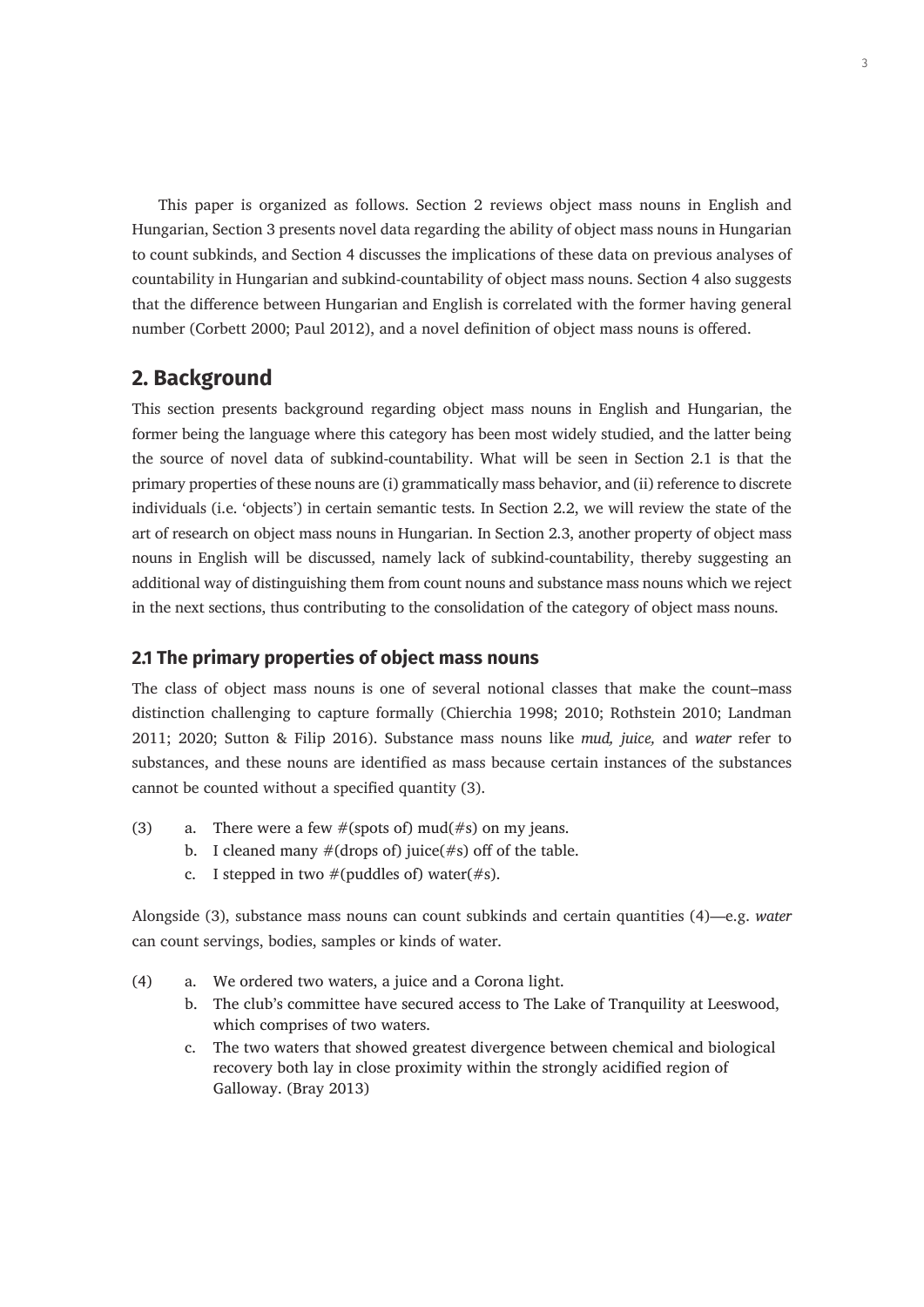d. The USP monograph lists two waters that are prepared in bulk form: Purified Water (PW) […] and Water for Injection (WFI). [servings, bodies of water, samples or kinds]<sup>4</sup>

Object mass nouns—e.g. *equipment, furniture, clothing*—require a classifier to count objects (5), although these objects can be counted with unmodified count nouns—e.g. *tools, chairs, shirts* (6).

- (5) a. There were a few  $\#$ (bits of) equipment( $\#$ s) in the truck.
	- b. I cleaned many  $#$ (items of) furniture( $#s$ ) after the flood.
	- c. I washed two  $#$ (pieces of) clothing( $#s$ ).
- (6) a. There were a few tools in the truck.
	- b. I cleaned many chairs after the flood.
	- c. I washed two shirts.

What makes object mass nouns challenging to capture formally is that despite behaving like mass nouns grammatically, they refer to discrete objects rather than substances. The categories *object* and *substance* are loosely based on the notions of *solid object* and *non-solid substance* of Soja et al. (1991), where two-year-old children learned novel names for novel objects and non-solid substances, and were found to extend the names for objects to entities of the same shape and number, while names for non-solid substances were extended to entities of the same material.

While Soja et al. (1991) established solid objects and non-solid substances as distinct prelinguistic concepts, Barner & Snedeker (2005) established that object mass nouns are semantically distinct from substance mass nouns. They showed participants two quantities, one larger in volume and the other larger in cardinality of discrete objects, and participants were asked "Who has more X," where X was the noun referring to the entities being shown. What was found is that certain mass nouns—e.g. *mustard, toothpaste, chocolate, stone*—were judged in terms of volume rather than cardinality of discrete objects, while other mass nouns—e.g. *furniture, silverware* were judged in terms of cardinality of objects rather than volume. Note that stones and chocolate bars are solid objects in the sense of Soja et al. (1991), but the corresponding mass nouns are assumed to be interpreted as substance mass nouns rather than object mass nouns. Under Barner & Snedeker (2005), object mass nouns are lexically encoded with an individuation operation that individuates countable objects, while substance mass nouns are not. Crucially, however, it is assumed that lexical individuation is not sufficient for being a count noun. Rather, count

- <sup>4</sup> (4a), and (4d) were retrieved on September 24 2020 from <https://www.yelp.com/menu/la-tapatia-martinez-5/item/chimichanga> <http://www.processandwater.com/water-faqs/>
- (4b) was retrieved on July 13 2021 from

<https://www.warringtonguardian.co.uk/sport/11065211.new-waters-for-lymm-angling-club/>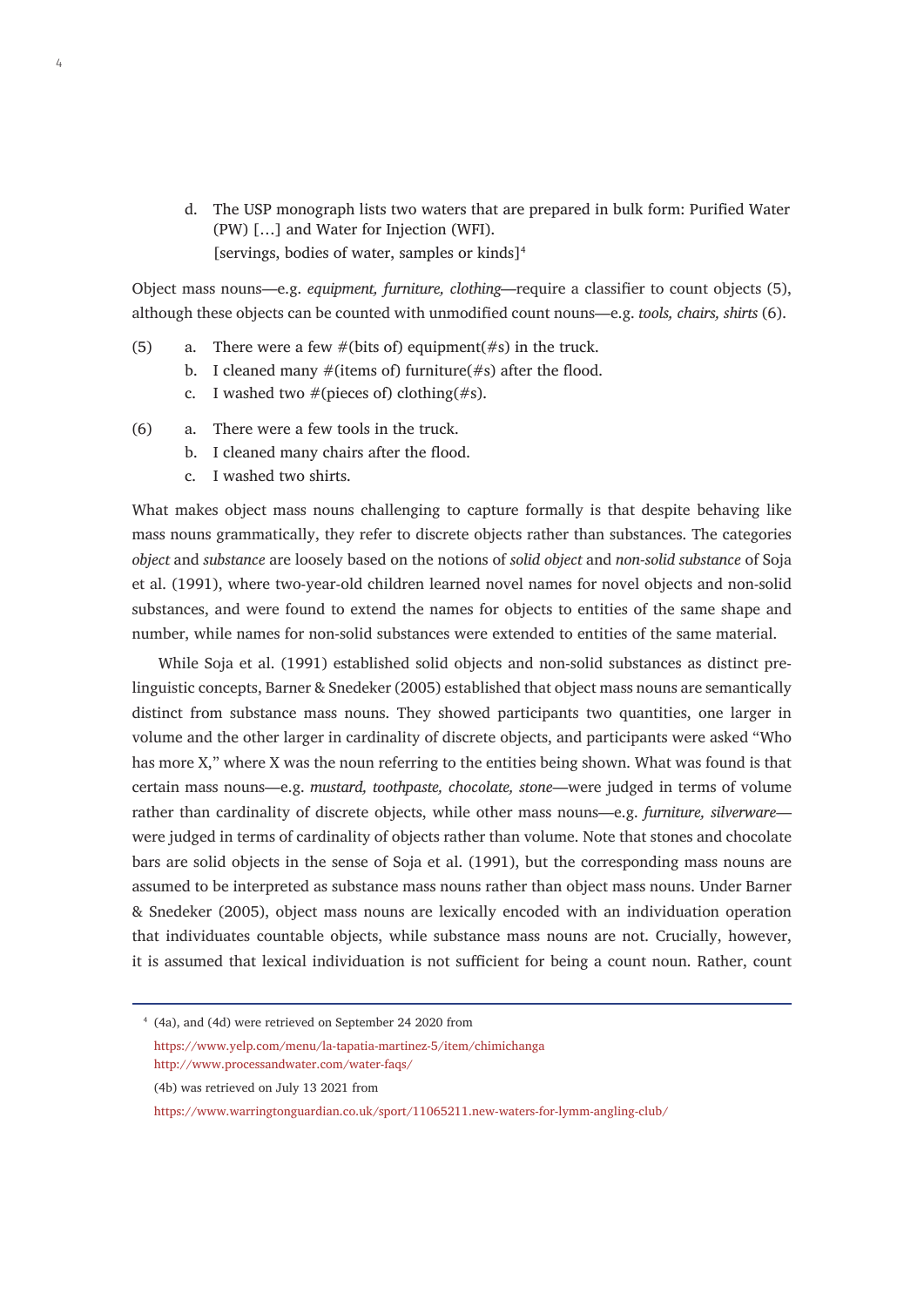nouns like *shoe* are syntactically individuated by elements like the indefinite article or plural morphology (Barner & Snedeker 2005).

In addition to cardinality comparison, it has been observed that object mass nouns are modifiable by "stubbornly distributive predicates"—i.e. size and shape adjectives like *round, long,*  and *large*—while substance mass nouns are not (McCawley 1975; Rothstein 2010; Schwarzschild 2011; Landman 2020). Thus, it has been implicit in the literature that the defining properties of object mass nouns are (i) they are genuine mass nouns, meaning that they cannot occur in count morphosyntax (e.g. they cannot combine directly with numericals), and (ii) they refer to objects that are accessible to cardinality comparison and stubbornly distributive predicates. As mentioned above, Erbach (2020) takes these as the means for identifying object mass nouns across languages, including Greek (Alexiadou 2015), Japanese (Erbach et al. 2017; 2019), and Hungarian (Erbach 2021), the latter of which will be discussed in Section 2.2. Thus, the state of the art of characterizing object mass nouns is in (7), which is implemented on Hungarian in Section 2.2. Section 2.3 suggests a modification to (7b) (pertaining to subkinds) which is dismissed in Section 3, thus necessitating the modification to (7a) in Section 4.4.

- (7) Object mass nouns are distinct from
	- a. count nouns in that only the latter can occur in count morphosyntax.
	- b. substance mass nouns in the ability to
		- i. compare via cardinality of objects.
		- ii. combine with stubbornly distributive predicates.

#### **2.2 Object mass nouns in Hungarian**

Recently, the nominal system of Hungarian has garnered much attention because it has unit specifying "classifiers" that are optional for a large number of nouns (Csirmaz & Dékány 2014; Schvarcz & Rothstein 2017; Erbach et al. 2019). In counting constructions, count nouns that are not plural-marked can combine directly with numericals or a classifier can be used (8).

- (8) (Csirmaz & Dékány 2014, p. 150)
	- a. hét (fej) saláta seven  $CL_{head}$  lettuce 'seven lettuces'
	- b. hét (szem) cukor seven  $CL_{eve}$  candy 'seven pieces of candy'
	- c. hét (szál) gyertya seven  $CL_{\text{thread}}$  candle 'seven candles'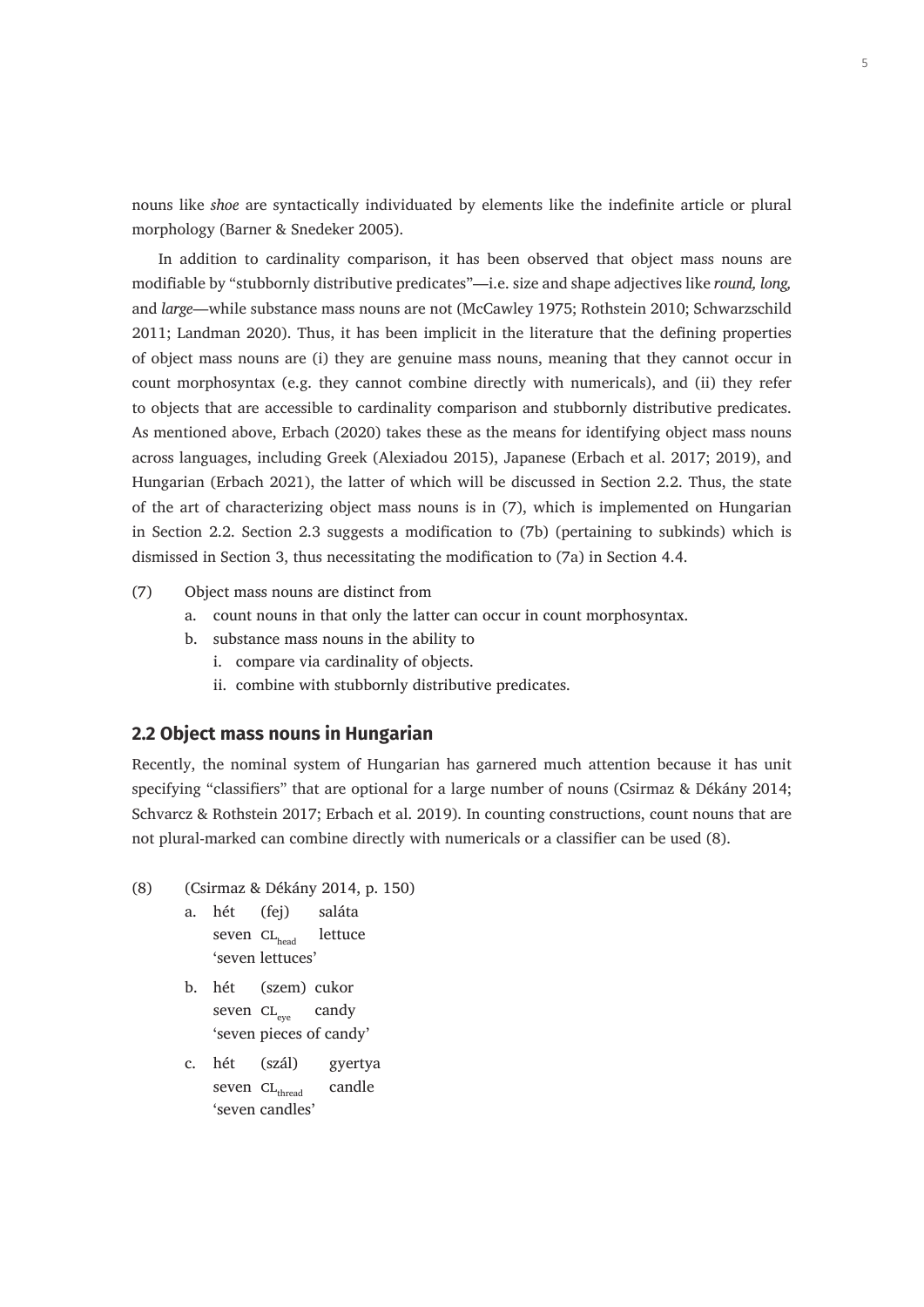Two competing analyses of (8) have different implications for object mass nouns in Hungarian. One analysis is that the nouns in (8) are "flexible" in having both a strictly singular, countable denotation which combines with numericals, and an object mass denotation which is made countable via combination with classifiers (Rothstein 2017; Schvarcz & Rothstein 2017). Under this analysis, every object-denoting noun that can be counted with classifiers (which is the vast majority object-denoting nouns) has an object mass denotation in addition to a count denotation. The alternative analysis is that these nouns are unambiguously numberneutral, referring to singular, countable individuals and sums thereof (Farkas & de Swart 2010; Erbach et al. 2019), thereby explaining the lack of plural marking in counting constructions. To account for the optional classifiers, Erbach et al. (2019) propose that their function is to restrict counting to a particular sort—e.g. combining *fej* ('head') with *saláta* ('lettuce') restricts the counting to heads of lettuce, but combining *féle* ('kind') restricts the counting to kinds of lettuce. If Erbach et al. (2019) is accepted, then fewer nouns in Hungarian have object mass denotations.

Whichever aforementioned analysis is accepted, some Hungarian nouns have been found to unambiguously have object mass denotations. Three such nouns were elicited by Erbach (2021): *lőszer* ('ammunition'), *felszerelés* ('equipment'), and *csomagolás* ('packaging'). They cannot count objects in count morphosyntax such as direct composition with numericals, the WH-quantifier *hány* ('how many'), and plural morphology (9), thereby showing that they are mass nouns.

- (9) (Erbach 2021, p. 130–131)
	- a. Három #(darab) lőszert számoltam. three piece ammunition. ACC count. PST. 1SG 'I counted three pieces of ammunition.'
	- b. #Hány felszerelés van a táskádban? how.many equipment be.there DEF bag.poss.2sG #'How many equipment are in your bag?'
	- c. #csomagolás-ok packaging-pl #'packagings'

Erbach (2021) used contexts as in (10), which license comparison in terms of cardinality, to show that the nouns in (9) refer to objects despite their infelicity in (9). As in Barner & Snedeker (2005), where participants compared two sets of entities (one with a larger cardinality of objects but a smaller volume), the context in (10) does the same verbally, where a 9mm bullet is roughly 1/9th the volume of a 12-gauge shotgun shell.

(10) (Erbach 2021, p. 131)

a. Alex has three 9mm bullets for his pistol and Charlie has two 12-gauge shotgun shells.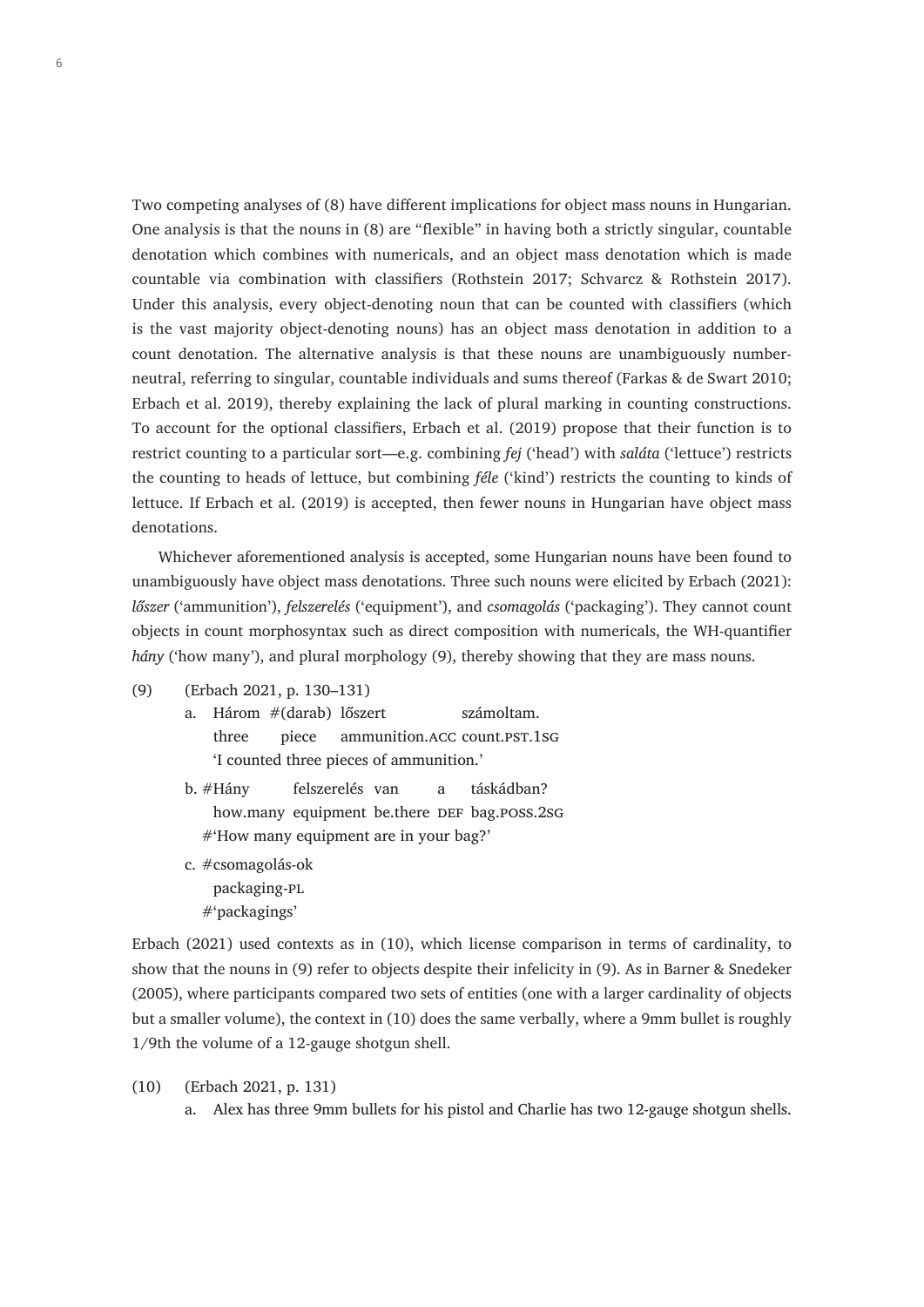b. Ki rendelkez-ik több lőszerrel? who have-3s<sub>G</sub> more ammunition 'Who has more ammunition?'

Because *lőszer* ('ammunition'), *felszerelés* ('equipment'), and *csomagolás* ('packaging') are mass nouns that receive cardinality based judgments in quantity comparison tasks, Erbach (2021) concludes that they unambiguously have object mass denotations. This prompts the questions (i) whether additional such nouns exist, and (ii) whether they share all of the properties of object mass nouns in English. The next subsection presents a property in addition to those in Section 2.1.

#### **2.3 Object mass nouns and subkind-countability in English**

This section presents a property of object mass nouns in English that pertains to the subkind reading of nouns (Carlson 1980, §6.1, §7.6.1), also known as the taxonomic reading (Krifka et al. 1995, §1.3.3). This reading is part of the instance-subkind ambiguity, which is exhibited by *emotion* (Gillon 1999, §3.1), *crime* (Grimm 2016), *bird*, *weapon*, *game* and *wine* (11).

| (11) |             | a. i. Moses the raven is a bird.               | instance |
|------|-------------|------------------------------------------------|----------|
|      |             | ii. Ravens are a (widespread) bird.            | subkind  |
|      |             | b. i. Napoleon's sword is a weapon.            | instance |
|      |             | ii. Swords are a (widespread) weapon.          | subkind  |
|      | $c_{\cdot}$ | i. Greco–NN, London 1623 is a (chess) game.    | instance |
|      |             | ii. Chess is a (widespread) game.              | subkind  |
|      |             | d. i. The liquid in this glass is wine.        | instance |
|      |             | ii. Merlot is a (widespread) wine.             | subkind  |
|      | e.          | i. My love of semantics is an <b>emotion</b> . | instance |
|      |             | ii. Love is a (widespread) emotion.            | subkind  |
|      | f.          | Cain's murder of Abel is a crime.<br>i.        | instance |
|      |             | ii. Murder is a (widespread) crime.            | subkind  |

As early as Jespersen (1954, §5.211), it is noted in the countability literature that nouns with limited countability can, in fact, count subkinds (Baker 1978, §10, fn.1; Pelletier & Schubert 2002; Chierchia 1998, ex. 10; 2010, ex. 10; Doetjes 2012, §4.1). Put differently, nouns with the subkind reading can occur in (perhaps) any count morphosyntax, as (12) shows with *wine*. Because of such evidence, some have questioned whether countability is truly a property of nouns as opposed to DPs (see, e.g., Pelletier & Schubert 2002). For present purposes, it suffices to think of count morphosyntax as a set of contexts that affect the interpretation of the noun in a certain, countable way. Put differently, by "*wine* with count morphosyntax", we mean what Koslicki (1999) means by "count-occurrence of *wine*."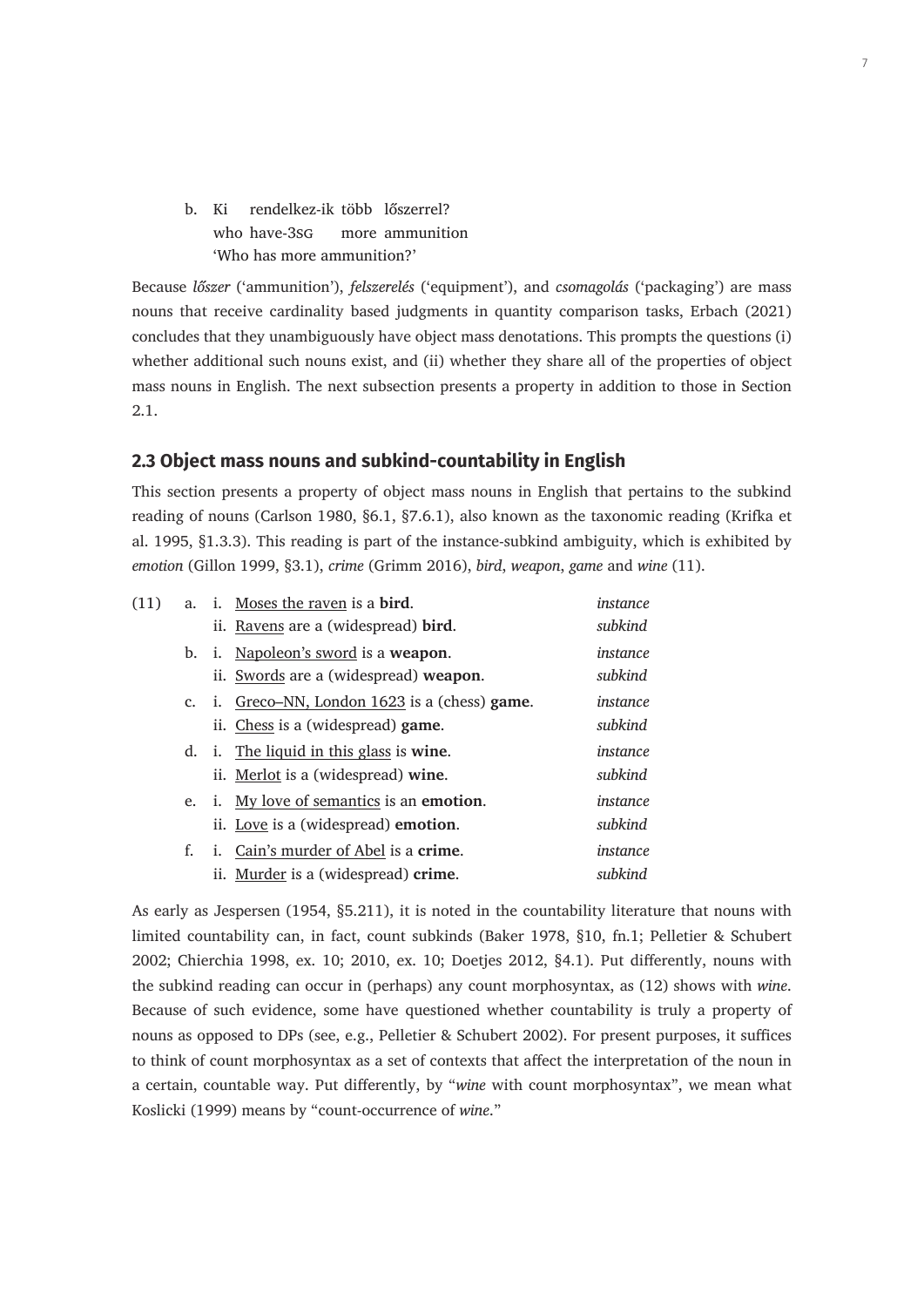| (12) |             | a. Merlot is a wine.                | $(a)$ n N <sub>sc</sub> |
|------|-------------|-------------------------------------|-------------------------|
|      |             | b. Merlot is one wine that I like.  | one $N_{SG}$            |
|      | $c_{\cdot}$ | Merlot and cabernet are two wines.  | two $N_{\rm pr}$        |
|      |             | d. Both wines are widespread.       | both $N_{\rm pI}$       |
|      |             | e. Several wines are widespread.    | several $N_{\rm pr}$    |
|      |             | f. A number of wines are widespread | a number of $N_{p}$     |
|      | g.          | Each wine is widespread.            | each $N_{SG}$           |
|      |             | h. Every wine is widespread.        | every $N_{sc}$          |
|      |             |                                     |                         |

While the subkind reading is available to *wine*, *emotion* and *crime*, it is not available to object mass nouns in English (13). Thus, these are counterexamples to Pelletier & Schubert (2002) writing that "there seems to always be a count sense (or use) for every (alleged) mass expression *M* which means *kind of M*" (p. 20), as is echoed in Chierchia (2010, ex. 10) and Doetjes (2012, §4.1). Indeed, this hypothesized universality belies Bunt's (1985, p. 11) term of the universal sorter. However, it is noted as early as Cowper & Hall (2012) that the object mass nouns *furniture*, *footwear* and *equipment* are counterexamples; (13) is based on their example 8, and similar contrasts are reported in Rothstein (2017, §4, ex. 45) and analyzed by Sutton & Filip (2018, §4.1).

(13) a. If there's one \*(kind of) furniture I can't stand, it's bunk beds. b. Of all the {\* furnitures, kinds of furniture} in the world, it's bunk beds.

In (13), *furniture* is compared to *kind of furniture*. One can also compare object mass nouns to count counterparts (if they exist), as Sutton & Filip (2018: ex. 5) do with *vehicle*-*transport* (14).

(14) The brief […] is to produce four {vehicles, \* transports} ranging in size from the Ford Fiesta to the Vauxhall Cavalier.

Given (13)–(14), an additional property of object mass nouns in English is that they lack subkindcountability. This is puzzling, given that this ability is afforded to count nouns like *vehicle* and mass nouns like *wine*, *emotion* and *crime*. Thus, perhaps the characterization of object mass nouns in (7b) should be refined to accommodate this property (15b.iii).

- (15) Object mass nouns are distinct from
	- a. count nouns in that only the latter can occur in count morphosyntax.
	- b. substance mass nouns in
		- i. the ability to compare via cardinality or objects.
		- ii. the ability to combine with stubbornly distributive predicates.
		- iii. the inability to count subkinds.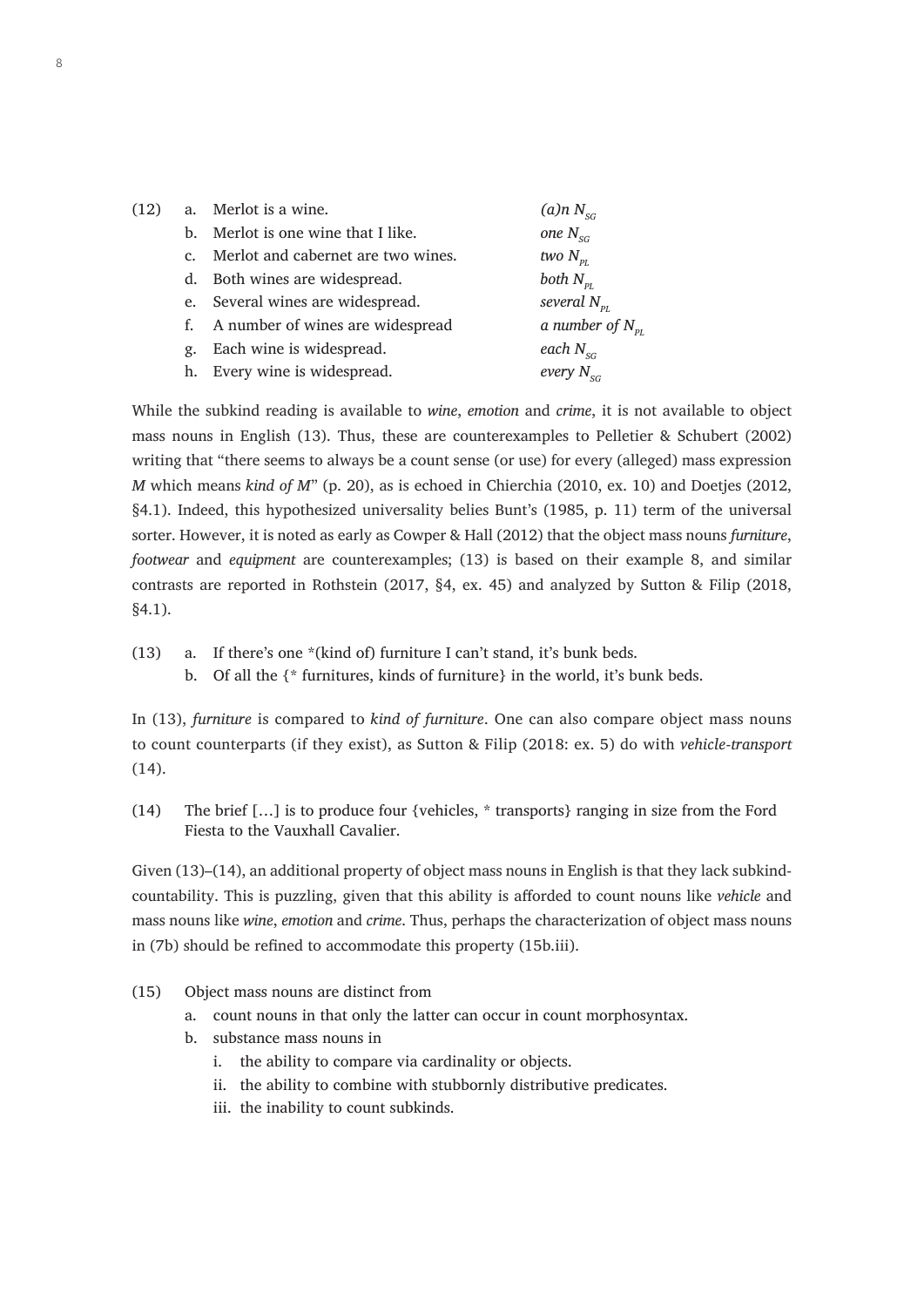Before adopting (15b.iii), one should check whether it has the same putative stable status as (i)–(ii). For one, this property distinguishes between object and substance mass nouns in Dutch (16) (De Belder 2013, ex. 22, 25).

- (16) a. \*een ondergoed/zilverwaar/huiswerk a underwear/silverware/homework Intended: 'a (kind of) underwear, silverware, homework'
	- b. een helder bier/water/vernis a clear beer/water/varnish
		- 'a clear (kind of) beer/water/varnish'

Although (15b.iii) holds in English and Dutch, we argue that it is not universal with novel data from Hungarian in Section 3. Thus, we contribute to the consolidation of the category of object mass nouns by arguing that (15b) should not replace (7b), rather that (15a) should be modified as detailed in Section 4.4 (object mass nouns are distinct from count nouns in that only the latter can refer to objects in count morphosyntax). Beforehand, the next section presents the critical data.

## **3. Data**

The data for this project was gathered in two parts, one consisting of fieldwork and the second a questionnaire. The fieldwork resulted in finding object mass nouns in Hungarian in addition to *lőszer* ('ammunition'), *felszerelés* ('equipment'), and *csomagolás* ('packaging'). Consultant and reviewer judgments of sentences where object mass nouns count subkinds were mixed, so the conduction of a questionnaire was prompted. Section 3.1 details how nouns were found and determined to be object mass, and Section 3.2 details how it was determined that this class of nouns is not uniformly characterized as lacking subkind-countability.

#### **3.1 Testing for object mass nouns in Hungarian**

Elicitation sessions with one native speaking Hungarian adult consultant (born and raised in Hungary in a Hungarian speaking household in Budapest) were used to aggregate data on object mass nouns in Hungarian. Following the methodology for semantic fieldwork of Matthewson (2004), English was used as the meta-language for elicitation, including providing contexts for the target sentences which were constructed in Hungarian by the co-author conducting the fieldwork. Consultants were asked to judge sentences, including those in (18)–(20), containing the target nouns in count morphosyntax as either natural or unnatural.

To add to *lőszer* ('ammunition'), *felszerelés* ('equipment'), and *csomagolás* ('packaging') elicited by Erbach (2021), we elicited the 14 nouns in (17) by asking a consultant for Hungarian nouns that refer to the same objects as the English glosses. These nouns were targeted due to notionaly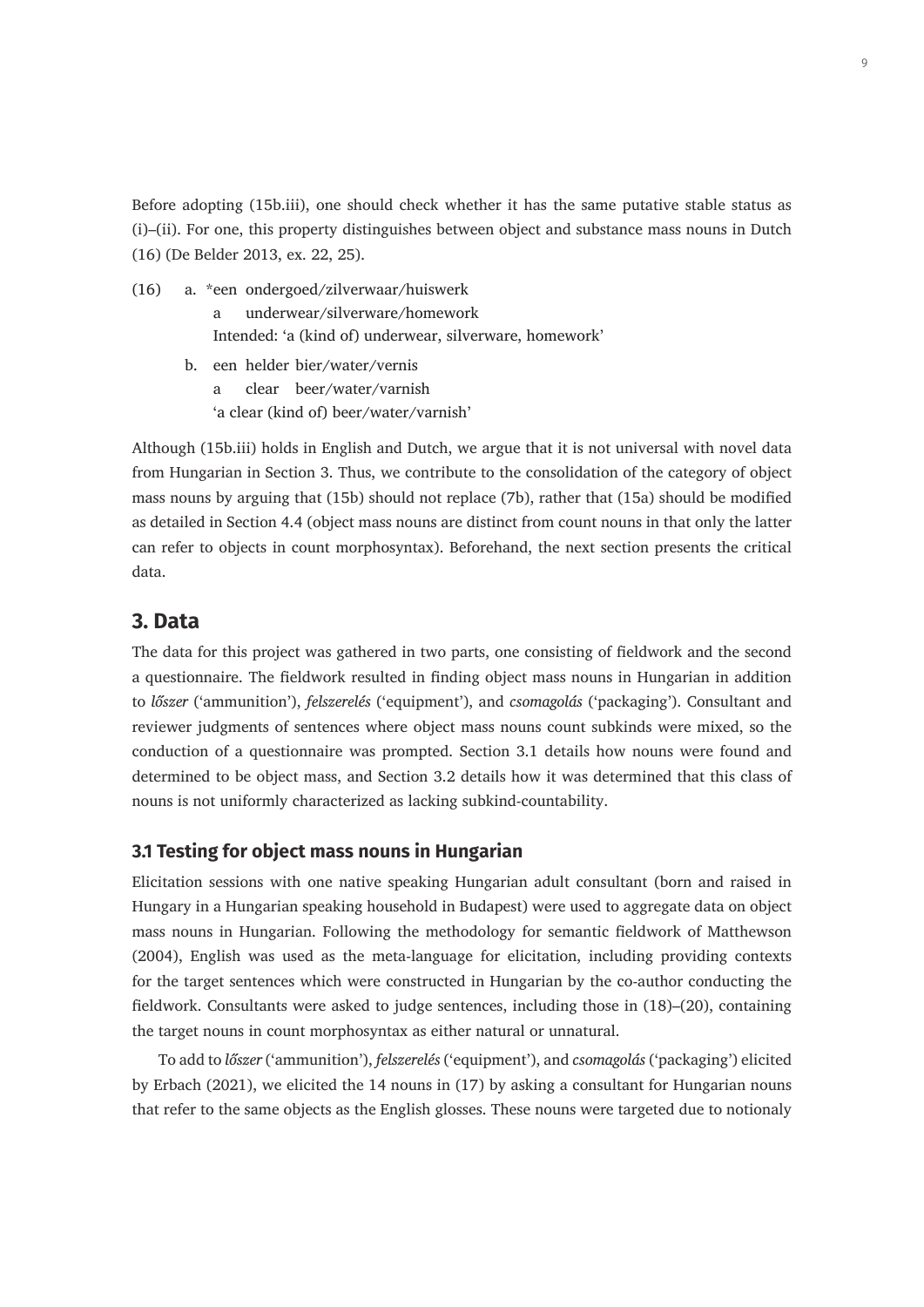referring to collections or groups of artifacts that share a common function or purpose. When cases were unclear (e.g. *tackle*), example referents were provided (e.g. fishing poles, lures, line, etc.). Attempts were made to elicit nouns for 11 additional sets of objects,<sup>5</sup> but no fitting nouns could be recalled by the consultant for the referents in question.

| (17) | a. | ágynemű            | ('bedding')            | műanyagáru   | ('plasticware') |
|------|----|--------------------|------------------------|--------------|-----------------|
|      |    | aprópénz           | ('change')             | porcelán     | ('china')       |
|      |    | áru                | ('merchandise')        | ruházat      | ('apparel')     |
|      |    | horgászfelszerelés | ('fishing tackle') $6$ | sportruházat | ('sportswear')  |
|      |    | készlet            | ('stock')              | üvegáru      | ('glassware')   |
|      | b. | papírmunka         | ('paperwork')          |              |                 |
|      | c. | cserépedény        | ('crockery')           | leltár       | ('inventory')   |
|      |    | műalkotás          | ('artwork')            |              |                 |

The 11 nouns in (17a-b) were found to be mass nouns according to data gathered in elicitation with the consultant using the following morphosyntactic tests: direct (no classifier) counting (18), composition with the plural morpheme (19), and composition with the count wh-quantifier *hány* ('how many') (20). Because these nouns were found to not felicitously refer to objects in these constructions, we conclude that they are mass. The three nouns in (17c), on the other hand, were not found to be mass in these tests.

- (18) a. #Három papírmunká-t számoltam. three paperwork-ACC count.PST.1sG Intended: 'I counted three pieces of paperwork.'
	- b. #Három (sport)ruházat-ot számoltam. three sport.apparel-ACC count.PST.1sG Intended: 'I counted three pieces of apparel/sportswear.'
	- c. #Három horgászfelszerelés-t számoltam. three tackle-ACC count.pst.1sG Intended: 'I counted three pieces of tackle.'
- (19) a. #Hány készlet van? how.many stock be Intended: 'How many pieces of stock do you have?'

<sup>5</sup> The full list objects discussed: artwork, bakeware, beachwear, bedding, change, china, clutter, crockery, glassware, hardware, housewares, inventory, loot, merchandise, outerwear, paperwork, plasticware, rigging, seating, silver (referring to housewares made of silver), sportswear, stock, tackle, and teaware.

<sup>6</sup> An anonymous reviewer reports that *három horgászfelszerelést* ('three tackle.ACC') can refer to three sets consisting of a fishing rod, a few baits and a net. We return to this in Section 4.4.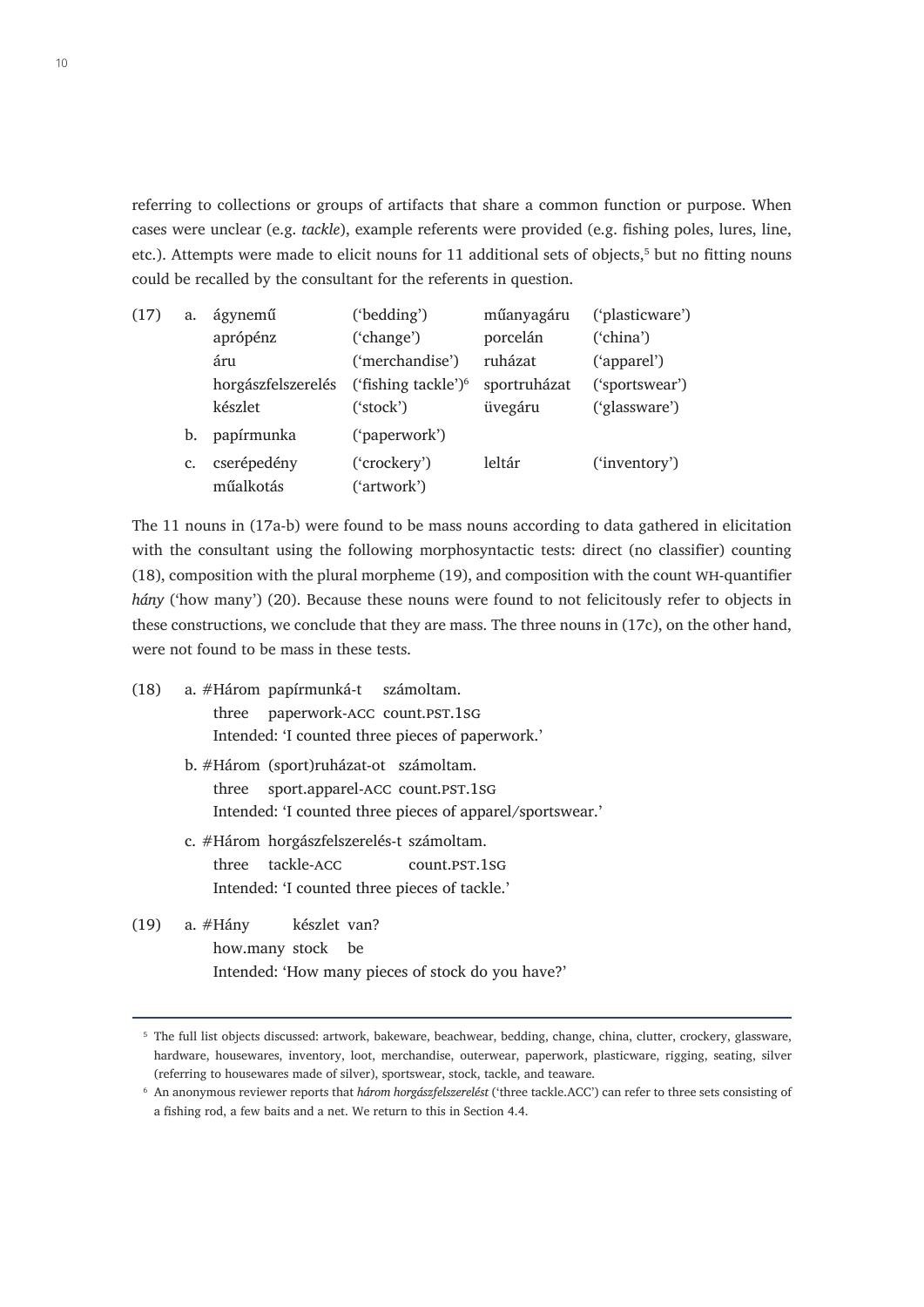- b. #Hány ágynemű van? how.many bedding be Intended: 'How many pieces of bedding do you have?' c. #Hány aprópénz van?
	- how.many change be Intended: 'How many pieces of change do you have?'
- (20) a. #A porcelán-ok drágá-k. the porcelain-pl expensive-pl Intended: 'The pieces of porcelain are expensive.'
	- b. #Az üvegáru-k drágá-k. the glassware-pl expensive-pl Intended: 'The pieces of glassware are expensive.'
	- c.  $#Az$  áru-k drágá-k.<sup>7</sup> the merchandise-pl expensive-pl Intended: 'The pieces of merchandise are expensive.'

To test whether the 11 nouns in (17a-b) refer to individuated objects despite the infelicity in (18)–(20), we provided the consultant with contexts where they were asked to compare two sets of objects that can be referred to by the same noun. One set in each pair contained a larger cardinality of objects, and the other contained a larger volume (21).

- (21) a. [Context: The shipment to H&M contains 50 sweaters and 50 pairs of jeans, while the shipment to Desigual contains 60 t-shirts and 50 pairs of jeans] Kinek van több ruházat-a? who.DAT be more apparel-poss 'Who has more apparel?'
	- b. [Context: Max has three 200-mL containers, and Shannon has one two-liter container.] Kinek van több műanyagáru-ja? who.DAT be more plasticware-poss 'Who has more plasticware?'

The consultant made several observations about the available dimensions of comparison. First, it made the most sense to the consultant to compare *papírmunka* ('paperwork') in terms of the amount of work required rather than the number or volume of documents or sheets of paper. Second, in addition to comparisons in terms of cardinality, *aprópénz* ('change'), *áru*

<sup>7</sup> An anonymous reviewer accepts *Ez-ek az áru-k nagyon drágá-k* as 'These pieces of merchandise are very expensive' while rejecting *három áru* 'three pieces of merchandise'. We return to this in Section 4.4.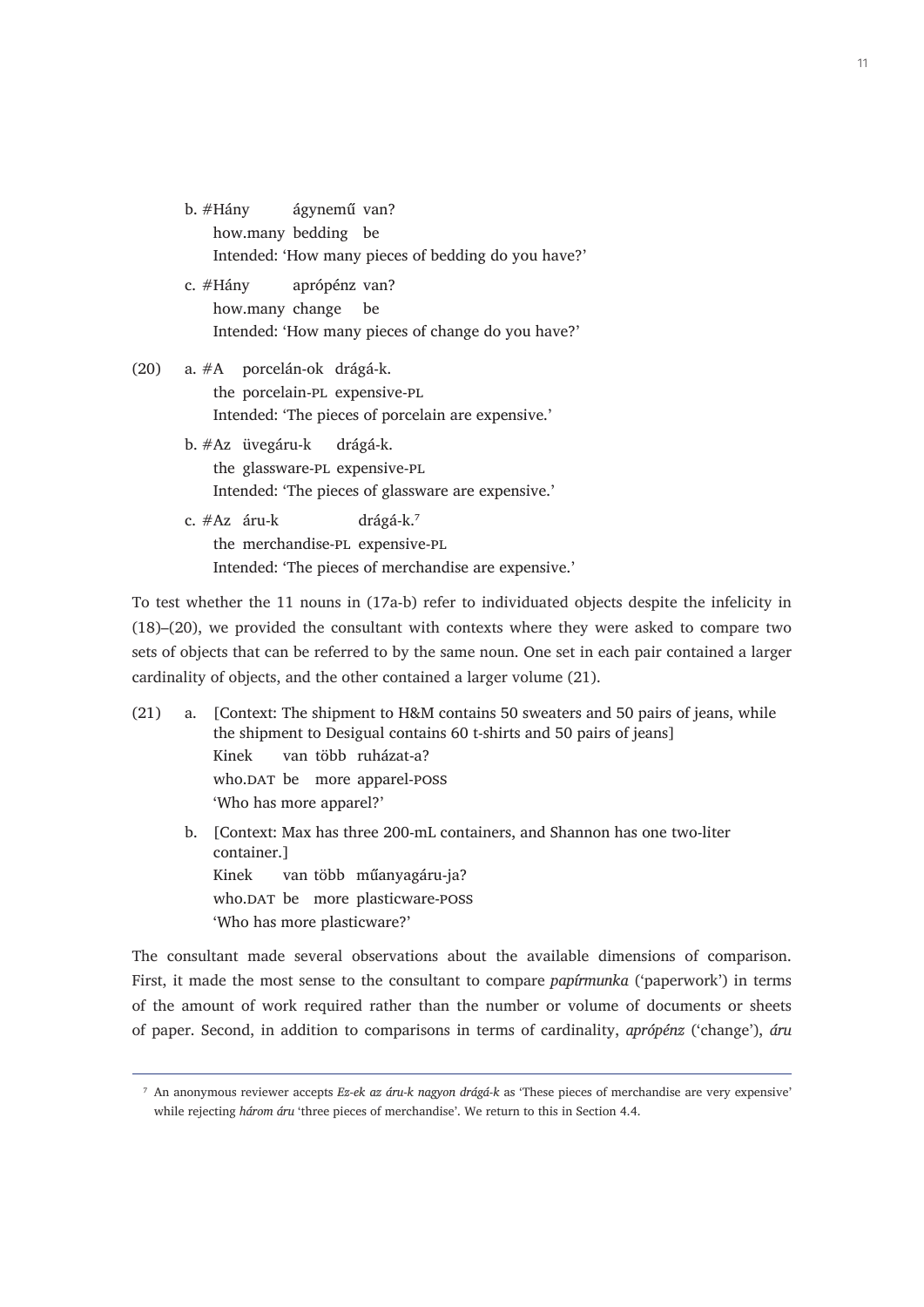('merchandise'), and *készlet* ('stock') could just as naturally be compared in terms of monetary value. For the other nouns, no dimension of comparison was volunteered other than cardinality.

In conclusion, the 10 nouns in (17a) were used in various examples of count morphosyntax, and these sentences were judged to be infelicitous in terms of reference to concrete objects (as opposed to subkinds), which can be taken as indication that they are mass nouns. All are comparable in terms of cardinality, so they can be classified as object mass nouns along with *lőszer* ('ammunition'), *felszerelés* ('equipment'), and *csomagolás* ('packaging'). The next subsection discusses the subkind-countability of this class of nouns.

#### **3.2 Subkind-countability of object mass nouns in Hungarian**

To test the subkind-countability of object mass nouns in Hungarian, we constructed a questionnaire to aggregate naturalness judgments from 30 Hungarian native speakers (born in Hungary and speaking only Hungarian at home at least until age 18). The questionnaire tested two conditions: counting objects and counting subkinds. Three classes of nouns were tested: count nouns, object mass nouns and substance mass nouns. The latter consisted of the 10 nouns in (22), and the first two consisted of the 10 pairs in (23), which differ in object-countability but have overlapping extensions (Wisniewski et al. 1996; Casey 1997).<sup>8</sup> The classification of the nouns in (23) with regards to object-countability was done in cooperation with the consultant who helped compose the materials for the questionnaire (different than that in Section 3.1). The two factors (noun class and counted entities) were not fully crossed for reasons we discuss below.

| (22) | acél  |            | ('steel')          | fa              | ("wood")           | sör            | ('beer')           | viz ('water') |                       |
|------|-------|------------|--------------------|-----------------|--------------------|----------------|--------------------|---------------|-----------------------|
|      | arany |            | ('gold')           |                 | homok ('sand')     | talaj ('soil') |                    |               |                       |
|      | bor   |            | (wine)             | kávé            | ('coffee') vér     |                | ('blood')          |               |                       |
|      |       |            | object-uncountable |                 |                    |                | object-countable   |               |                       |
| (23) | a.    |            | ágynemű            |                 | ('bedding')        |                | takaró             |               | ('blanket')           |
|      | b.    | áru        |                    |                 | ('merchandise')    |                | árucikk            |               | ('good')              |
|      | c.    |            | horgászfelszerelés |                 | ('fishing tackle') |                | horgász kiegészítő |               | ('fishing accessory') |
|      | d.    |            | készlet            |                 | ('stock')          |                | termék             |               | ('product')           |
|      | e.    |            | lőszer             |                 | ('ammunition')     |                | golyó              |               | ('bullet')            |
|      | f.    | műanyagáru |                    | ('plasticware') |                    | tárolónak      |                    | ('container') |                       |
|      | g.    |            | porcelán           |                 | ('porcelán')       |                | edény              |               | ('dish')              |
|      | h.    |            | ruházat            |                 | ('apparel')        |                | ruha               |               | ('garment')           |
|      | i.    |            | sportruházat       |                 | ('sportswear')     |                | sport ruha         |               | ('sport garment')     |
|      | j.    |            | üvegáru            |                 | ('glassware')      |                | pohár              |               | ('glass vessel')      |
|      |       |            |                    |                 |                    |                |                    |               |                       |

<sup>8</sup> (23) differs from (17) in *lőszer* ('ammunition') instead of *aprópénz* ('change'). (23) has the 10 object mass nouns that we perceived as easiest to write stimuli for.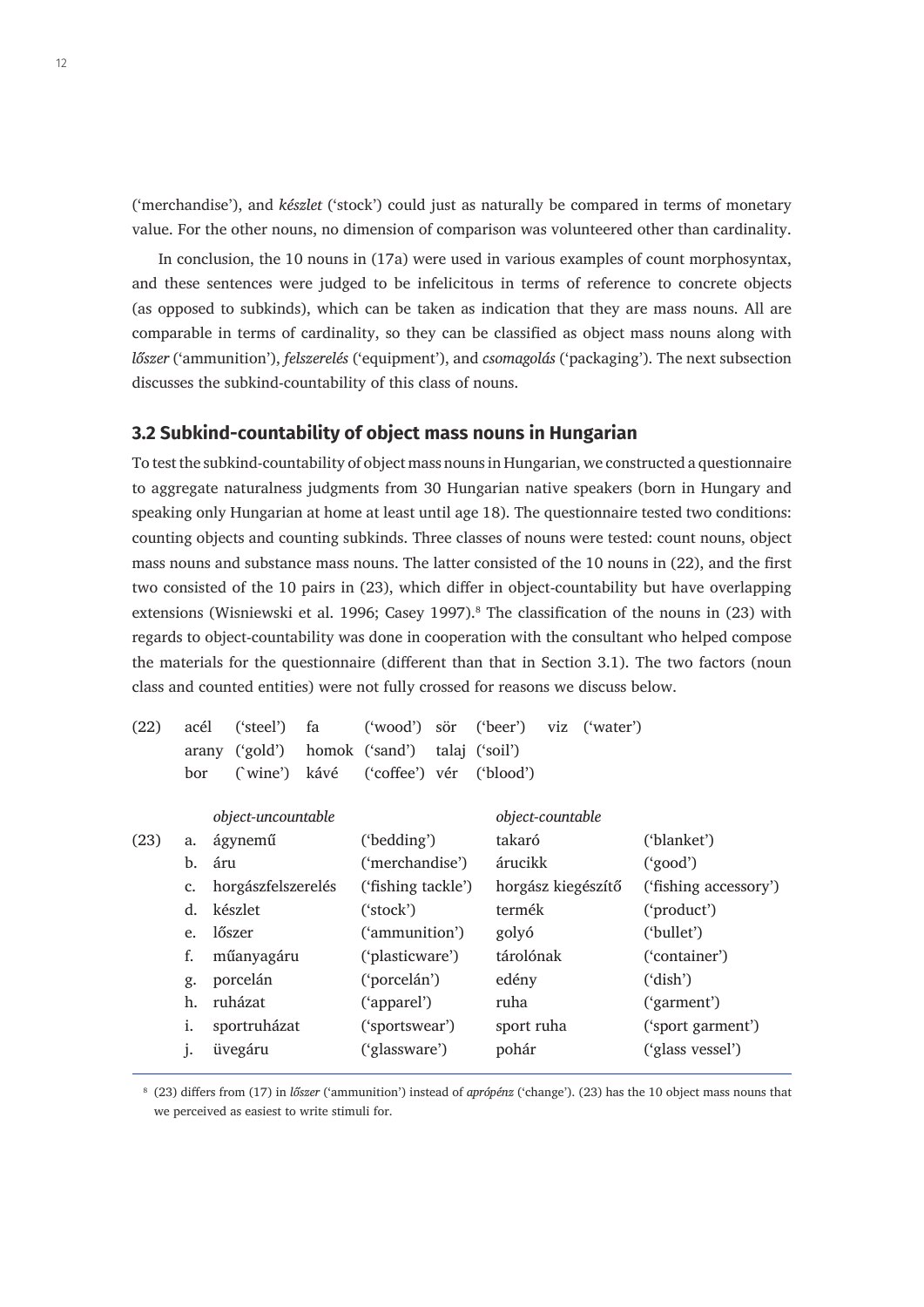The object-countable nouns in (23) were tested in the object-counting condition in order to obtain a baseline for naturalness, e.g. (24a), and those lacking object-countability were tested in the same condition for a baseline of unnaturalness, e.g. (24b).

- (24) a. A barátom vett két ruhát: egy pólót és egy nadrágot. DEF friend.poss buy.PST two garment.ACC one shirt.ACC and one trousers.ACC. 'My friend bought two garments: a shirt and trousers.'
	- b. #A barátom vett két ruházatot: egy pólót és egy nadrágot. DEF friend.POSS buy.PST two apparel.ACC one shirt.ACC and one trousers.ACC. #'My friend bought two apparel: a shirt and trousers.'

Count nouns, object mass nouns, and substance mass nouns were tested in the subkind-counting condition, e.g. (25) and (26), to determine the subkind-countability of these noun classes in Hungarian.

- (25) a. Ez a bolt csak két ruhát árul: nadrágot és pólót. This DEF shop only two garment.ACC sell trousers.ACC and shirt.ACC 'This shop only sells two (kinds of) garments: trousers and shirts.'
	- b. Ez a bolt csak két ruházatot árul: nadrágot és pólót. This DEF shop only two garment.ACC sell trousers.ACC and shirt.ACC 'This men's store only sells two (kinds of) apparel: trousers and shirts.'
- (26) Ebben a bárban csak egy sört adnak: Sopronit. this.IN DEF bar.IN only one beer.ACC serve Soproni.ACC 'This bar only serves one (kind of) beer: Soproni.'

Testing substance mass nouns for subkind-countability as in (26) was motivated by the desire to have a more complete picture of subkind-countability in Hungarian, to situate the results of the condition in which object mass nouns count subkinds. At the same time, substance mass nouns were not tested for object-countability because (i) their lack of objectcountability is not in question and such judgments would have been redundant alongside those of object-countability of object mass nouns, and (ii) we wanted to keep the total number of questionnaire items at a maximum of 100, which we assume is the upper limit for quality participation. We were therefore limited to 50 test items in order to achieve balance with an equal number of filler items (25 natural and 25 unnatural according to the judgments of the Hungarian consultant). While substance mass nouns were not tested in the 'counting objects' condition, the occurrence of noun classes across the questionnaire was balanced by ensuring even distribution with the filler tasks; each noun class comprised about ⅓ of the questionnaire.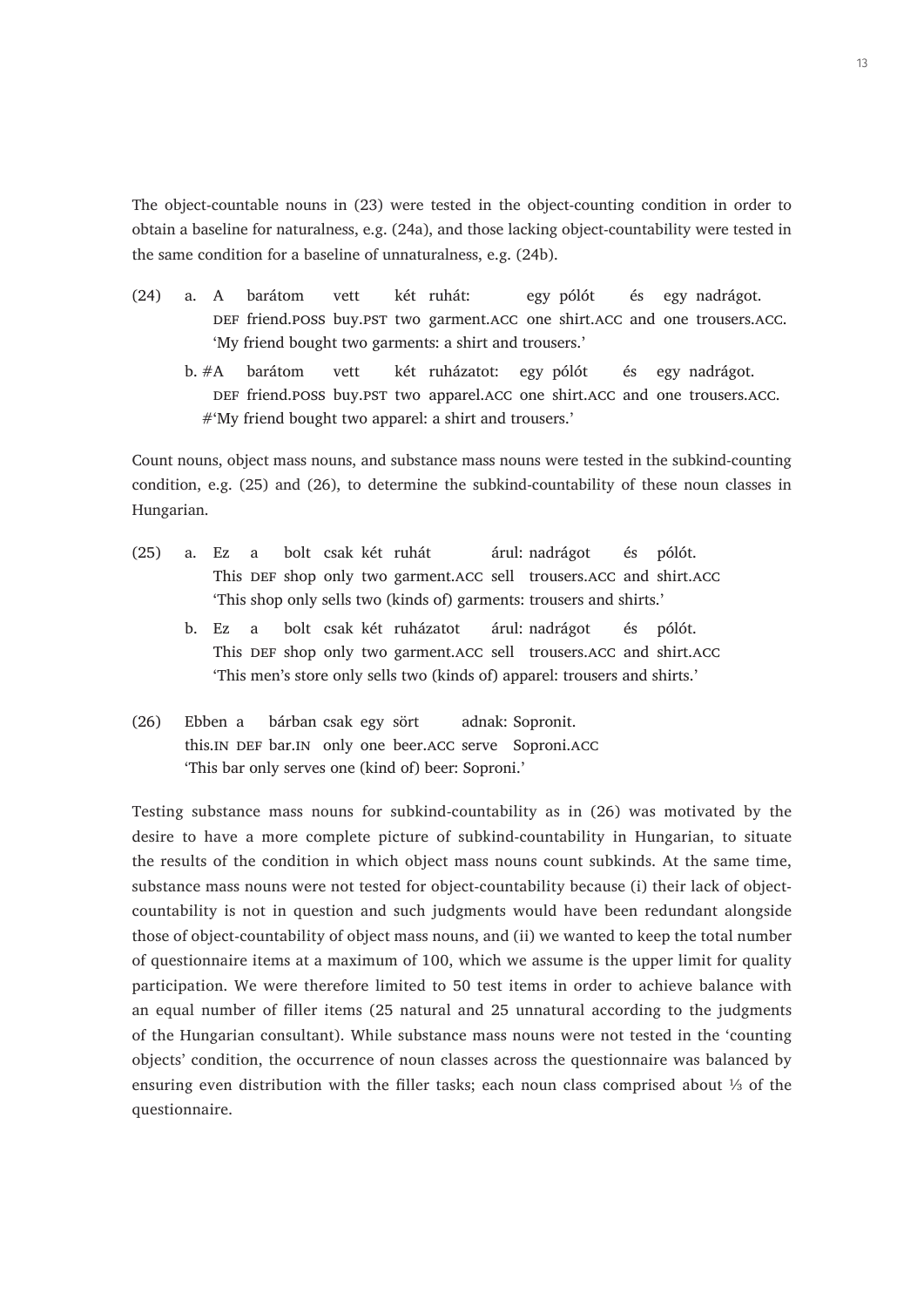Participants were presented with one sentence and Likert scale per screen, ranging from 1 "nagyon természetellenes" ('very unnatural') to 7 "nagyon természetes" ('very natural'). Sentences were presented in a random order by using the shuffle function in PHP implemented in a questionnaire on SoSciSurvey.de. We ensured that minimal pairs did not occur one after the other by splitting the pair-mates across two lists and drawing randomly from one list before the other. To ensure that the two blocks of the questionnaire were fully counterbalanced, we evenly distributed the noun classes and (in)felicitous sentences across the two blocks. A copy of the study is archived at [https://github.com/kerbach2/](https://github.com/kerbach2/subkindcountability022022) [subkindcountability022022.](https://github.com/kerbach2/subkindcountability022022)

Because acceptability judgment tasks have been shown to largely converge with speaker judgments (Sprouse et al. 2013), we predicted the results for the two conditions in (24) to converge with the consultant judgements in (24). Specifically, because count nouns can combine directly with numericals to count objects, we expected sentences of condition (24a) to receive a high acceptability judgment. Conversely, because object mass nouns cannot combine directly with numericals to count objects, we expected sentences of condition (24b) to receive a low acceptability judgment. Next, because Erbach et al. (2019) argue that nouns like *sütemény* ('cookie') count kinds and objects via the same semantic operation, we expected the count nouns in (23) to have subkind-countability, though judgments may be lower because counting kinds with *féle* ('kind of') is less ambiguous. Lastly, assuming the universal sorter (Bunt, 1985) is available to count kinds of substances in Hungarian, we expected sentences of condition of (26) to receive a high acceptability judgment.

To gauge the subkind-countability of the object mass nouns in (23), we planned to compare conditions (25b) and (26) with a non-paired *t*-test, and we planned to run an ANOVA test on a mixed-effects model with the four conditions in (24) and (25). The first test is meant to check whether object and substance mass nouns differ in subkind-countability, and the second is meant to check for an interaction between object-countability and counted entities (objects versus subkinds), i.e. whether the sort of counted entity has a different effect on the two classes of nouns in (23). We follow the practice of using *t*-tests and mixed-effects models for Likert items in acceptability judgements (Bross 2019 and references therein).

The average judgements per condition are summarized in **Table 1** and **Figure 1**. All participant responses were kept as their answers were acceptably high and low respectively to the expected felicitous ( $\bar{x} = 5.86$ ,  $s = 0.64$ ) and infelicitous ( $\bar{x} = 1.78$ ,  $s = 0.63$ ) fillers. The average judgments of count nouns counting objects ( $\bar{x} = 5.04$ ) and substance mass nouns counting subkinds ( $\bar{x} = 4.48$ ) are not as high as expected, and the average judgment of object mass nouns counting objects ( $\bar{x} = 3.84$ ) is higher than expected, though the mid-scale judgements of counting subkinds by count nouns ( $\bar{x} = 4.79$ ) and object mass nouns ( $\bar{x} = 4.46$ ) is in line with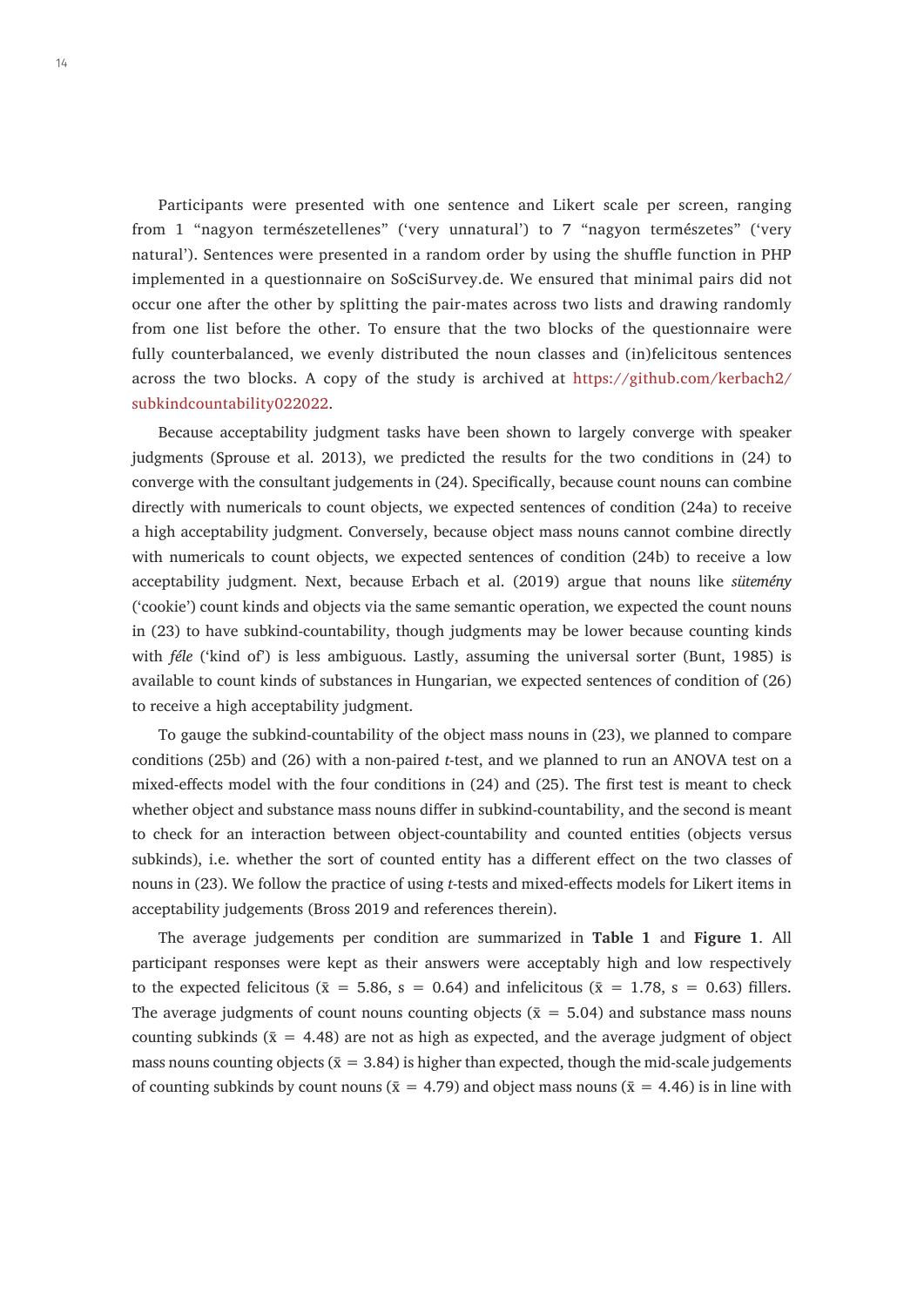the assumption that counting subkinds is acceptable but marked compared to overtly specifying *féle* ('kind of'). The results and the code used to analyze them are archived at [https://github.](https://github.com/kerbach2/subkindcountability022022/) [com/kerbach2/subkindcountability022022/](https://github.com/kerbach2/subkindcountability022022/).

| Noun class       | <b>Counted entities</b> | Avg  | <b>SD</b> |
|------------------|-------------------------|------|-----------|
| Object-countable | Objects                 | 5.04 | .84       |
| Object mass      | Objects                 | 3.84 | 1.02      |
| Object-countable | Subkinds                | 4.79 | .94       |
| Object mass      | Subkinds                | 4.46 | .93       |
| Substance mass   | Subkinds                | 4.48 | 1.31      |

**Table 1:** Average judgments per condition.



**Figure 1:** Left: Boxplot of judgments of object denoting nouns in object and subkind conditions per noun class. Right: Boxplot of judgments of mass nouns in subkind condition per noun class.

Beginning with the comparison between object and substance mass nouns counting subkinds, the averages per noun are in **Table 2**, which shows that the two noun classes exhibited around the same range of subkind-countability. A non-paired *t*-test found no difference between the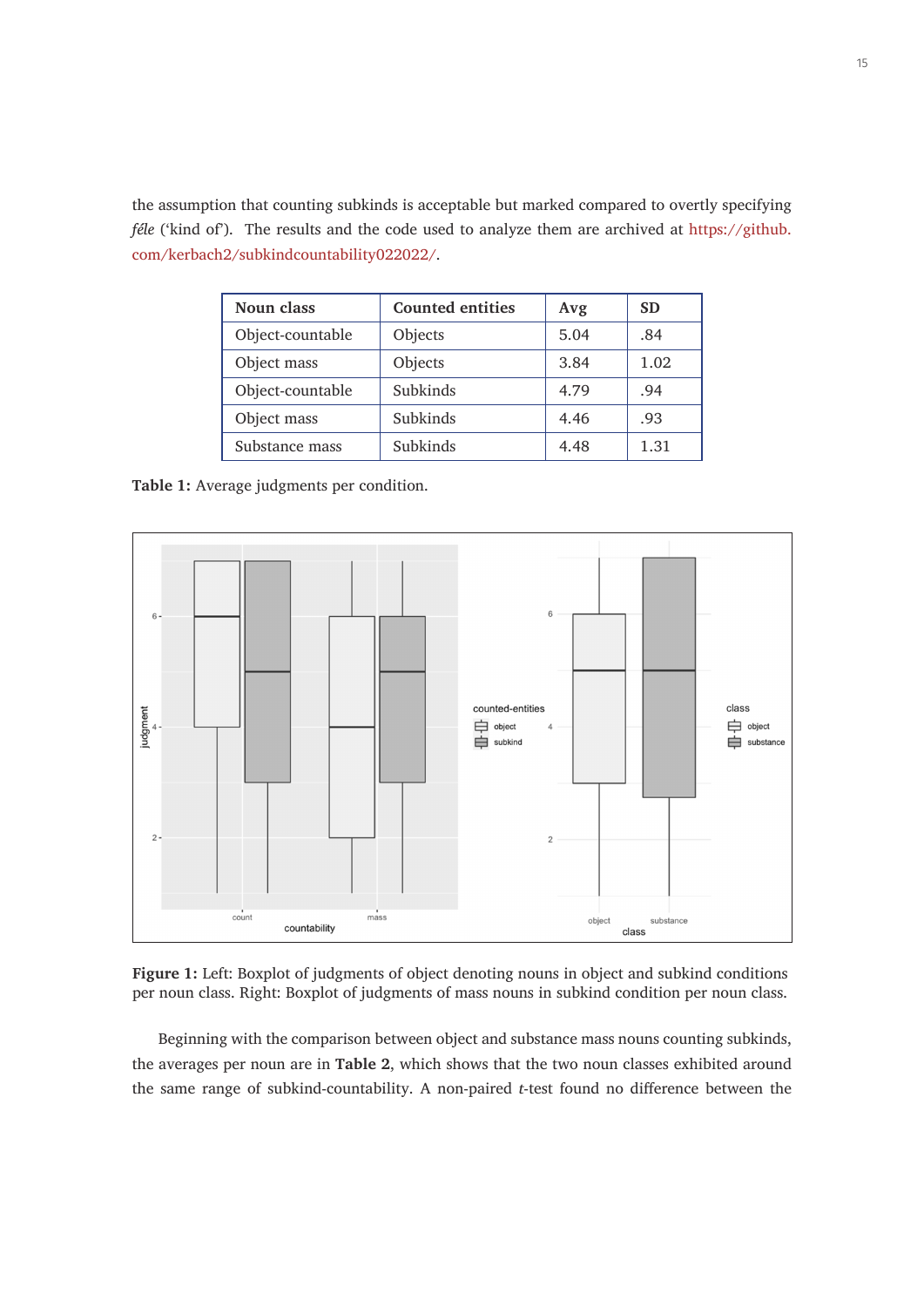classes ( $t = 0.12$ ,  $p = 0.91$ ), thus maintaining the null hypothesis that the classes do not differ in subkind-countability. In English and Dutch, subkind-countability is a property of substance mass nouns but not of object mass nouns (Section 2.3), but we did not find this difference in Hungarian.

The informativeness of the aforementioned test is limited by the questionnaire not including a condition of substance mass nouns (infelicitously) counting objects, e.g. (the Hungarian translation of) *After my beer splashed on the wall, there were 10 beers on the wall.*  With this condition, one could test for an interaction between the sort of mass noun (object vs. substance) and counted entities (objects vs. subkinds), but we leave this to future research.

| Object mass        |                   | $\bar{\mathbf{x}}$ | Substance mass |            | $\bar{\mathbf{x}}$ |
|--------------------|-------------------|--------------------|----------------|------------|--------------------|
| üvegáru            | ('glassware')     | 2.4                | bor            | ('vine')   | 2.7                |
| műanyagáru         | ('plasticware')   | 3.3                | acél           | ('steel')  | 3.2                |
| porcelán           | ('china')         | 3.9                | vér            | ('blood')  | 4.5                |
| lőszer             | ('ammunition')    | 4.3                | viz            | ("water")  | 4.5                |
| ruházat            | ('apparel')       | 4.8                | arany          | ('gold')   | 4.6                |
| horgászfelszerelés | ('fishing tackle) | 4.9                | talaj          | ('soil')   | 4.7                |
| készlet            | ('stock')         | 5.0                | fa             | ("wood")   | 5.0                |
| sportruházat       | ('sportswear')    | 5.2                | homok          | ('sand')   | 5.1                |
| áru                | ('merchandise')   | 5.3                | sör            | ('beer')   | 5.2                |
| ágynemű            | ('bedding')       | 5.6                | kávé           | ('coffee') | 5.3                |
|                    |                   | 4.5                |                |            | 4.5                |

**Table 2:** Subkind-countability of object and substance mass nouns.

To analyze the results regarding the pairs of nouns with overlapping extensions, a mixedeffects model was constructed in R (R Core Team 2015) using the lmerTest package (Kuznetsova et al. 2019). The maximal random effects structure justified by our experimental design should include by-subject random intercepts and slopes and by-pair random intercepts and slopes, but this model did not converge, so we simplified the random effects structure by not allowing correlation between the random slope and random intercept for subjects (Barr et al. 2013). The full model translates to: lmer(rating  $\sim$  (`object-countability` \* `counted-entities`) + (1|subject) +  $(0 + \text{'object-countability'} * \text{'counted-entities'}|subject) + (1 + \text{'object-countability'} * \text{'counted}$ entities' |pair), data = data). The summary of the model is in **Table 3**; the main effect of objectcountability is statistically significant  $(p = .0421)$ , and its interaction with counted entities is nearly-significant  $(p = .0731)$ .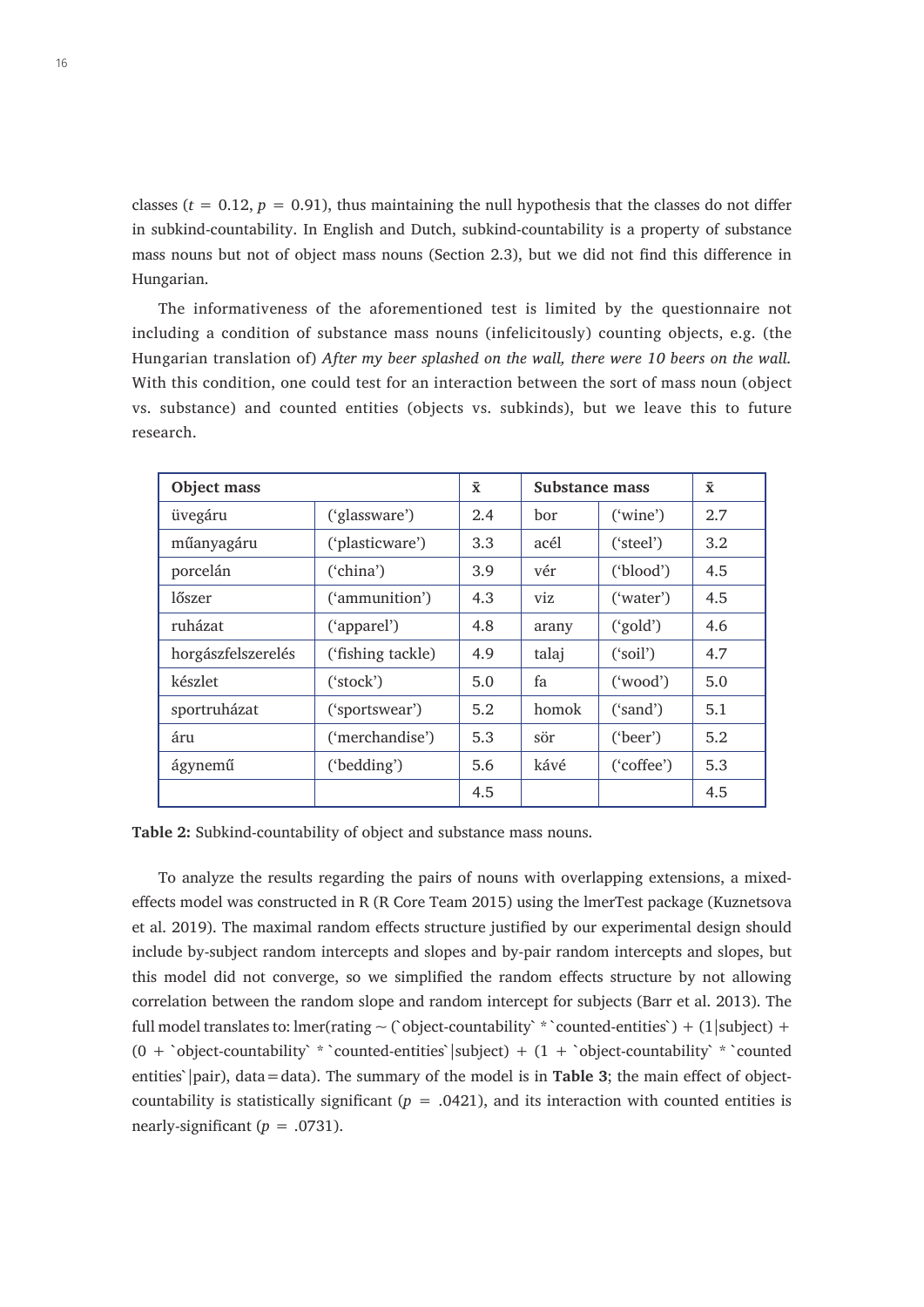| <b>Fixed effects</b>                             | h             | SE            | t        | $\boldsymbol{p}$ |  |
|--------------------------------------------------|---------------|---------------|----------|------------------|--|
| Intercept                                        | 5.0400        | .4257         | 11.839   | 1.54e-07         |  |
| Object-countability                              | $-1.1933$     | .5053         | $-2.362$ | .0421            |  |
| Counted entities                                 | $-.2467$      | .4111         | $-.600$  | .5629            |  |
| Object countability * Counted entities           | .8633         | .4291         | 2.012    | .0731            |  |
| Random effects                                   | Variance      |               |          |                  |  |
| Subject                                          | 6.630e-06     |               |          |                  |  |
| Object-countability   Subject                    |               | 7.856e-01     |          |                  |  |
| Counted entities   Subject                       |               | $6.014e - 02$ |          |                  |  |
| Object-countability * Counted entities   Subject |               | 1.166e-01     |          |                  |  |
| Pair                                             |               | $1.553e + 00$ |          |                  |  |
| Object-countability   Pair                       | $2.350e + 00$ |               |          |                  |  |
| Counted entities   Pair                          | $1.485e + 00$ |               |          |                  |  |
| Object countability * Counted entities   Pair    |               | $1.434e + 00$ |          |                  |  |

**Table 3:** Effect sizes (*b*), standard errors (*SE*), *t*-values and *p*-values for lmer model.

An ANOVA test on the model in **Table 3** found a main effect of object-countability: *F*(1,9.0448) 5.9680,  $p < .05$ . By contrast, a main effect of counted entities was not found:  $F(1,9.7178) =$ .3055,  $p = 0.59295$ . Lastly, a near-significant interaction was found between the two fixed effects:  $F(1,9.6199) = 4.0476$ ,  $p = .07307$ . **Table 4** shows the average judgments per pair of nouns with overlapping extensions, which we discuss next in relation to cleaning up the data.

| Object-countable      |                          | Obj | Subk | Object-uncountable |                     |     | Subk |
|-----------------------|--------------------------|-----|------|--------------------|---------------------|-----|------|
| tárolónak             | ('container')            | 2.5 | 3.6  | műanyagáru         | ('plasticware')     | 3.2 | 3.3  |
| árucikk               | ('good')                 | 3.7 | 5.4  | áru                | ('merchandise')     | 3.2 | 5.3  |
| golyó                 | ('bullet')               | 3.8 | 3.8  | lőszer             | ('ammunition')      | 4.0 | 4.3  |
| sport<br>ruha         | ('sport<br>garment')     | 5.2 | 5.3  | sportruházat       | ('sportswear')      | 4.7 | 5.2  |
| horgász<br>kiegészítő | ('fishing<br>accessory') | 5.4 | 5.7  | horgászfelszerelés | ('fishing tackle)   | 4.8 | 4.9  |
| termék                | ('product')              | 5.6 | 5.8  | készlet            | $({\text{stock}}')$ | 2.3 | 5.0  |
| ruha                  | ('garment')              | 5.7 | 5.1  | ruházat            | ('apparel')         | 3.3 | 4.8  |
| edény                 | ('dish')                 | 5.9 | 4.3  | porcelán           | ('china')           | 5.4 | 3.9  |
| pohár                 | ('glass vessel')         | 6.3 | 3.6  | üvegáru            | ('glassware')       | 2.0 | 2.4  |
| takaró                | ('blanket')              | 6.4 | 5.4  | ágynemű            | ('bedding')         | 5.5 | 5.6  |
|                       |                          | 5.0 | 4.8  |                    |                     | 3.8 | 4.5  |

**Table 4:** Average judgment per pair with overlapping extensions.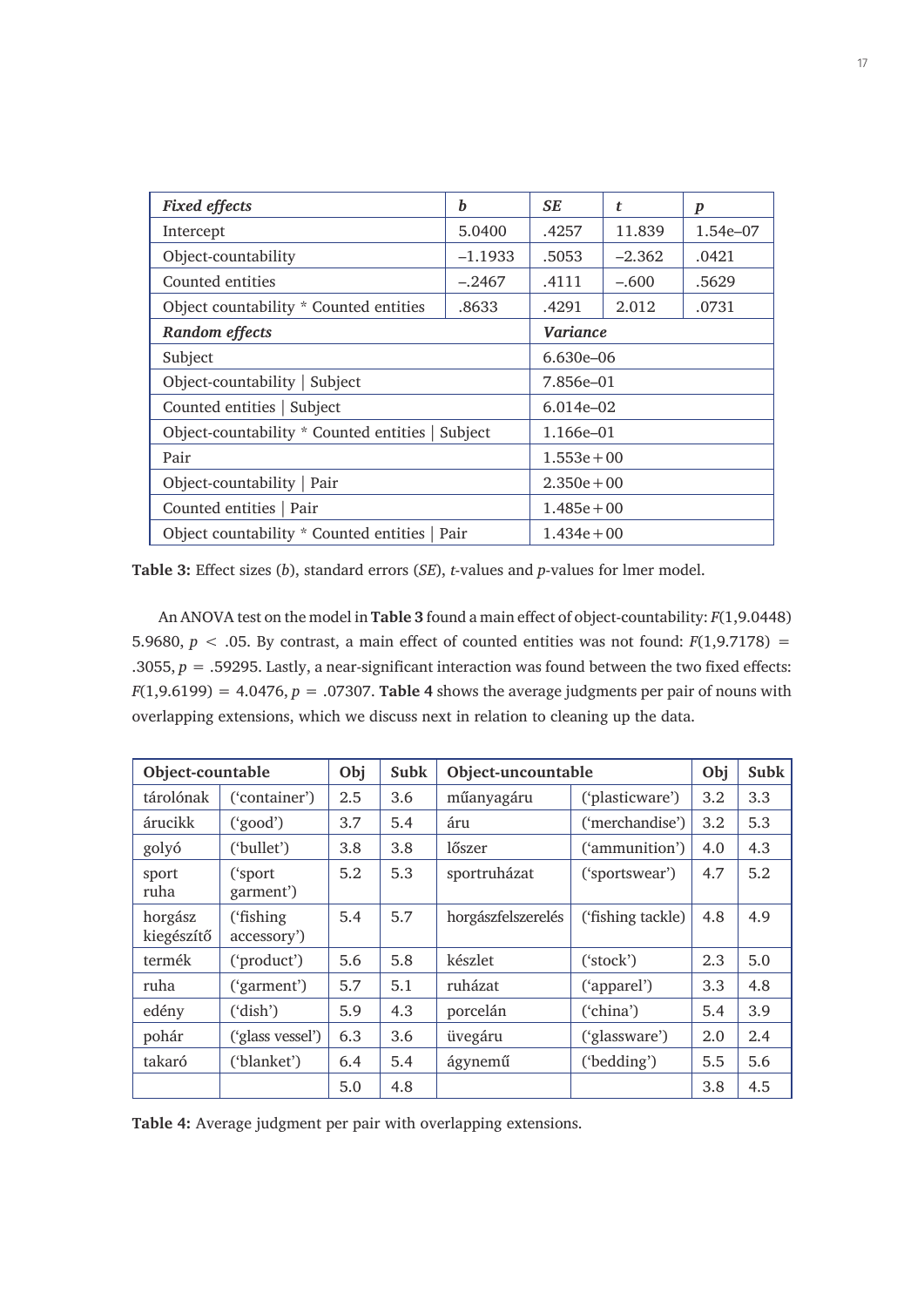There are a few inconsistencies between noun class and naturalness judgment in **Table 4**. Specifically, counting objects via *golyó* ('bullet'), *tárolónak* ('container'), and *árucikk* ('good') was rated relatively low, and counting objects with *ágynemű* ('bedding') and *porcelán* ('china') was rated relatively high. These results are contrary to the classification of these nouns in (23). Future work is needed to determine what caused these judgments and the extent to which they hold across further examples, though we will offer a few speculations.

First, it could be that the sentences with the count nouns were judged as unnatural for reasons other than their ability to count objects. For *golyó* ('bullet') in (28), the goal was for participants to conceive of the bullets as stacked on top of each other as in an ammunition clip in the handle of a pistol like a Luger. However, given the low judgements ( $\bar{x} = 3.8$ ), the participants may have thought of a revolver in which the bullets are arranged in a circular fashion rather than on top of each other. A post-hoc discussion with the consultant who helped with the questionnaire has confirmed this to likely be the case.

(28) #A pisztolyban hat golyó volt egymás tetején. DEF pistol.IN six bullet COP.PST one.other on.top 'The pistol held six bullets, one on top of the other.'

For *tárolónak* ('container') in (29), the low judgments ( $\bar{x} = 2.5$ ) were likely due to an unnoticed typo, namely the lack of the inessive morpheme *ban* ('in') on *tárolónak* ('container').

(29) #Az ebéd két műanyag tárolónak volt: az egyik egy szendvicset DEF lunch two plastic container.DAT COP.PST DEF one.of one sandwich.ACC tartalmazott, a másik gyümölcsöt. contained.pst DEF other fruit.ACC 'The lunch was in two plastic containers: one containing a sandwich and one containing fruit.'

Unlike (28) and (29), the low judgments ( $\bar{x} = 3.7$ ) of *árucikk* ('good') in (30) are less clear, though the aforementioned consultant suggests it is because it does not sound very colloquial, and that the sentence would have sounded more natural if *dolog* ('thing') were used.

(30) #Vettem három árucikket: két szivacsot és egy üveg szappant. buy.PST three good.ACC: two sponge.ACC and one bottle soap.ACC 'I bought three goods: two sponges and a bottle of soap.'

Next, the high judgements ( $\bar{x} = 5.5$ ) of *ágynemű* ('bedding') in (31) can be explained by the independent observation that *ágynemű* ('bedding') can count sets but not individual objects (Anna Brody, p.c.). The consultant has agreed that it is straightforward to interpret *egy ágyneműje* ('one bedding') in (31) as 'one set of bedding items'. The ability of such nouns to count sets is discussed further in Section 4.4.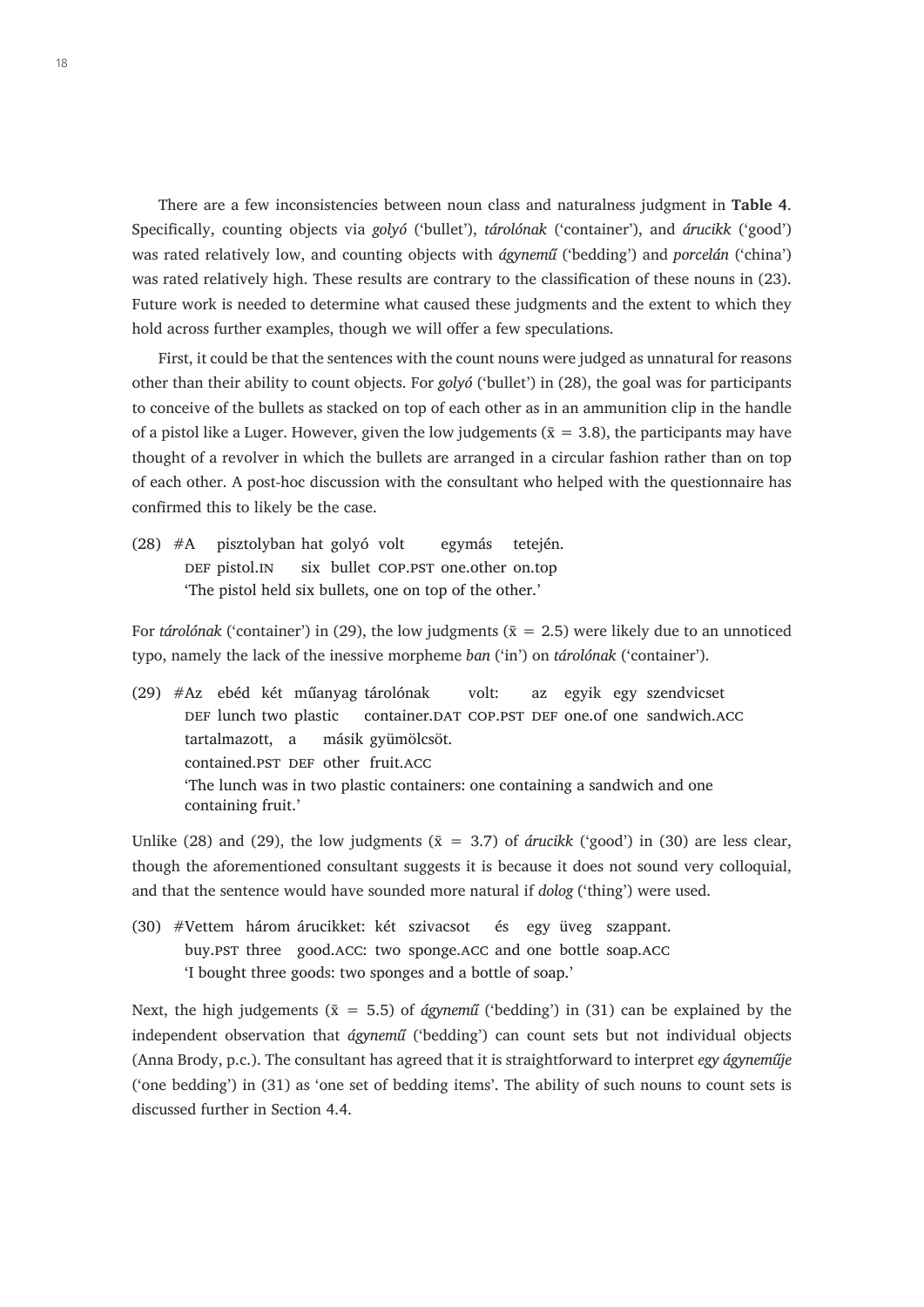(31) A barátomnak egy ágyneműje van, amit minden héten kimosnak. DEF friend.poss.DAT one bedding.poss COP which every week wash 'My friend has one item of bedding, which is washed each week.'

Next, the reason why the sentence with *porcelán* ('china') in (32) received relatively high judgments ( $\bar{x} = 5.4$ ) is likely due to a difference in lexical encoding between the participants and the consultant. This is supported by the distribution in judgments for (32): while the vast majority were high ("7"  $n = 13$ , "6"  $n = 6$ ), and some were mid-scale ("5"  $n = 4$ , "4"  $n = 2$ , "3"  $n = 1$ ), those that were low were at the bottom of the scale ("2"  $n = 0$ , "1"  $n = 4$ ). The four "1" judgments in opposition to the thirteen "7" judgments could be indicative of a minority of speakers who encode *porcelán* ("china") as only object mass, while the majority encode it as count, similar to how some English speakers think of *data* as a count noun and others only as a mass noun. A consultant has confirmed that this is possibly the case.

(32) A gyerek összetört három porcelánt: egy tányért és két tálat. DEF child break.PST three china.ACC one plate.ACC and two bowl.ACC 'The child broke three pieces of china: a plate and two bowls.'

Altogether, the aforementioned judgements show several inconsistencies between expected and actual judgments, which requires further investigation. In the meantime, removing the five pairs that contribute a noun to (28–32) yields the average judgements per condition in **Table 5**.

| Noun class       | <b>Counted entities</b> | Avg  | <b>SD</b> |
|------------------|-------------------------|------|-----------|
| Object-countable | Objects                 | 5.62 | 1.01      |
| Object mass      | Objects                 | 3.42 | 1.29      |
| Object-countable | Subkinds                | 5.08 | 1.26      |
| Object mass      | Subkinds                | 4.45 | 1.13      |

**Table 5:** Average judgments per condition, cleaner data.

The differences between the averages in **Table 5** are larger than those in **Table 1**. For example, the difference in **Table 1** between the object-counting conditions is 1.2 (5.04–3.84), while that in **Table 5** is 2.22 (5.64–3.42). To check whether this affected the statistical analysis, we constructed a mixed-effects model for this cleaned-up data, but it turned out to not have an effect. The second model is summarized in **Table 6**, and it is like the first one in that the main effect of object-countability is statistically significant (*p* = .042) and its interaction with counted entities is nearly-significant  $(p = .074)$ .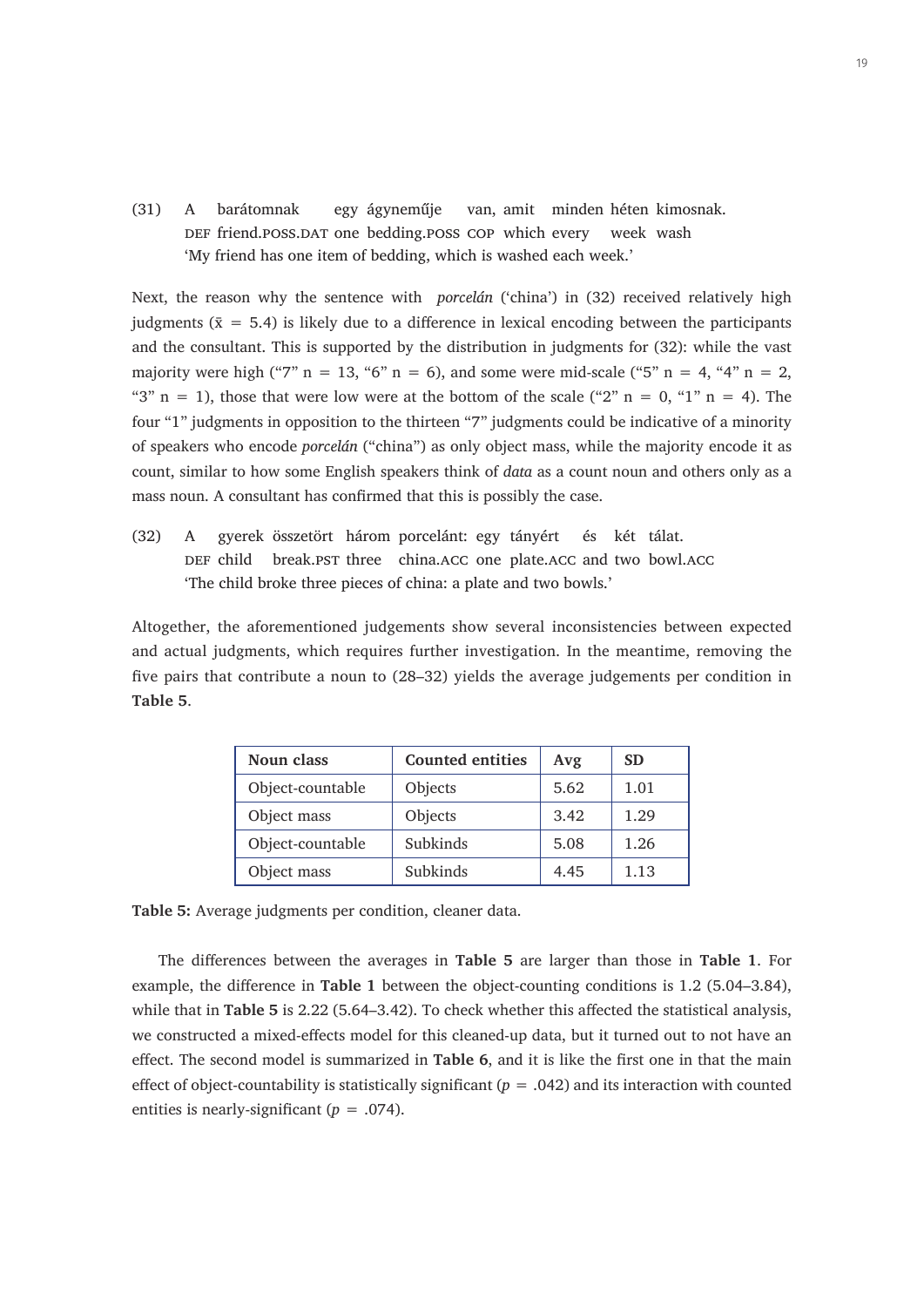| <b>Fixed effects</b>                             | b               | SE            | t        | $\boldsymbol{p}$ |  |
|--------------------------------------------------|-----------------|---------------|----------|------------------|--|
| Intercept                                        | 5.6200          | .2661         | 21.120   | 7.11e-09         |  |
| Object countability                              | $-2.200$        | .7560         | $-2.910$ | .042             |  |
| Counted entities                                 | $-.5400$        | .5852         | $-.923$  | .407             |  |
| Object countability * Counted entities           | 1.5667          | .6618         | 2.367    | .074             |  |
| Random effects                                   | <b>Variance</b> |               |          |                  |  |
| Subject                                          | 7.231e-06       |               |          |                  |  |
| Object countability   Subject                    |                 | $6.853e - 01$ |          |                  |  |
| Counted entities   Subject                       |                 | 8.150e-02     |          |                  |  |
| Object countability * Counted entities   Subject |                 | 2.288e-01     |          |                  |  |
| Pair                                             |                 | 1.676e-01     |          |                  |  |
| Object countability   Pair                       | $2.671e + 00$   |               |          |                  |  |
| Counted entities   Pair                          | $1.554e + 00$   |               |          |                  |  |
| Object countability * Counted entities   Pair    |                 | $1.863e + 00$ |          |                  |  |

**Table 6:** Effect sizes (*b*), standard errors (*SE*), *t*-values and *p*-values for lmer model.

As with the first model, an ANOVA test on the model in **Table 6** found a main effect of objectcountability:  $F(1,4.1356)$  10.0361,  $p < .05$ . By contrast, a main effect of counted entities was not found:  $F(1,4.0700) = .3435$ ,  $p = .58880$ . Lastly, a near-significant interaction was found between the two fixed effects:  $F(1,4.2011) = 5.6037, p = .07396$ .

There are two perspectives to the nearly-significant interaction. First, in the two objectcounting conditions, object-countable nouns were rated higher than object-uncountable ones by 2.20 (5.62–3.42), but in the counting-subkinds conditions the rating was higher only by 0.63 (5.08–4.45). Second, object-countable nouns were rated higher for counting objects than subkinds by 0.54 (5.62–5.08), but object-uncountable nouns were rated higher for counting subkinds than objects by 1.03 (4.45–3.42). Although this interaction is only nearly-significant, it stands in contrast to English and Dutch where object mass nouns are reportedly uncountable altogether, i.e. they are equally bad at counting objects and subkinds. We take these results to cast doubt on the hypothesis that object-uncountability is a stable property of object mass nouns. Put differently, object-uncountability does not imply subkind-uncountability, as is best exemplified by *áru* ('merchandise'), *készlet* ('stock') and *ruházat* ('apparel') being better at counting subkinds than objects by at least 1.5 points. We now turn to discussing the implications of this data for theories of countability in Hungarian, of subkinds in general, and the characterization of object mass nouns.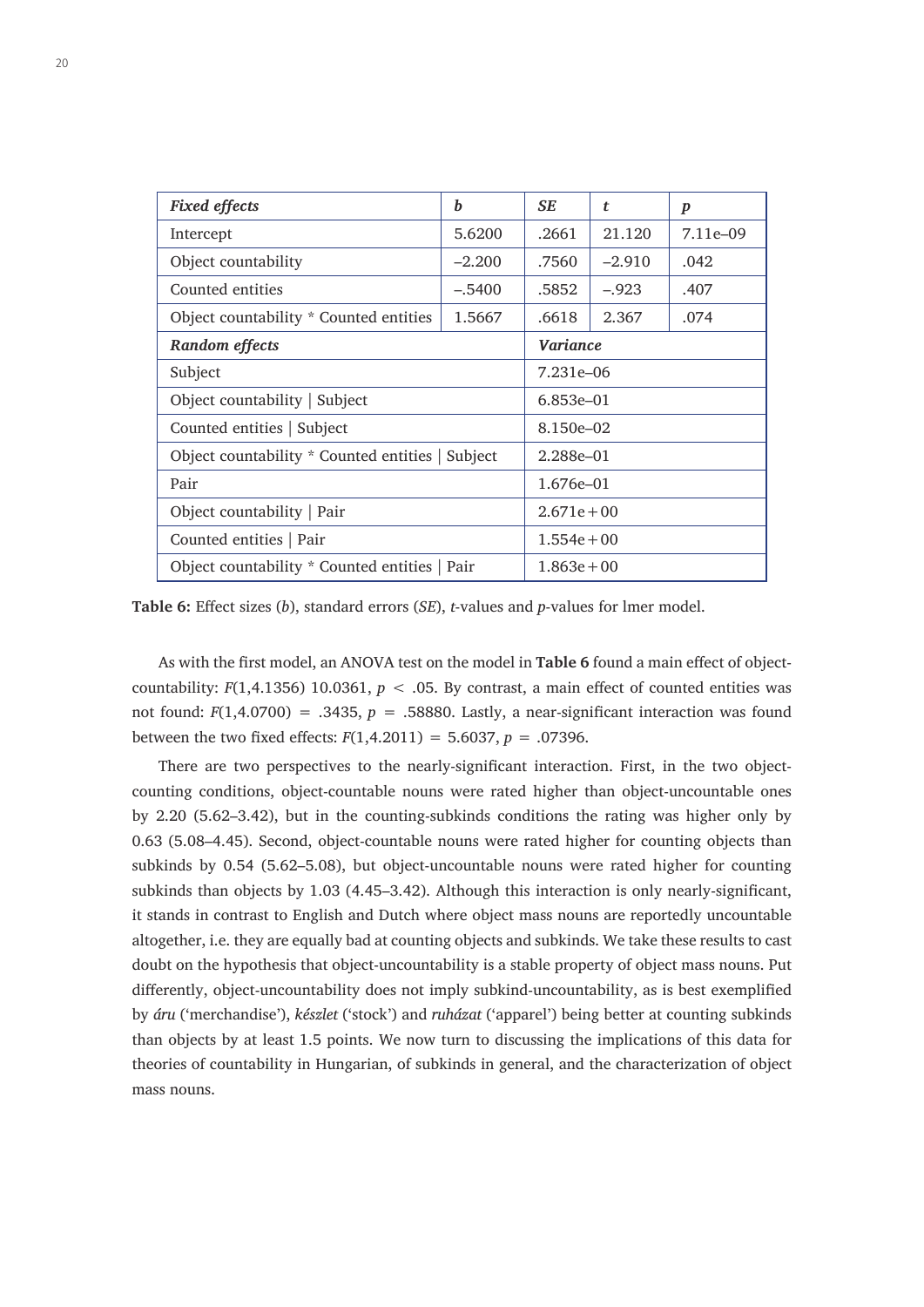# **4. Implications**

The questionnaire findings indicate that Hungarian differs from English and Dutch in two ways. First, while subkind-countability distinguishes between count and object mass nouns in English (Sutton & Filip 2018), the questionnaire has not found such a difference in Hungarian. Second, while subkind-countability distinguishes between object and substance mass nouns in English and Dutch (Cowper & Hall 2012; De Belder 2013), the questionnaire has not found such a difference in Hungarian. This section discusses the implications of the aforementioned findings. Sections 4.1 and 4.2 discuss these findings in relation to analyses of countability in Hungarian and countability of subkinds respectively. Section 4.3 suggests that the difference between English and Hungarian is correlated with the latter having general number, and Section 4.4 provides the needed modification to the characterization of object mass nouns.

#### **4.1 Analyses of countability in Hungarian**

Hungarian having object mass nouns that can count subkinds is neither predicted by nor excluded from the analyses of countability in Hungarian of Schvarcz & Rothstein (2017) and Erbach et al. (2019), though the former potentially provides a means for accounting for nouns with object mass denotations having subkind-countability. Recall that Schvarcz & Rothstein (2017) claim that Hungarian has an extremely large class of flexible nouns—i.e. nouns with both a count denotation and a mass denotation—the latter of which is object mass. Under this analysis, the count denotation of the nouns that they discuss—e.g. *rózsa* ('rose')—could be the input to the (derived) denotation that can count subkinds. In other words, they could say the object mass noun *rózsa* ('rose') cannot count subkinds, but the count homophone can. However, **Table 4** suggests that *áru* ('merchandise'), *készlet* ('stock'), and *ruházat* ('apparel') do not have a denotation that can count discrete objects, so their subkind-countability cannot be attributed to such a denotation.

Next, Erbach et al. (2019) base their analysis of countability in Hungarian on Sutton & Filip's (2017) analysis of countability, which assumes that nouns must have quantized reference to be countable. A quantized predicate, following Krifka (1989), is one that does not apply to two entities where one is a proper part of the other. Thus, for a noun to count objects in Hungarian, as *gyertya* ('candle') does in (8c), it must be that no two things called *gyertya* ('candle') in that context are part of one another. Sutton & Filip (2018) have a similar analysis of subkind-countability, so a straightforward way to extend Erbach et al. (2019) would be to assume that subkindcountability is licensed by quantized (or disjoint) reference. However, the next subsection argues that this does not provide a straightforward means of accounting for the subkind-countability of *áru* ('merchandise'), *készlet* ('stock') and *ruházat* ('apparel').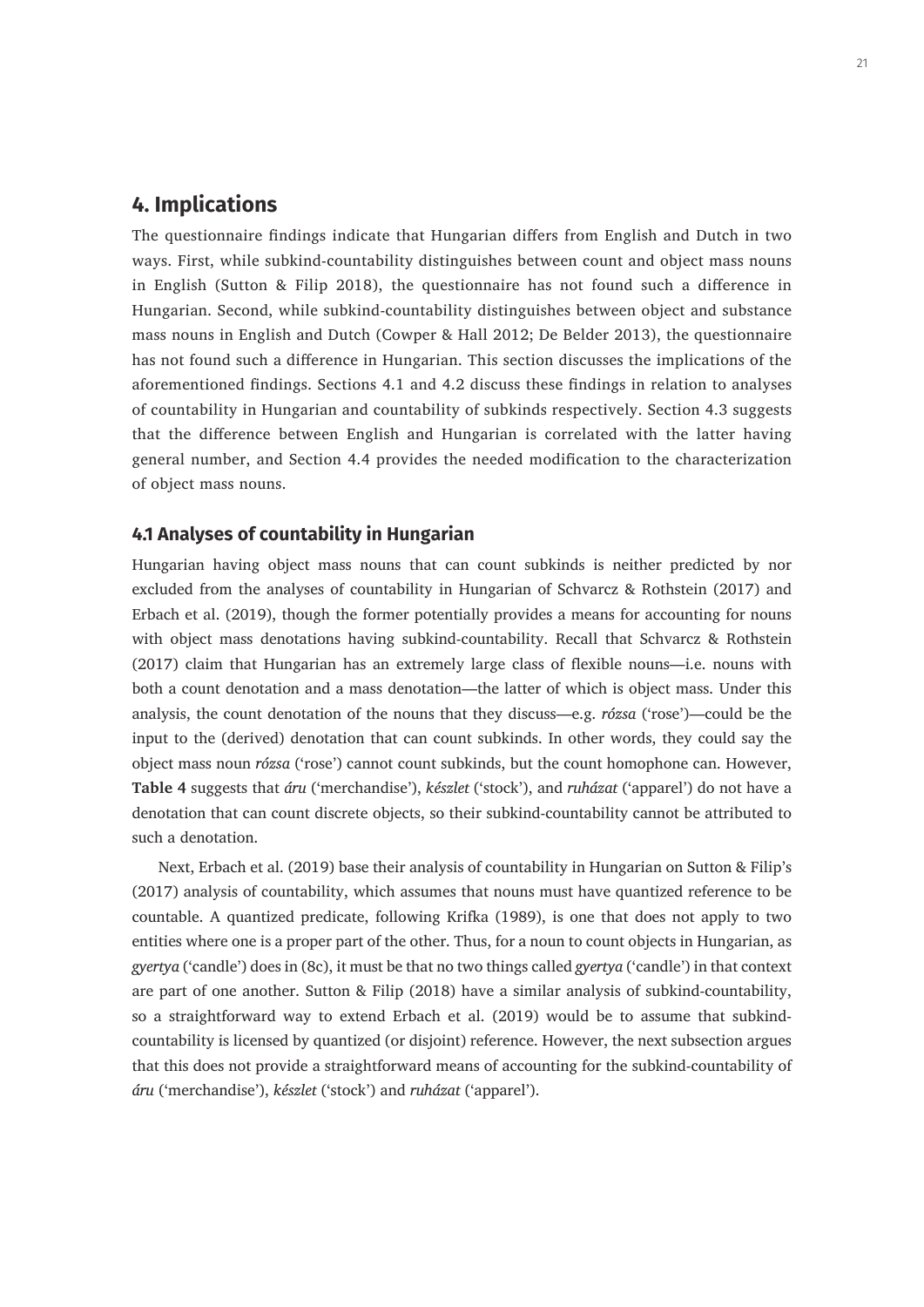#### **4.2 Analyses of subkind countability**

The central idea of Sutton & Filip (2018) is that English object mass nouns, unlike count nouns and substance mass nouns, cannot count subkinds because of unresolvable overlap between subkinds in a given level of categorization. They assume that when mass nouns like *rice* combine with numericals, the enumeration is of disjoint subkinds in a given level of categorization: basmati, jasmine, arborio, etc., where no instance of one subkind is also an instance of another. By contrast, kinds of furniture in the same level of categorization overlap, e.g. office furniture, bedroom furniture and living room furniture overlap in chairs that belong to all three categories. Likewise, it is proposed that kinds of transport cannot be enumerated with direct numerical modification of *transport* due to overlap in a given level of categorization. Conversely, the (near-) synonym *vehicle* can count subkinds since, as a count noun, it is assumed to be encoded with a counting schema, which forces entities that realize more than one subkind to only realize one in the context of use.

The analysis of Sutton & Filip (2018) is geared towards English, and it can extend to the subkind-countability of *áru* ('merchandise'), *készlet* ('stock') and *ruházat* ('apparel') in one of two ways. First, Hungarian but not English has a null modifier synonymous with expressions like *típus* ('type') or *fajta* ('kind'), which, following Sutton & Filip's (2018) analysis of *kind of*, resolves overlap by forcing entities that realize more than one subkind to only realize one in the context of use.<sup>9</sup> However, such a difference in the existence of a null modifier should be corroborated with independent evidence. Alternatively, Sutton & Filip (2018) can be extended by assuming that the denotations of object mass nouns in Hungarian are encoded with counting schemas that enforce a disjoint interpretation in the interpretation domain of kinds, as Sutton & Filip assume for count nouns like *vehicle*. However, this counting shema cannot apply to the interpretation domain of objects, otherwise Hungarian object mass nouns would not exist. Again, a reason for why this encoding should occur in Hungarian is not immediately clear. In sum, extending Sutton & Filip (2018) requires a yet-to-be explained difference between Hungarian and English, meaning that they would not predict which languages should have object mass nouns with subkind-countability. Since neither analysis in Section 4.1 of countability in Hungarian predicts subkind-countability for at least some object mass nouns, we question whether this sort of countability should be tied to object-countability, contra Sutton & Filip (2016; 2018) attributing both sorts to disjointedness.

Another approach to the difference between English and Hungarian would be within the work on reference to subkinds of Carlson (1980, §6.1, §7.6.1) or Krifka et al. (1995, §1.3.3), although the latter do not make claims as specific as whether object mass nouns should be able

<sup>9</sup> Sutton & Filip's analysis of *kind of* is at odds with the felicity of *Fred is every kind of Doctor* (cf. McNally 1997:ex. 122), where *kind* does not force overlap resolution and thus the kinds of doctors overlap in Fred.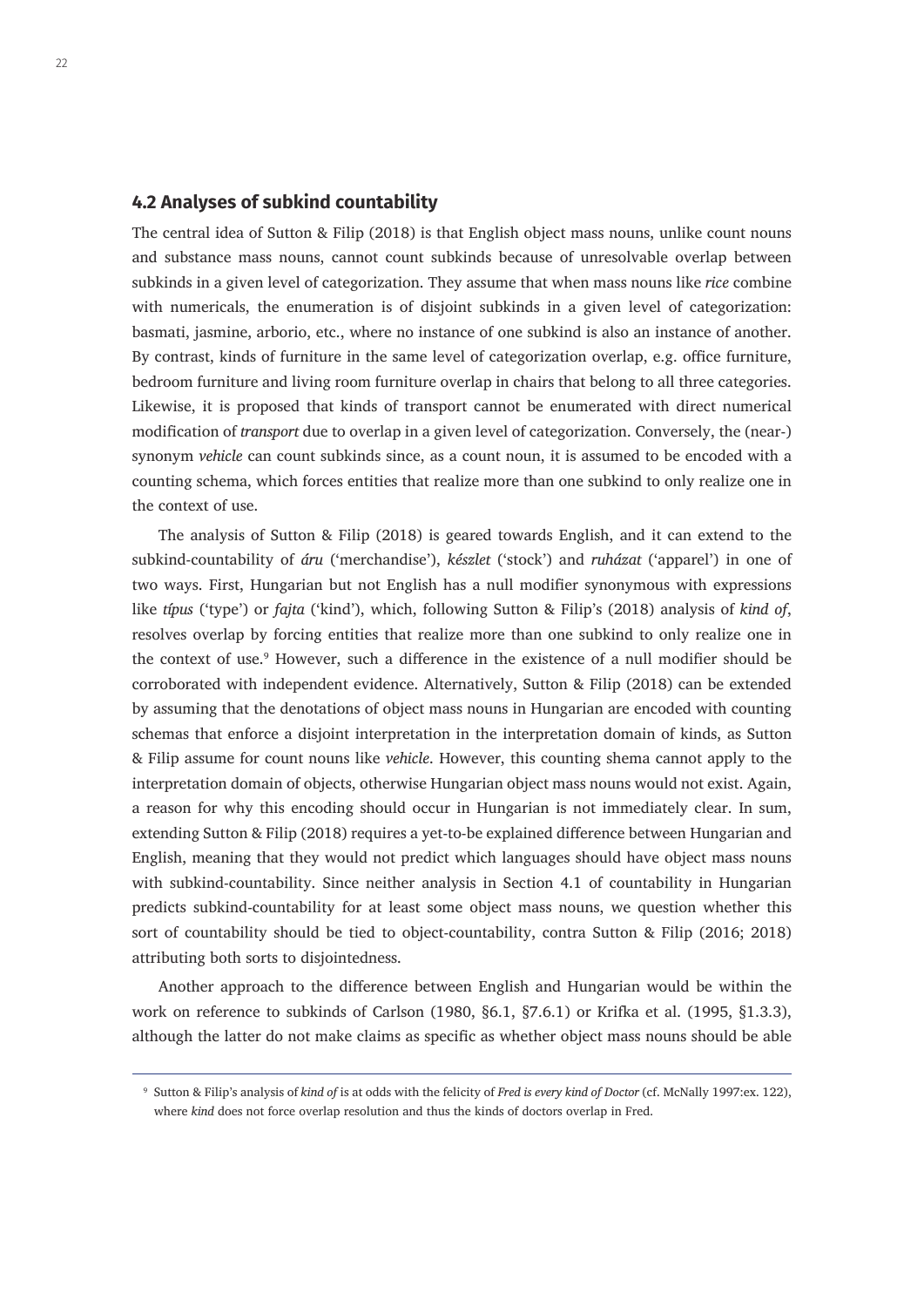to count subkinds. The former interprets the contrasts in (33) as indicating that the following nouns lack the subkind reading: *gas-well*, *airport*, *ball-bearing* and *courage*.

- (33) (Carlson 1980, §6–7)
	- a. Every {mineral, ?gas-well} is in short supply.
	- b. Which {plant, ?airport} is the most widespread?
	- c. Three {cars, ?ball-bearings} are made in five different countries.
	- d. many {virtues, \*courages}

Carlson proposes that the bad nouns in (33) lack the subkind reading for him because he does not know nouns that name subkinds, and he hypothesizes that (33c) should be acceptable to speakers who know nouns for kinds of ball-bearings, e.g. car manufacturers (p. 206). However, this does not explain why *furniture* cannot count subkinds for speakers who know nouns like *chair* and *table*, which presumably name kinds of furniture.

Another analysis of subkind-countability is that of Grimm & Levin (2017), whose central idea is that object mass nouns in English do not head taxonomies in the sense of Murphy (2002). For example, *mail* does not head a taxonomy because the extensions of nouns that name kinds of mail (e.g. *letter*) are not necessarily subsets of the extension of *mail*. Put differently, not every letter is mail, as is the case for letters in museums (which are not mail due to not being candidates for being delivered). Similarly, not every bullet is ammunition, as is the case for bullets in museums (which are not candidates for being loaded into weapons). To maintain the idea that counting subkinds is licensed by heading a taxonomy, one should demonstrate that *lőszer* ('ammunition') heads a taxonomy but *ammunition* does not. This would be the case if the extensions of nouns in Hungarian that name kinds of ammunition were subsets of the extension of *lőszer* ('ammunition'), e.g. there is a counterpart of *bullet* that is only applicable to bullets that are candidates to being loaded into weapons. However, we observe that bullets in museums are called *golyó* ('bullet')<sup>10</sup> and *lövedék* ('projectile').<sup>11</sup> Thus, a different strategy is needed to extend Grimm & Levin (2017), e.g. that in the end of the next subsection.

#### **4.3 General number and subkind countability**

The background to this subsection is that Chierchia (2015) argues that certain properties of nominal systems across languages are correlated. For example, he argues that whether a language has object mass nouns is correlated with whether singular nouns in the language are required to range over stable atoms. Similarly, one might hypothesize that a difference between

<sup>&</sup>lt;sup>10</sup> Retrieved on February 24 2021 from https://mult-kor.hu/20111020 amputalt labak es a lincoln eletet kiolto golyo [az\\_uj\\_marylandi\\_muzeumban](https://mult-kor.hu/20111020_amputalt_labak_es_a_lincoln_eletet_kiolto_golyo_az_uj_marylandi_muzeumban).

<sup>11</sup> Retrieved on February 24 2021 from [https://militaria.hu/hadtorteneti-intezet-es-muzeum/hadtorteneti-muzeum/](https://militaria.hu/hadtorteneti-intezet-es-muzeum/hadtorteneti-muzeum/targyi-gyujtemenyi-osztaly/loszergyujtemeny) [targyi-gyujtemenyi-osztaly/loszergyujtemeny.](https://militaria.hu/hadtorteneti-intezet-es-muzeum/hadtorteneti-muzeum/targyi-gyujtemenyi-osztaly/loszergyujtemeny)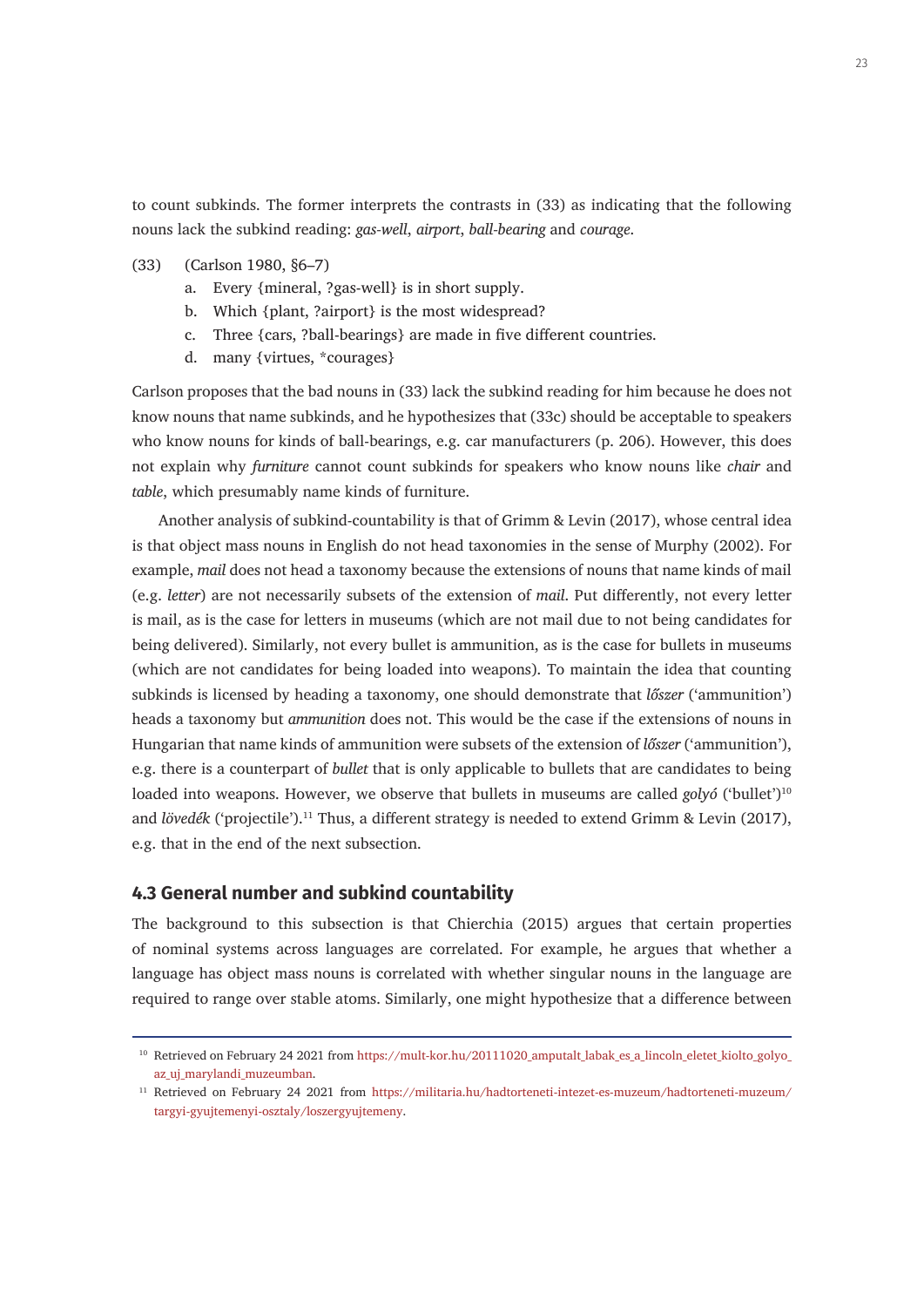the English and Hungarian nominal systems allows some object mass nouns to count subkinds only in the latter. It would be difficult to identify this difference based on two languages alone, but the upcoming discussion of Japanese and Brazilian Portuguese points in the direction of general number (Corbett 2000). Thus, we propose that general number is a necessary (but insufficient) condition for a language having object mass nouns with subkind-countability. We write *insufficient* because we do not expect general number to imply the count-mass distinction, let alone object mass nouns.

As background, the questionnaire of Erbach et al. (2021) tested the acceptability of enumerating objects in Japanese with artifact nouns modified with *nan-byaku to iu* ('hundreds of'), and found that certain aggregate artifact nouns were markedly more acceptable than substance nouns enumerating instances with the same modifier (e.g. 'hundreds of (beads of) sweat'), but also markedly worse than discrete object nouns (e.g. 'hundreds of chairs'). This result was taken to indicate that Japanese may indeed have object mass nouns, though more empirical work is necessary to support this claim. Taken together, the Hungarian and Japanese data show that the semantics of (potentially) object mass nouns in languages with general number is ripe for further empirical work.

Regarding the specifics of the results in Erbach et al. (2021), Erbach (2021) writes that there is some question as to whether *chōri-ki* ('kitchenware') is an object mass noun. First, while the general results of the questionnaire suggest that several aggregate artifact nouns in Japanese are object mass given their marked judgments with the count quantifier *nin-byaku to iu* ('hundreds of'), the accuracy of this conclusion is called into question on account of there being pragmatic issues with certain sentences. With respect to *chōri-ki* ('kitchenware') in particular, on the one hand, participants in the study rejected a sentence where *chōri-ki* ('kitchenware') refers to objects and occurs in count morphosyntax, suggesting that it is a mass noun. On the other hand, this categorization is challenged by a consultant's note that *chōri-ki* can count objects if their number equals the number of kinds (34).

(34) *Japanese* (Erbach 2021: ex. 7.37) mi-tsu no chōri-ki three-cl gen kitchenware #'three kitchenwares' #(chopping board, two knives)  $\checkmark$ (chopping board, knife, mixing bowl)

The preceding discussion of Hungarian sheds new light on (34) in suggesting that it is not objects that are counted, but subkinds. Assuming that certain object mass nouns in Japanese can count subkinds as in Hungarian, the felicitous interpretation of (34) does not prevent *chōri-ki* from being categorized as an object mass noun under the definition in Section 4.4.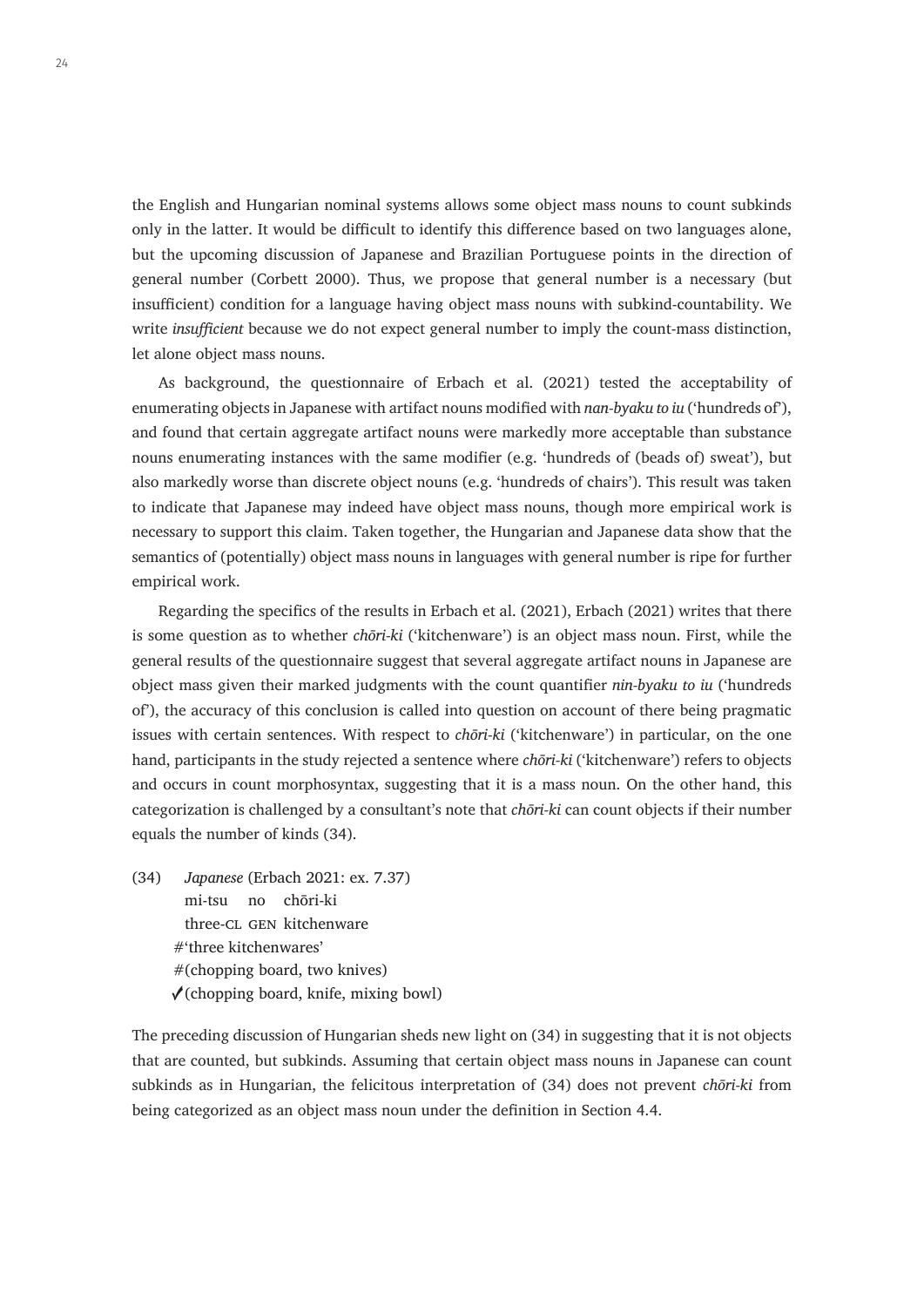As demonstrated with the Hungarian and Japanese data, a major implication of this research is that the countability of objects and subkinds should be considered independently. To illustrate, Pires de Oliveira & Rothstein (2020) characterize *mobília* ('furniture') as a mass noun that can be compared in terms of cardinality (35) (or other dimensions depending on the context).

(35) *Brazilian Portuguese* (Pires de Oliveira & Rothstein 2020) João tem mais mobília que a Maria. João have.3sg.prs more furniture than the Maria ✓'João has more pieces of furniture than Maria.'

While it is implied that Pires de Oliveira & Rothstein (2020) strictly consider object-countability, which presumably underlies the infelicity in (36) (Braga et al. 2010), they do not report whether *mobília* ('furniture') can count subkinds.

(36) *Brazilian Portuguese* (Braga et al. 2010) ??Comprei duas mobílias hoje. buy.pst.1sg two.fem furniture.pl today 'I bought two furnitures today.'

To illustrate the importance of distinguishing objects from subkinds, we have indication from Roberta Pires de Oliveira (p.c.) that *mobília* ('furniture') can count subkinds. Specifically, most of her consultants did not judge a contrast in acceptability in (37), although she and two others slightly prefer (37b) with *tipo* ('kind'). This parallels how the Hungarian sentences in (25)–(26) were judged to be improved with *féle* ('kind of') by the consultant helping with the questionnaire materials.

- (37) *Brazilian Portuguese* (Pires de Oliveira p.c.)
	- a. As duas mobílias que mais vendem são cadeiras e mesas. the.fem.pl two.fem furniture.pl that most sell.3pl.prs are chair.pl and table.pl 'The two best-selling furnitures are chairs and tables.'
	- b. Os dois tipos de mobília que mais vendem são cadeiras the.msc.pl two.msc kind.pl of furniture that sell.3pl.prs most are chair.pl e mesas. and table.pl 'The two best-selling kinds of furniture are chairs and tables.'

As with Japanese, this brief look at Brazilian Portuguese demonstrates that the two sorts of countability may be independent despite the uniform analysis of Sutton & Filip (2016; 2018). Subkind-countability does not imply object-countability, given that Hungarian object mass nouns can count subkinds but cannot count objects*,* parallel to the count nouns *species* and *halogen* (Krifka et al. 1995). There is no implication in the other direction either, given that *student* can count objects but not subkinds (Kwak 2012).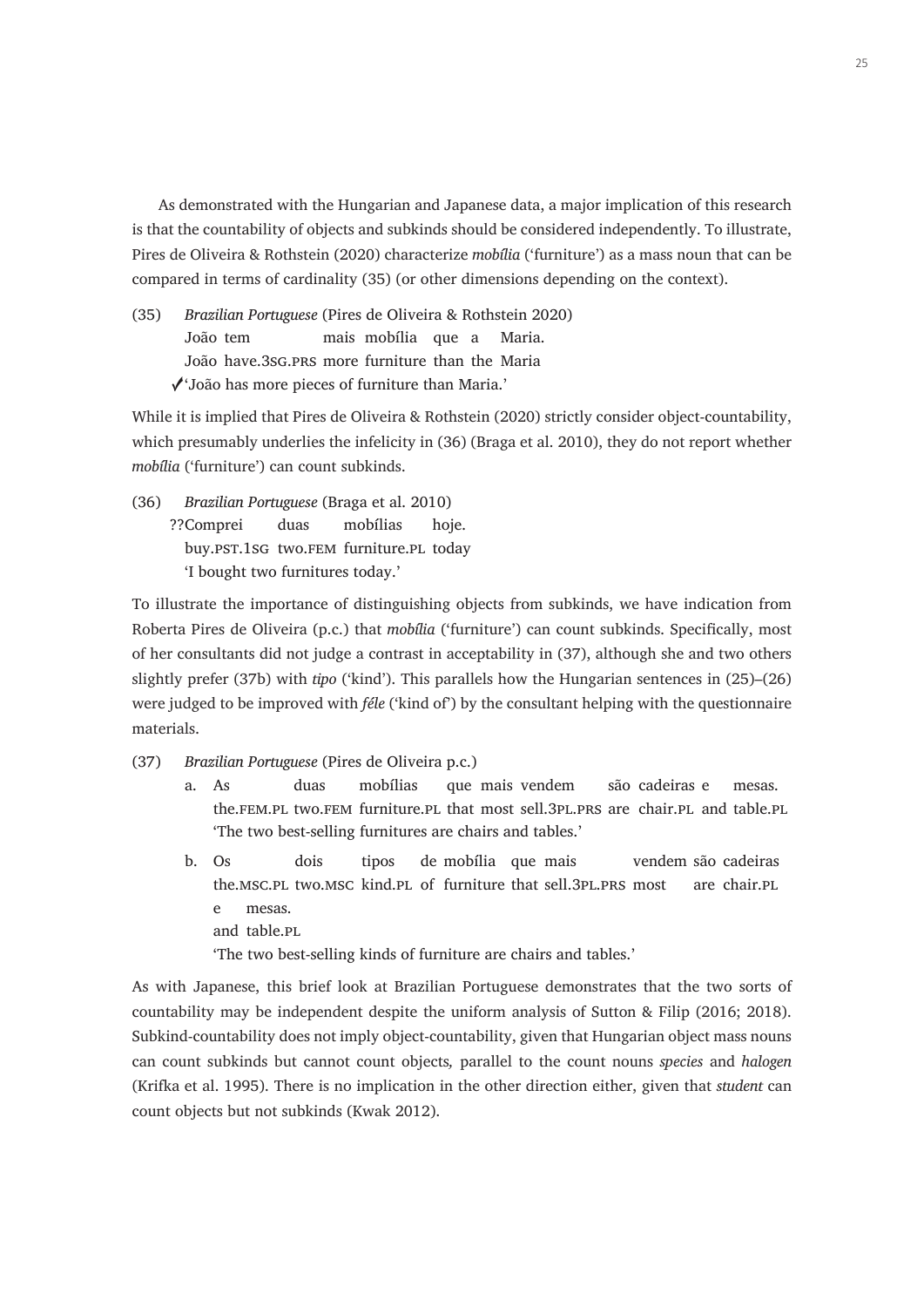Since there is nascent evidence of object mass nouns counting subkinds in Japanese (Erbach 2021) and Brazilian Portuguese (Pires de Oliveira p.c.), perhaps it is due to their nominal systems (along with that of Hungarian) having a property that differs from that of English and Dutch.

One common property of Hungarian, Japanese, and Brazilian Portuguese is general number (Corbett 2000; Rullman & You 2006; Paul 2012), where bare singular (notionally) count nouns range over singularities and pluralities without implying whether the proposition is verified by a singular or plural object. General number is a feature of Hungarian (Farkas & de Swart 2003), Japanese (Nemoto 2005) and arguably Brazilian Portuguese (Pires de Oliveira & Rothstein 2011, ex. 2), but not English or Dutch. Thus, we conclude this subsection with an outline of an analysis which correlates general number with subkind-countability of object mass nouns.

Recall that Carlson (1980) proposes that a noun can get the subkind reading for a speaker (and hence count subkinds) only if the speaker knows nouns that name subkinds (p. 206). Now, what if subkind-countability depended not only on the existence of subkind-naming nouns, but also on their denotation? Consider *shirt* and *póló* ('shirt'); although they are translational counterparts, the difference in general number between English and Hungarian can be analyzed as only the latter having cumulative reference (Rullmann & You 2006). Although Farkas & de Swart (2003) treat count nouns in both languages as having atomic (i.e. non-cumulative) reference, the contrast in (38a-b) indicates that *póló* ('shirt') differs from *shirt* in ranging over non-atomic shirts. Note that the felicity of a bare predicative noun does not imply cumulative reference, given that the bare Hebrew *xulʦá* ('shirt') is felicitous in (38c) while lacking cumulative reference.

| (38) |  |  | a. Ez a két ruhadarab                                   | póló. | true referring to $\mathbf{T}$ |  |
|------|--|--|---------------------------------------------------------|-------|--------------------------------|--|
|      |  |  | this the two piece of clothing shirt                    |       |                                |  |
|      |  |  | These two pieces of clothing are shirts. <sup>'12</sup> |       |                                |  |

- b. These two garments are  $\#(a)$  shirt. *false referring to*  $\bullet$
- c. ʃn-éy ha-bgad-ím ha-ele hem xulʦá. *false referring to* two.msc-cs the-garment-pl the-those are-pl-msc shirt 'These two garments are a shirt.'

An analysis of (38a-b) following Rullmann & You (2006) is that in a world with three shirts, the English and Hungarian nouns have the extensions in (39), only the latter of which is cumulative; ⊔ is join as is standard in lattice-theoretic semantics, see e.g. (Rothstein 2010).

(39) The shirts in  $w_1$  are  $\mathbf{T}_1$ ,  $\mathbf{T}_2$ , and  $\mathbf{T}_3$ . a.  $\llbracket \text{shirt} \rrbracket_{w1} = \{ \blacksquare_1^{}, \blacksquare_2^{}, \blacksquare_3^{}\}$ b.  $\llbracket \text{póló} \rrbracket_{\text{w1}} = \{\blacksquare_1, \blacksquare_2, \blacksquare_3, \blacksquare_1 \sqcup \blacksquare_2, \blacksquare_2 \sqcup \blacksquare_3, \blacksquare_1 \sqcup \blacksquare_3, \blacksquare_1 \sqcup \blacksquare_2 \sqcup \blacksquare_3\}$ 

<sup>&</sup>lt;sup>12</sup> A consultant has offered the gloss 'These two pieces of clothing are each a shirt.' This still indicates a cross-linguistic difference, because this paraphrase is unavailable in English and Hebrew.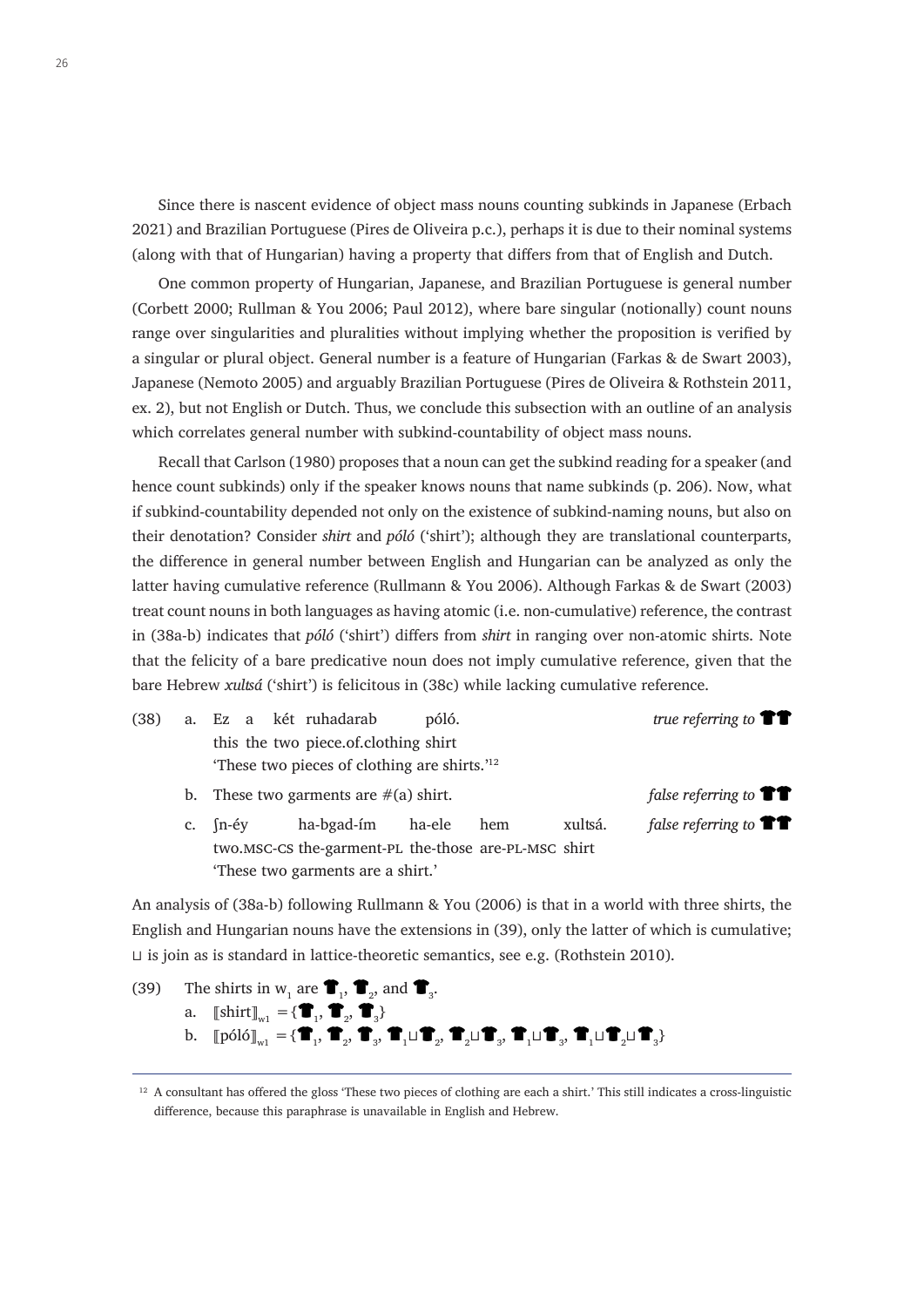Next, recall that under Grimm & Levin (2017), a noun can count subkinds only if it heads a taxonomy (in the sense of Murphy 2002). Abstracting away, we derive the hypothesis that a noun can count subkinds only if it heads a certain hierarchical structure of kinds. Now, what might cause *ruházat* ('apparel') to head this structure but not *apparel*? As discussed previously, one can extend Sutton & Filip (2018) to posit that only the former is encoded with a counting schema that resolves overlap between subkinds in a given level of categorization, but this would be disconnected from the difference in general number between English and Hungarian.

We suggest the following analysis. First, we build on Carlson's (1980) proposal that subkindcountability is licensed by the existence of subkind-naming nouns, which in the present examples are the Hungarian *póló* ('shirt') and the English singular *shirt*, but not the plural *shirts* (see upcoming discussion). Next, we propose that *ruházat* ('apparel') can count subkinds because it has cumulative reference and there are enough subkinds named by lexically-entered nouns in Hungarian, e.g. *póló*  ('shirt'), which also have cumulative reference. By contrast, *apparel* cannot count subkinds because it has cumulative reference but there are not enough subkinds named by lexically-entered nouns in English with cumulative reference. While the singular *shirt* can be said to name a kind of garment, we propose that it cannot co-occur with *apparel* in the relevant hierarchical structure because *apparel* ranges over pluralities of shirts while *shirt* does not. The latter is indicated by (38b) for *shirt*, and the former follows from the standard analysis of mass nouns having cumulative reference (Quine 1960, §19; Link 1983; Krifka 1989; 2007). Conversely, (38a) shows that *póló* ('shirt') ranges over pluralities, so it *can* co-occur in the relevant structure with *ruházat* ('apparel'). Put differently, object mass nouns in English have cumulative reference, but they cannot combine with numericals to count subkinds because many subkind-naming nouns lack cumulative reference, meaning that they do not range over plural sums in the extensions of the object mass nouns. Conversely, Hungarian object mass nouns and subkind-naming nouns both have cumulative reference, meaning that the latter range over the plural sums in the extensions of the object mass nouns.

Under Carlson (1980), subkind-countability is licensed by subkinds being named by lexicallyentered nouns, but not by syntactically-derived noun phrases. However, it is not consensus that singular and plural nouns differ in being lexically-entered, since both are (morpho-)syntacticallyderived under Borer (2005) and Cowper & Hall (2012). Abstracting away, we assume that subkindcountability is licensed by subkinds being named by expressions which are sufficiently simple in the relevant way, which is met by singular nouns but not by plural ones. Under Carlson (1980), "sufficiently simple" means lexically-entered, while under Cowper & Hall (2012) it would mean an inflectional projection  $\#P$  (encoding individuation) whose head does not realize  $>1$  (spelled out as the plural morpheme). While bare countable plurals can refer to kinds (e.g. *owls* in *Owls are widespread*), we propose that they are irrelevant to the hierarchical structure of kinds which licenses subkind-countability on the basis that their singular counterparts are morphologically simpler. If subkind-countability is indeed licensed by the existence of expressions naming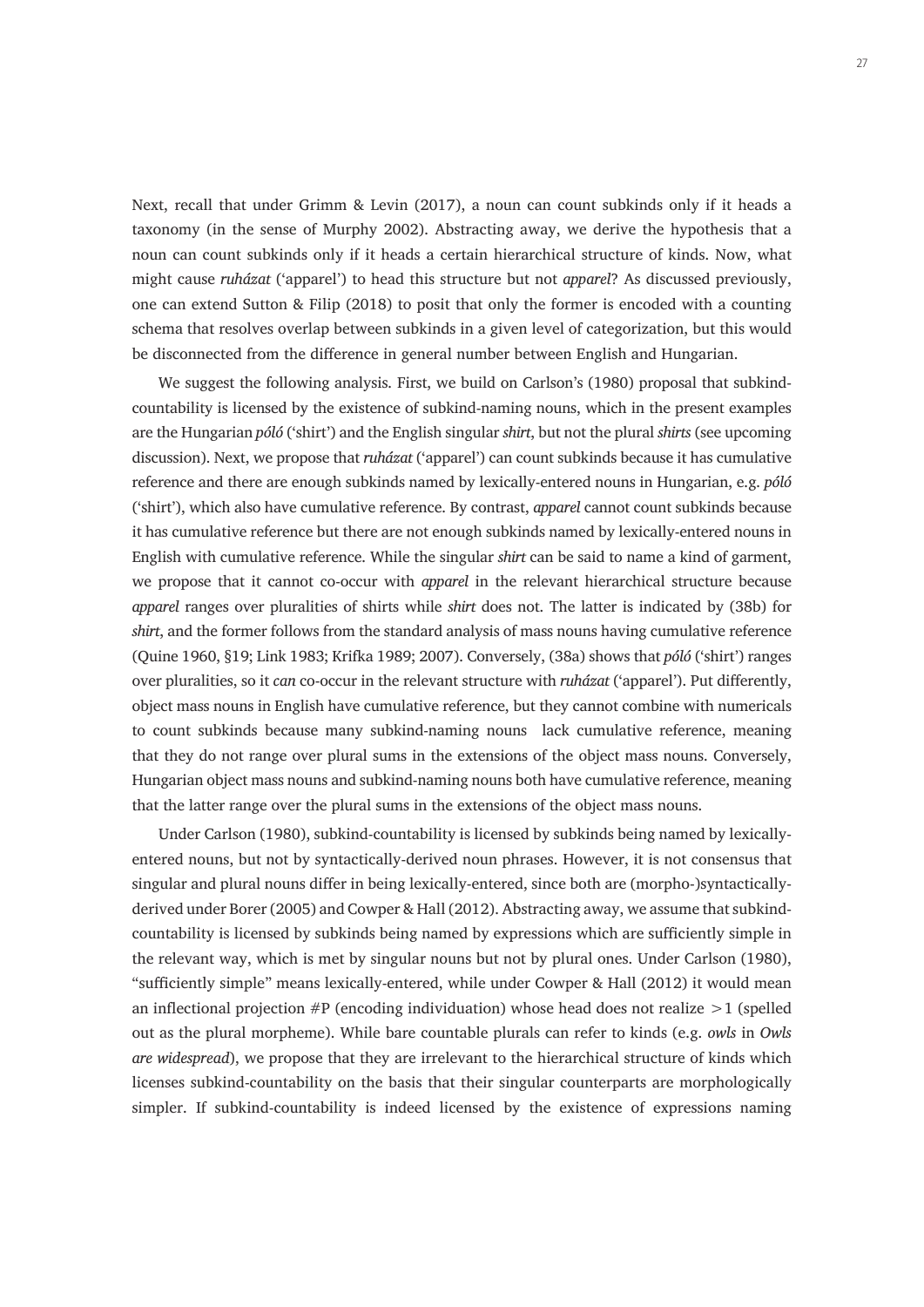subkinds, then there must be a limit on which expressions license the countability, otherwise the contrasts in (33) would not exist.

Another issue is that if one assumes that *shirt* has a sub-constituent with cumulative reference, e.g. the category-neutral root, then one might expect it to license the subkind-countability of *apparel*. However, we assume that roots are irrelevant to the hierarchical structure of kinds due to their meaning being too general to stand in the subkind relation. To illustrate, the nouns *hammer* and *tool* stand in the subkind relation (*Hammers are a kind of tool* is true), but the corresponding verbs do not (*Hammering is a way of tooling* is false, cf. Cruse 1986:§6.2 on *Strangling is a way of killing*). We therefore assume that the hierarchical structure of kinds which licenses subkindcountability consists of noun-denotations, not root-denotations.

Regardless of whether general number turns out to license subkind-countability of (some) object mass nouns, the data in Section 3.2 points towards a modification to the definition of object mass nouns in Section 2.1. This is the topic of the next subsection.

#### **4.4 The category of object mass nouns**

Section 2.3 hypothesizes that object mass nouns are distinct from substance mass nouns in being unable to count subkinds, but Section 3.2 calls into question the stability of this property because it was not found to distinguish between these noun classes in Hungarian. Likewise, Section 2.3 hypothesizes that object mass nouns differ from count nouns in the inability to occur in count morphosyntax, but Section 3.2 found no difference in this regard when the enumeration is of subkinds. This necessitates a modification to the difference between count and object mass nouns in (7a).

- (7) Object mass nouns are distinct from
	- a. count nouns in that only the latter can occur in count morphosyntax.

(7a) does not distinguish between count and object mass nouns in Hungarian, since there is nascent evidence that some of the latter can occur in count morphosyntax to count subkinds. The difference is that only the former can refer to objects in this morphosyntax (to be qualified shortly). The revised (40a) makes this distinction.

- (40) Object mass nouns are distinct from
	- a. count nouns in that only the latter can refer to objects in count morphosyntax.
	- b. substance mass nouns in the ability to
		- i. compare via cardinality of objects.
		- ii. combine with stubbornly distributive predicates.

(40) is this paper's contribution to the consolidation of the category of object mass nouns across languages; subkind-uncountability is not a stable property of object mass nouns, therefore complete preclusion from count morphosyntax is not a defining property.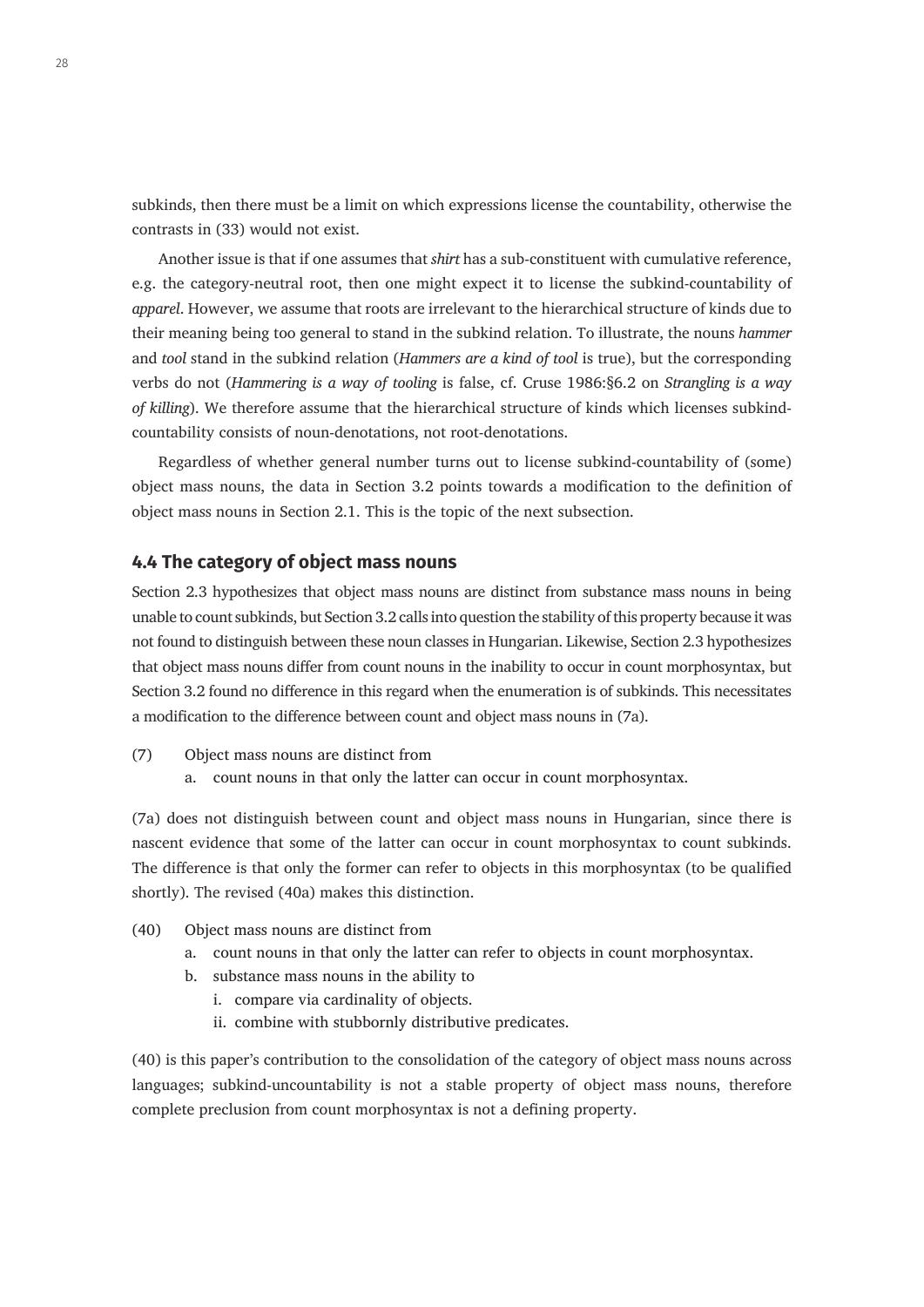Crucially, (40a) might still be in need of further revision, given the observation in Footnote 5 from an anonymous reviewer that *három horgászfelszerelést* ('three tackle.acc') can refer to three sets consisting of a fishing rod, a few baits and a net. It is also reported by Anna Brody (p.c.) that *(sport)ruházat* '(sports) apparel' and *ágynemű* 'bedding' can count sets but not individual objects. Additionally, Roberta Pires de Oliveira (p.c.) judges that *duas mobílias* ('two furnitures', Brazilian Portuguese) can refer to two sets of a chair and sofa but not to two chairs or two sofas, and Sutton & Filip (2016) report that *ein besteck* ('one cutlery', German) can refer to a set of cutlery. Assuming that these are object mass nouns, it seems that while they cannot count simplex objects, they can count what might be called composite objects.

Motivation for distinguishing the countability of composites from that of simplex objects comes from Czech having derived numericals for counting the former. Perhaps not coincidentally, Czech also has derived numericals for counting subkinds (41) (Dočekal 2012; 2013). This suggests that the countability of simplex objects is less marked than the two other sorts.

(41) *Czech* (Dočekal 2012; 2013)

| a. | dv-a<br>klíč-e<br>two-INFL key-PL<br>'two keys'               |        | simplex    |
|----|---------------------------------------------------------------|--------|------------|
| b. | $dv$ -oj-e<br>two-STEM-SFX key-PL<br>'two bunches of keys'    | klíč-e | composites |
| c. | $dv$ -oj-í<br>two-STEM-SFX violin<br>'two kinds of of violin' | housle | subkinds   |

It seems that Hungarian, Brazilian Portuguese, and German have object mass nouns that can count certain (composite) objects. However, (40a) disqualifies object mass nouns from counting objects altogether. This is remedied by (42).

(42) Object mass nouns are distinct from count nouns in that only the latter can refer to simplex (as opposed to composite) objects in count morphosyntax.

(42) reflects the conclusion that preclusion from count morphosyntax is not a defining property of object mass nouns. The proposed defining property is that these nouns cannot refer to simplex objects in count morphosyntax, which accommodates the observation that some can refer to subkinds or composites in this morphosyntax.

While the idea that object mass nouns can refer to composites and even count them is not unprecedented, what remains to be investigated about object mass nouns that can count composites is the nature of this countability. In other words, to better understand these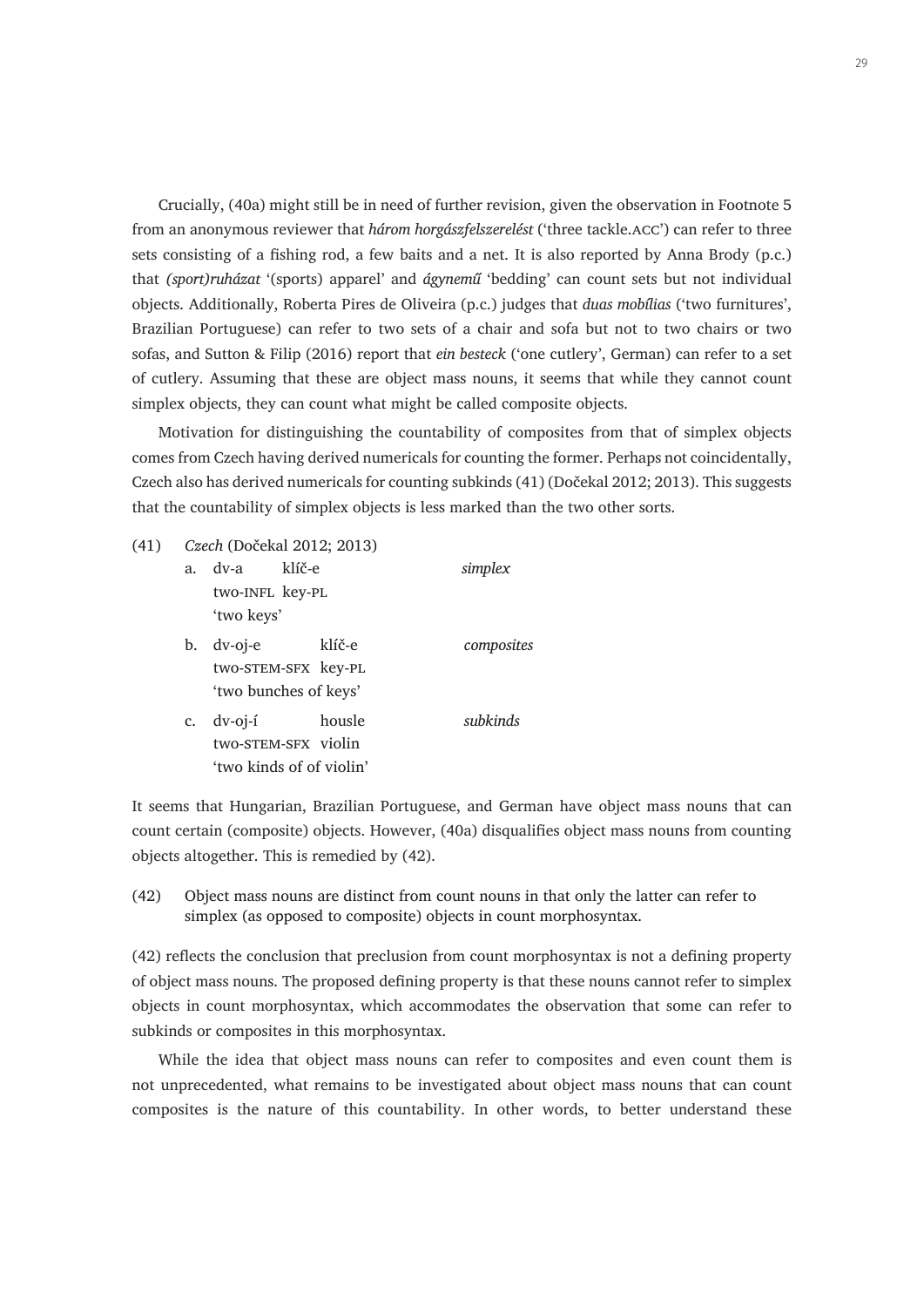nouns and countability systems in general, what remains to be investigated is whether the aforementioned cases of counting composites are cases of lexical ambiguity, systematic polysemy, a phonologically null operation creating a complex numeral, or something else. For example, while English mass nouns like *water* are known to count kinds (4d), they are also known to count portions (4a,c), and a similar sort of semantic shift might be responsible for the ability of certain object mass nouns to count composites. Alternatively, these object mass nouns might be homophonous with what have been called collective nouns (e.g. *committee, deck*), which can count collections of individuals (see, e.g. Wągiel 2021 i.a.). Another possibility is that, instead of having an overt morpheme like -*oje* which creates complex numericals for counting composites, some languages have a phonologically null morpheme for the same purpose. The restrictions on counting composites described above is in line with those on the Czech morpheme -*oje,* which Grimm & Dočekal (2021) show is restricted to objects that come in groups (e.g. bunches of keys). However, the primary investigation of this paper has focused on the inability of certain Hungarian nouns to count simplex objects but possibly count subkinds, so the ability to count composites was overlooked. Thus, it could be that some of the nouns in (17a) range over countable complex objects as *committee* does, rather than only ranging over uncountable objects as *furniture* does.

A final loose end of (40a) and (41) is what counts as count morphosyntax. Plural morphology is regarded as such by Erbach (2021) (cf. Section 2.2), Rothstein (2010), Chierchia (1998) and many others, but recall from Footnote 4 that an anonymous reviewer accepts *Ez-ek az áru-k nagyon drágá-k* as 'These pieces of merchandise are very expensive' while rejecting *három áru* ('three [pieces of] merchandise'). This parallels the cases in Rothstein (2021) where pluralization does not imply countability, and another such case is (43) with the Hebrew *kvudá* ('luggage').

(43) a. ha- kvud-ót ha-ele yekar-ót. the luggage-pl the-those expensive-pl 'These (pieces of) luggage are expensive.'

> b. #ʃloʃ-á kvud-ót three-fem luggage-pl 'three pieces of luggage'

Given that pluralization does not entail (full) countability, $^{13}$  plural morphology should not be considered as count morphosyntax in (40a) in (41), and it is recommended to test for countability via direct combination with numericals when possible.

<sup>13</sup> We write *full* because under Allan's (1980) test of inducing plural agreement, *kvudót* ('luggage-PL') and *áru-k* ('merchandise-PL') have a medial degree of countability.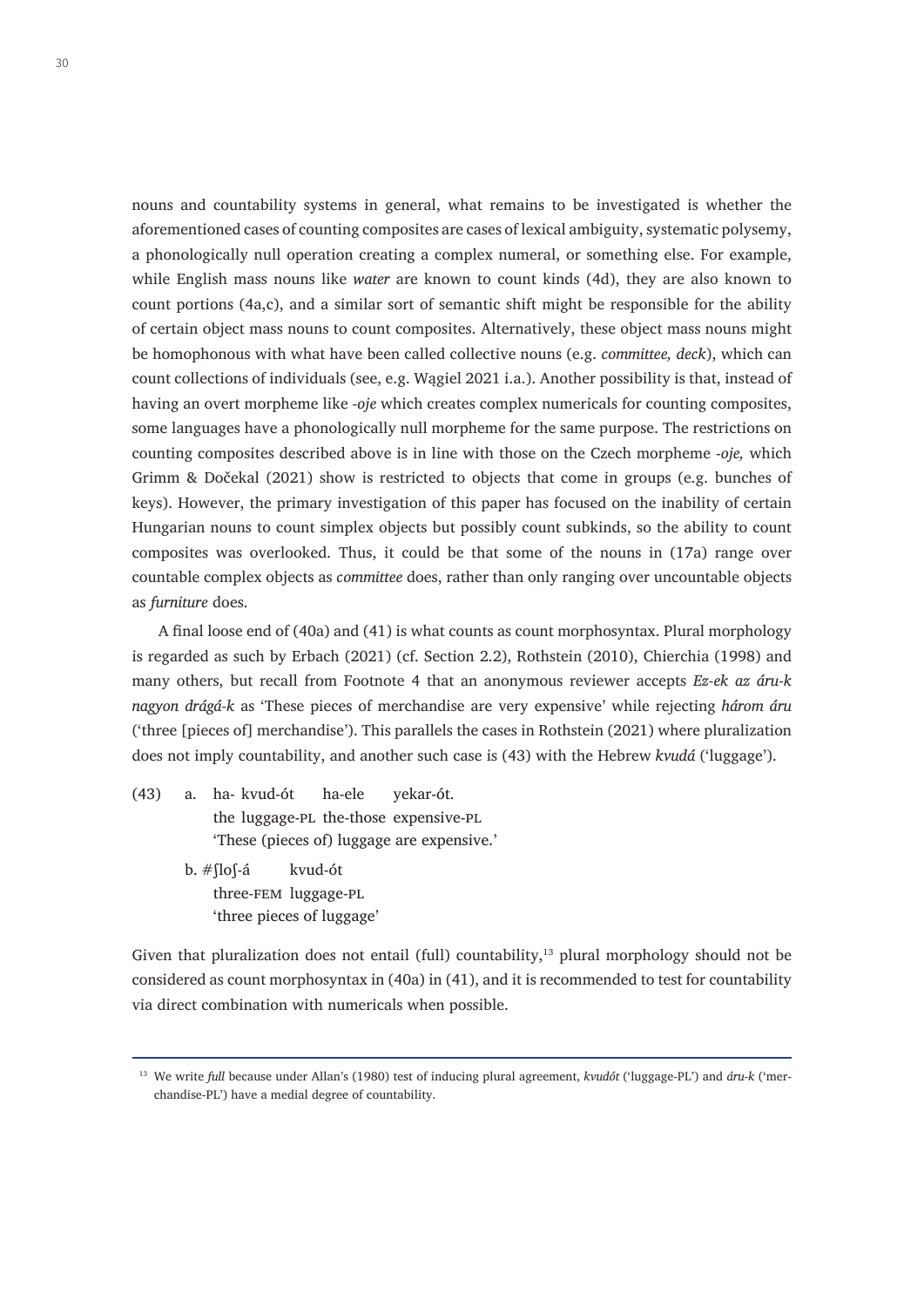# **5. Conclusion**

On the assumptions made based on the novel empirical evidence presented in this paper that Hungarian has object mass nouns that can count subkinds, we conclude that subkinduncountability is not a stable property of object mass nouns. Therefore, unlike (15), subkinduncountability should not be considered a defining property of object mass nouns. Likewise, the characterization of object mass nouns put forth in Erbach (2020) and summarized in (7) requires modification since some object mass nouns with subkind-reference can occur in count morphosyntax. Thus, we propose the characterization of object mass nouns in (40).

By specifying that object mass nouns cannot count objects in count morphosyntax, we leave room for them being able count subkinds, as demonstrated by the Hungarian data. As discussed in Section 4, this has implications for formal models of subkind-countability such as Sutton & Filip (2018), which accounts for object mass nouns not being able to count subkinds in English, but extending to Hungarian needs modification. As an alternative to appealing to quantization or disjointedness, we build on Carlson (1980) and Grimm & Levin (2017) by suggesting that a noun can count subkinds only if it heads a certain hierarchical structure along with other nouns which name subkinds. As a result, the non-cumulative reference of count nouns in English prevents *shirt* from co-occurring in the structure with *apparel*, but the cumulative reference of *póló* ('shirt') allows it to co-occur in the structure with *ruházat* ('apparel'). This appeal to general number could be on the right track, given the data from Japanese and Brazilian Portuguese.

Next, the present empirical study and the refined characterization of object mass nouns has increased the known number of object mass nouns in Hungarian (and potentially Japanese). This has implications for the theory of Erbach (2020), according to which the number of object mass nouns is correlated with the amount of mass/count morphosyntax in the language. In particular, Erbach (2020) observes that English has both a large number of object mass nouns (upwards of 50) and a large amount of mass/count morphosyntax, while Hungarian, Greek, and Japanese have fewer object mass nouns (2–3 each in Erbach 2021) and less mass/count morphosyntax. While the number of known object mass nouns in Hungarian is now at least three times higher compared to Erbach (2021), it is still considerably small compared to English (roughly onefifth), and thus it might still be compatible with Erbach (2020). However, as no quantitative lexicological study on the number of object mass nouns has been carried out on any of the aforementioned languages, we agree with an anonymous reviewer about this conclusion being premature.

The final conclusion is that identifying object mass nouns across languages presents a more difficult challenge than previously thought. (40) entails that it is not enough to consider countability as a whole, but rather one should consider object-countability specifically, since subkind-countability is orthogonal to the identification of object mass nouns. (42) also entails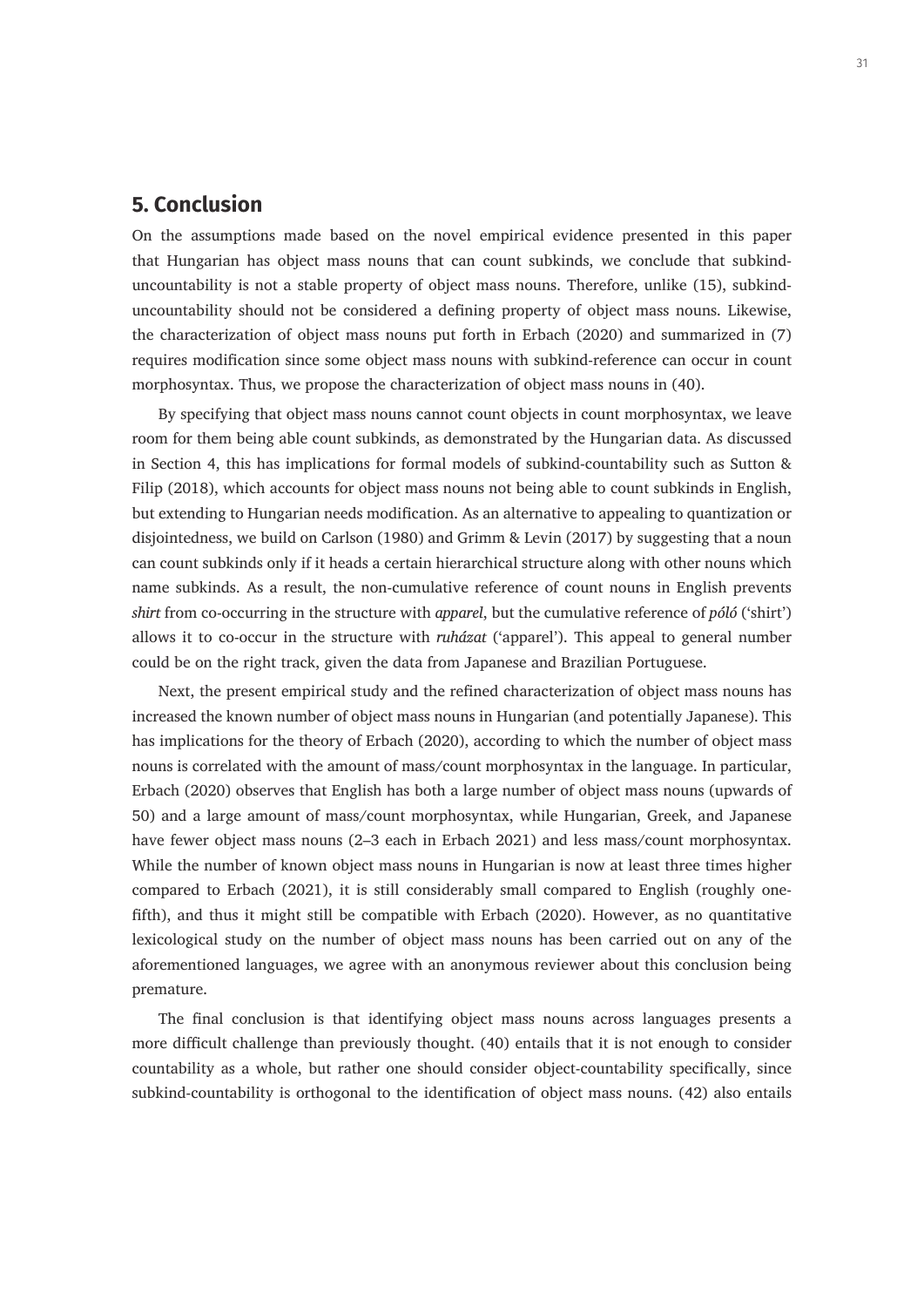that the countability of composite objects might also be orthogonal (though this requires further work). Therefore, when testing for object mass nouns, one should test for the countability of both simplex and complex objects as well as subkinds. There is indication from Czech that counting subkinds and composites is marked compared to counting simplex objects, and it follows from (40) that object mass nouns consistently lack the basic sort of countability while the derive sorts are less stable. In closing, there is a great deal more empirical work to be done to further clarify the nature of the data presented here, and regarding object mass nouns across languages.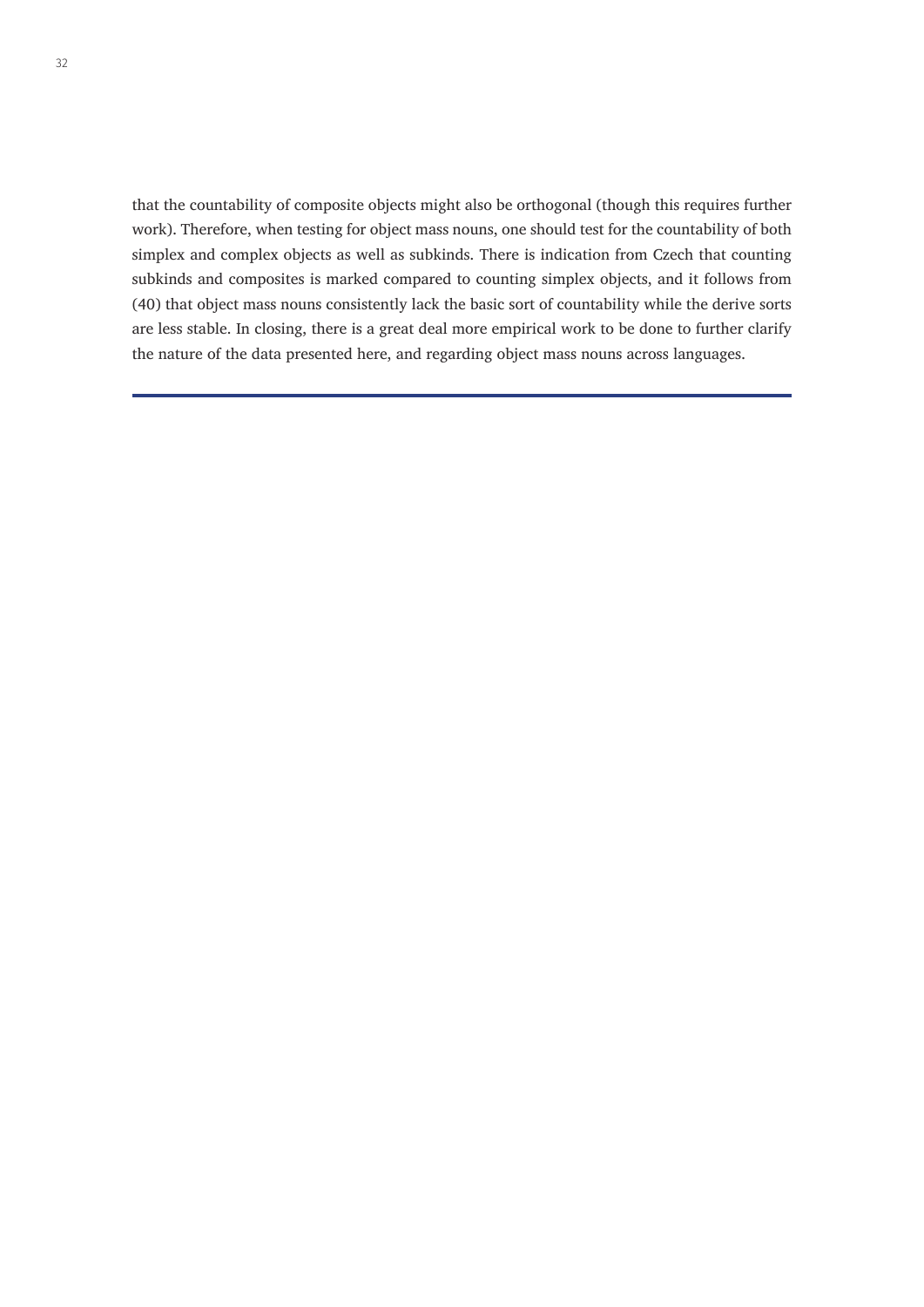# **Abbreviations**

 $1 =$  first person,  $2 =$  second person,  $3 =$  third person, ACC = accusative, CL = classifier, CS  $=$  construct state, DEF = definite, FEM = feminine, GEN = genitive, IN = inessive, INFL = inflectional marker,  $MSC =$  masculine,  $PL =$  plural,  $POSS =$  possessive,  $PRS =$  present,  $PST =$ past,  $SFX =$  derivational suffix,  $SG =$  singular,  $STEM =$  non-cardinal stem

# **Ethics and consent**

Following the national guidelines of the first author's home country (Germany), the questionnaire was exempt from an ethics vote, as specified by the rules of the German Research Foundation (DFG): psycholinguistic experiments that sample healthy adults and that use behavioral noninvasive methods for data collection do not require a special ethics vote as long as they pose no risk or physical/emotional burden to participants and as long as participants are debriefed after participation ([https://www.dfg.de/foerderung/faq/geistes\\_sozialwissenschaften/](https://www.dfg.de/foerderung/faq/geistes_sozialwissenschaften/)).

# **Acknowledgements**

Kurt would like to thank Aviv for instigating this collaborative work, Dóra Galambosi, Anna Brody, and Kata Balogh and the other Hungarian consultants for their insight into Hungarian, and finally the editors and anonymous reviewers whose contributions helped improve the quality of this work.

Aviv would like to thank Kurt, Fred Landman, Nirit Kadmon, Roni Katzir, Aynat Rubinstein, Mira Ariel, Susan Rothstein, Hana Filip, Peter Sutton and the anonymous reviewers.

# **Competing Interests**

The authors have no competing interests to declare.

## **References**

Allan, Keith. 1980. Nouns and countability. *Language* 56(3). 541–567. DOI: [https://doi.](https://doi.org/10.2307/414449) [org/10.2307/414449](https://doi.org/10.2307/414449)

Baker, Carl L. 1978. *Introduction to generative-transformational syntax*. Englewood Cliffs, NJ: Prentice Hall.

Barner, David & Snedeker, Jesse. 2005. Quantity judgments and individuation: Evidence that mass nouns count. *Cognition* 97(1). 41–66. DOI:<https://doi.org/10.1016/j.cognition.2004.06.009>

Barr, Dale J. & Levy, Roger & Scheepers, Christoph & Tily, Harry J. 2013. Random effects structure for confirmatory hypothesis testing: Keep it maximal. *Journal of memory and language*, *68*(3), 255–278. DOI: <https://doi.org/10.1016/j.jml.2012.11.001>

Braga, João Vinicius de A. & de Sena, Laisa & Mariano, Ruan & Pires de Oliveira, Roberta. 2010. Bare singular and bare mass nouns in Brazilian Portuguese: First results of an empirical survey. *Journal of Portuguese linguistics* 9(1). 75–94. DOI: <https://doi.org/10.5334/jpl.111>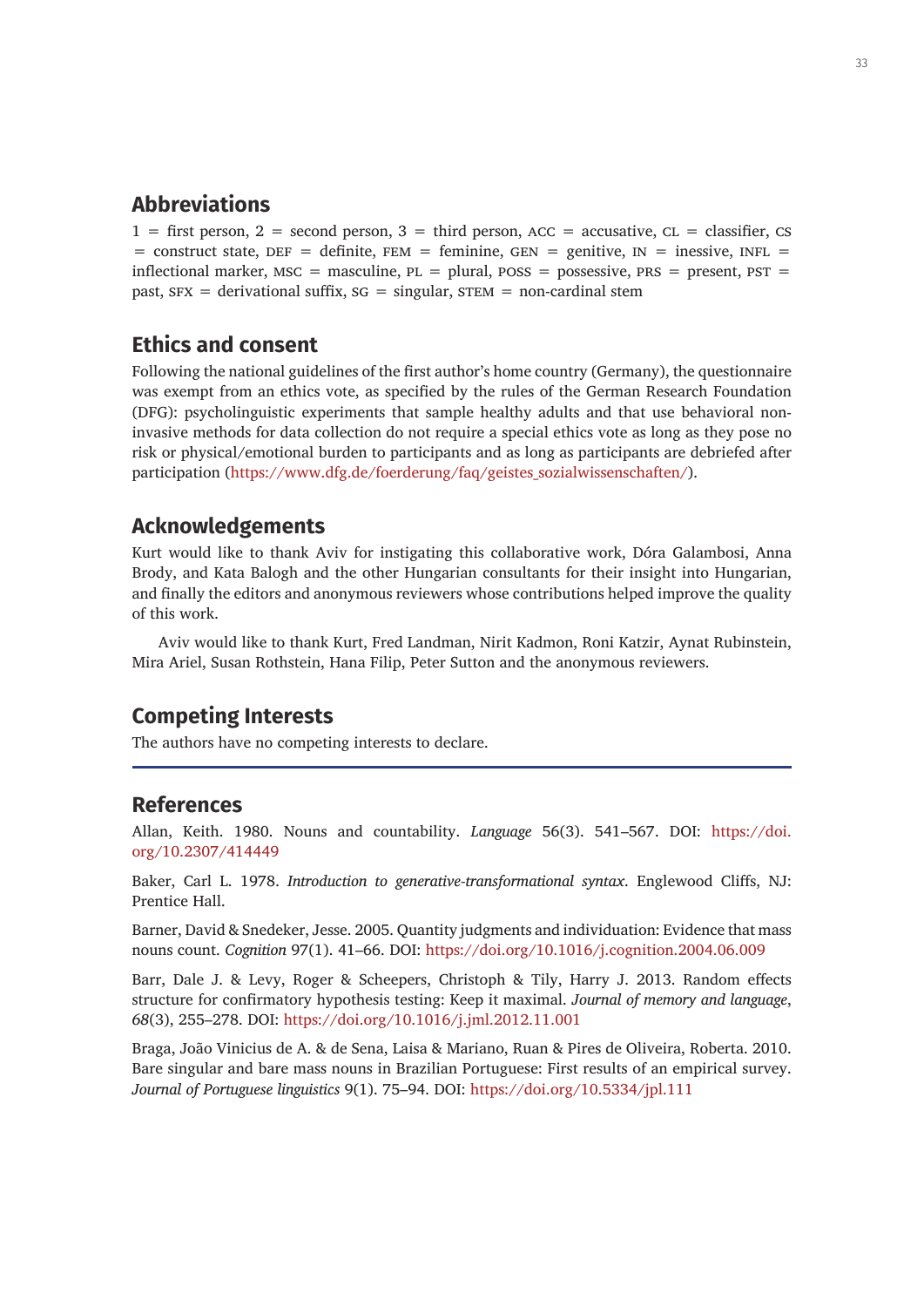Bray, Robert. 2013. An experimental study of factors underlying differential ecosystem recovery from acidification of upland waters. *Applied ecology and environmental research* 11(3). 423–439. DOI: [https://doi.org/10.15666/aeer/1103\\_423439](https://doi.org/10.15666/aeer/1103_423439)

Bross, Fabian. 2019. Acceptability Ratings in Linguistics: A Practical Guide to Grammaticality Judgments, Data Collection, and Statistical Analysis. Version 1.02. Mimeo. Online: [www.](www.fabianbross.de/acceptabilityratings.pdf) [fabianbross.de/acceptabilityratings.pdf](www.fabianbross.de/acceptabilityratings.pdf).

Bunt, Harry C. 1985. *Mass terms and model-theoretic semantics*. Cambridge: Cambridge University Press. DOI: <https://doi.org/10.1075/sl.11.2.16rev>

Carlson, Gregory N. 1980. *Reference to kinds in English*. New York & London: Garland.

Casey, Kenneth L. 1997. *Count/mass syntax and superordinate categories: Evidence of a conceptual distinction and its cognitive implications*. Northwestern University, Illinois. PhD thesis.

Chierchia, Gennaro. 1998. Plurality of mass nouns and the notion of 'semantic parameter'. In Rothstein, Susan (ed.), *Events and grammar*, 55–103. Dordrecht: Kluwer. DOI: [https://doi.](https://doi.org/10.1007/978-94-011-3969-4_4) [org/10.1007/978-94-011-3969-4\\_4](https://doi.org/10.1007/978-94-011-3969-4_4)

Chierchia, Gennaro. 2010. Mass nouns, vagueness and semantic variation. *Synthese* 174(1). 99–149. DOI:<https://doi.org/10.1007/s11229-009-9686-6>

Chierchia, Gennaro. 2015. How universal is the mass/count distinction? Three grammars of counting. In Li, Audrey & Simpson, Andrew & Tsai, Wei-Tien Dylan (eds.), *Chinese syntax: A crosslinguistic perspective*. 147–177. Oxford: Oxford University Press. DOI: [https://doi.org/10.1093/](https://doi.org/10.1093/acprof:oso/9780199945658.003.0006) [acprof:oso/9780199945658.003.0006](https://doi.org/10.1093/acprof:oso/9780199945658.003.0006)

Corbett, Greville. 2000. *Number*. Cambridge University Press. DOI: [https://doi.org/10.1017/](https://doi.org/10.1017/CBO9781139164344) [CBO9781139164344](https://doi.org/10.1017/CBO9781139164344)

Cowper, Elizabeth & Hall, Daniel Curry. 2012. Aspects of individuation. In Massam, Diane (ed.), *Count and mass across languages*, 27–53. Oxford: Oxford University Press. DOI: [https://doi.](https://doi.org/10.1093/acprof:oso/9780199654277.003.0003) [org/10.1093/acprof:oso/9780199654277.003.0003](https://doi.org/10.1093/acprof:oso/9780199654277.003.0003)

Csirmaz, Anikó & Dékány, Éva. 2014. Hungarian is a classifier language. In Simone, Raffaele & Masini, Francesca (eds.), *Word classes: Nature, typology and representations*, 141–160. Amsterdam: John Benjamins. DOI: <https://doi.org/10.1075/cilt.332.08csi>

De Belder, Marijke. 2013. Collective mass affixes: When derivation restricts functional structure. *Lingua* 126. 32–50. DOI:<https://doi.org/10.1016/j.lingua.2012.11.008>

Dočekal, Moymír. 2012. Atoms, groups and kinds in Czech. *Acta linguistica Hungarica* 59(1–2). 109–126. DOI: <https://doi.org/10.1556/ALing.59.2012.1-2.5>

Dočekal, Moymír. 2013. What do we count with numerals? Semantic analysis of Czech groupdenoting and kind-denoting NPs. In Junghanns, Uwe (ed.), *Formal descriptions of Slavic languages: The ninth conference*, 87–105. Frankfurt am Main: Peter Lang. DOI: [https://doi.org/10.3726/978-](https://doi.org/10.3726/978-3-653-02735-8/7) [3-653-02735-8/7](https://doi.org/10.3726/978-3-653-02735-8/7)

Doetjes, Jenny. 2012. Count/mass distinctions across languages. In Maienborn, Claudia & von Heusinger, Klaus & Portner, Paul (eds.), *Semantics: An international handbook of natural language meaning, part III*, 2559–2580. Berlin: de Gruyter. DOI: [https://doi.](https://doi.org/10.1515/9783110253382.2559) [org/10.1515/9783110253382.2559](https://doi.org/10.1515/9783110253382.2559)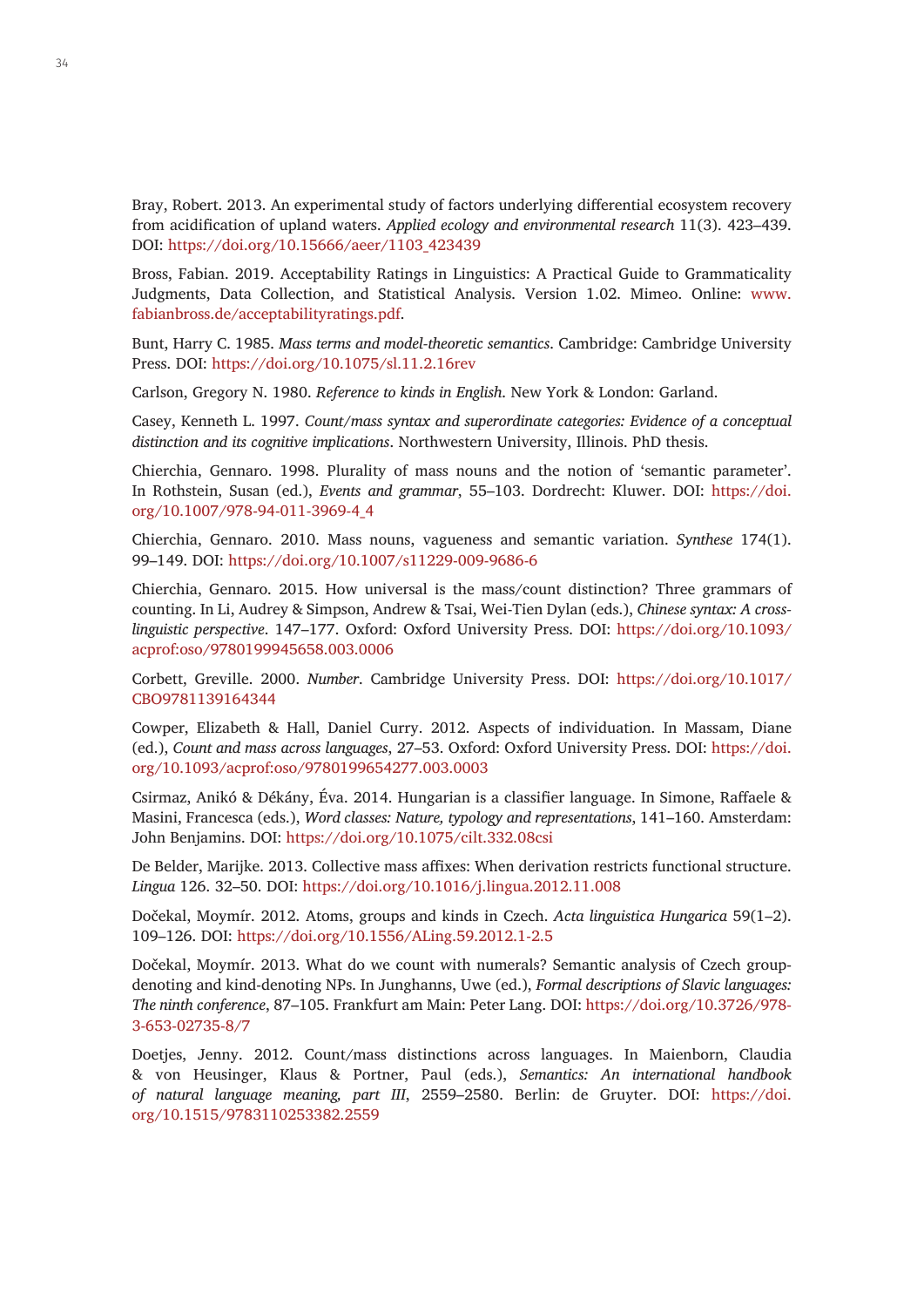Erbach, Kurt. 2020. Predicting object mass nouns across languages. *Proceedings of the Linguistic Society of America* 5.1 (2020): 228–241. DOI:<https://doi.org/10.3765/plsa.v5i1.4698>

Erbach, Kurt. 2021. *Object mass nouns.* Heinrich-Heine-Universität, Düsseldorf. PhD thesis. <https://docserv.uni-duesseldorf.de/servlets/DocumentServlet?id=55618>

Erbach, Kurt & Filip, Hana & Sutton, Peter R. 2019. Bare nouns and the Hungarian mass/count distinction. In Silva, Alexandra & Staton, Sam & Sutton, Peter & Umbach, Carla (eds.), *Language, logic, and computation*, 86–107. Dordrecht: Springer. DOI: [https://doi.org/10.1007/978-3-662-](https://doi.org/10.1007/978-3-662-59565-7_5) [59565-7\\_5](https://doi.org/10.1007/978-3-662-59565-7_5)

Erbach, Kurt & Sutton, Peter R. & Filip, Hana & Byrdeck, Kathrin. 2017. Object mass nouns in Japanese. In Cremers, Alexandre & van Gessel, Thom & Roelofsen, Floris (eds.), *Proceedings of the 21st Amsterdam Colloquium*, 235–244. Amsterdam: Institute for Logic, Language, and Computation at the University of Amsterdam.

Farkas, Donka & De Swart, Henriëtte. 2003. *The Semantics of Incorporation: From Argument Structure to Discourse Transparency*. CSLI Publications.

Farkas, Donka & de Swart, Henriëtte. 2010. The semantics and pragmatics of plurals. *Semantics and pragmatics* 3. 1–54. DOI: <https://doi.org/10.3765/sp.3.6>

Filip, Hana & Sutton, Peter R. 2017. Singular Count NPs in Measure Constructions" In Burgdorf, Dan & Collard, Jacob & Maspong, Sireemas & Stefánsdóttir, Brynhildur (eds.), *Proceedings of SALT 27*, 340–357. Linguistic Society of America. DOI:<https://doi.org/10.3765/salt.v27i0.4277>

Gillon, Brendan S. 1999. The lexical semantics of English count and mass nouns. In Evelyne Viegas (ed.), *Breadth and depth of semantic lexicons*, 19–37. Dordrecht: Springer. DOI: [https://doi.](https://doi.org/10.1007/978-94-017-0952-1_2) [org/10.1007/978-94-017-0952-1\\_2](https://doi.org/10.1007/978-94-017-0952-1_2)

Grimm, Scott. 2016. Crime investigations: The countability profile of a delinquent noun. *Baltic international yearbook of cognition, logic and communication* 11. DOI: [https://doi.org/10.4148/1944-](https://doi.org/10.4148/1944-3676.1111) [3676.1111](https://doi.org/10.4148/1944-3676.1111)

Grimm, Scott & Dočekal, Moymír. 2021. Counting aggregates, groups and kinds: Countability from the perspective of a morphologically complex language. In Filip, Hana (ed.), *Countability in natural language*, 85–120. Cambridge: Cambridge University Press. DOI: [https://doi.](https://doi.org/10.1017/9781316823774.005) [org/10.1017/9781316823774.005](https://doi.org/10.1017/9781316823774.005)

Grimm, Scott & Levin, Beth. 2017. Artifact nouns: Reference and countability. In Lamont, Andrew & Tetzloff, Katerina (eds.), *Proceedings of the North East Linguistic Society (NELS) 47*, 55–64. Amherst: GLSA.

Jespersen, Otto. 1954. *A modern English Grammar: On historical principles. Part II, syntax (first volume)* [1911]. London: George Allen & Unwin Ltd.

Koslicki, Kathrin. 1999. The semantics of mass-predicates. *Noûs* 33(1). 46–91. DOI: [https://doi.](https://doi.org/10.1111/0029-4624.00142) [org/10.1111/0029-4624.00142](https://doi.org/10.1111/0029-4624.00142)

Krifka, Manfred. 1989. Nominal reference, temporal constitution and quantification in event semantics. In Bartsch, Renate & van Benthem, Johan & van Emde Boas, Peter (eds.), *Semantics and Contextual Expression*, 75–115. Foris Publications. DOI: [https://doi.org/10.1515/9783110877335-](https://doi.org/10.1515/9783110877335-005) [005](https://doi.org/10.1515/9783110877335-005)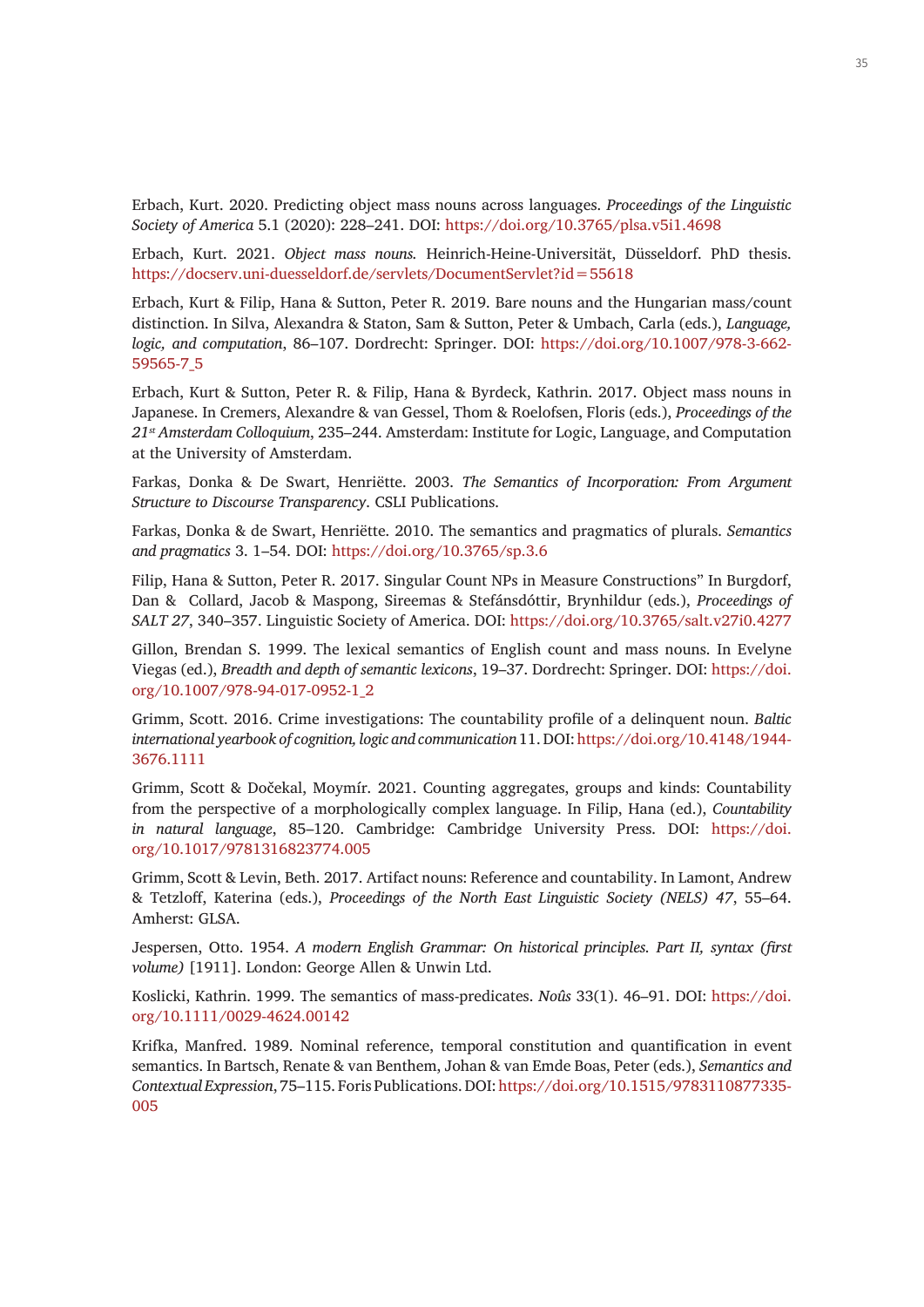Krifka, Manfred. 2007. Masses and countables: Cognitive and linguistic factors. Invited talk at *The syntax and semantics of measurement*, September 17–18, 2007, CASTL, University of Tromsø. Retrieved August 26, 2019 from [https://amor.cms.hu-berlin.de/~h2816i3x/Talks/Count-Mass-](https://amor.cms.hu-berlin.de/~h2816i3x/Talks/Count-Mass-Distinction.pdf)[Distinction.pdf](https://amor.cms.hu-berlin.de/~h2816i3x/Talks/Count-Mass-Distinction.pdf)

Krifka, Manfred & Pelletier, Francis J. & Carlson, Gregory N. & ter Meulen, Alice & Link, Godehard & Chierchia, Gennaro. 1995. Genericity: An introduction. In Carlson, Gregory N. & Pelletier, Francis J. (eds.), *The generic book*, 1–124. Chicago: University of Chicago Press.

Kuznetsova, Alexandra & Brockhoff, Per B. & Christensen, Rune H. B. 2019. *Package 'lmerTest' R package version 3.1-0*.<https://cran.r-project.org/web/packages/lmerTest/index>

Kwak, Eun-Joo. 2012. Subkind readings of noun phrases with a numeral. E*nglish language and literature* 58(3). 491–517. DOI: <https://doi.org/10.15794/jell.2012.58.3.007>

Landman, Fred. 2011. Count nouns – mass nouns, neat nouns – mess nouns. *Baltic international yearbook of cognition, logic and communication* 6. DOI:<https://doi.org/10.4148/biyclc.v6i0.1579>

Landman, Fred. 2020. *Iceberg semantics for mass nouns and count nouns*. Cham: Springer. DOI: [https://doi.org/10.1007/978-3-030-42711-5\\_5](https://doi.org/10.1007/978-3-030-42711-5_5)

Link, Godehard. 1983. The logical analysis of plurals and mass terms: A lattice-theoretical approach. In Bäuerle, Rainer & Schwarze, Christoph & von Stechow, Arnim (eds.), *Meaning, use and interpretation of language*, 303–329. Berlin & New York: de Gruyter. DOI: [https://doi.](https://doi.org/10.1515/978110852820.302) [org/10.1515/978110852820.302](https://doi.org/10.1515/978110852820.302)

Matthewson, Lisa. 2004. On the methodology of semantic fieldwork. *International journal of American linguistics* 70. 369–415. DOI:<https://doi.org/10.1086/429207>

McCawley, James D. 1975. Lexicography and the count-mass distinction. *Proceedings of the first annual meeting of the Berkeley Linguistics Society*. 314–321. DOI:<https://doi.org/10.3765/bls.v1i0.2335>

McNally, Louise. 1997. *A semantics for the English existential construction*. New York: Garland. DOI:<https://doi.org/10.4324/9781315536491>

Murphy, Gregory L. 2002. The big book of concepts. Cambridge, MA: MIT Press. DOI: [https://](https://doi.org/10.7551/mitpress/1602.001.0001) [doi.org/10.7551/mitpress/1602.001.0001](https://doi.org/10.7551/mitpress/1602.001.0001)

Nemoto, Naoko. 2005. On mass denotations of bare nouns in Japanese and Korean. *Linguistics* 43(2). 383–413. DOI: <https://doi.org/10.1515/ling.2005.43.2.383>

Paul, Ileana. 2012. General number and the structure of DP. In Massam, Diane (ed.), *Count and mass across languages*, 99–111. Oxford: Oxford University Press. DOI: [https://doi.org/10.1093/](https://doi.org/10.1093/acprof:oso/9780199654277.001.0001) [acprof:oso/9780199654277.001.0001](https://doi.org/10.1093/acprof:oso/9780199654277.001.0001)

Pelletier, Francis J. & Schubert, Lenhart K. 2002. Mass Expressions. In Gabbay, Dov M. & Guenthner, Franz (eds.), *Handbook of philosophical logic 10*, 1–87. The Netherlands: Kluwer Academic Publishers. DOI: [https://doi.org/10.1007/978-94-017-4524-6\\_6](https://doi.org/10.1007/978-94-017-4524-6_6)

Pires de Oliveira, Roberta & Rothstein, Susan. 2011. Bare singular noun phrases are mass in Brazilian Portugese. *Lingua* 121, 2153–2175. DOI:<https://doi.org/10.1016/j.lingua.2011.09.004>

Pires de Oliveira, Roberta & Rothstein, Susan. 2020. Comparatives in Brazilian Portuguese. In Moldtmann, Frederike (ed.) *Mass and count in linguistics, philosophy and cognitive science*. Amsterdam: John Benjamins. DOI: <https://doi.org/10.1075/lfab.16.07rot>